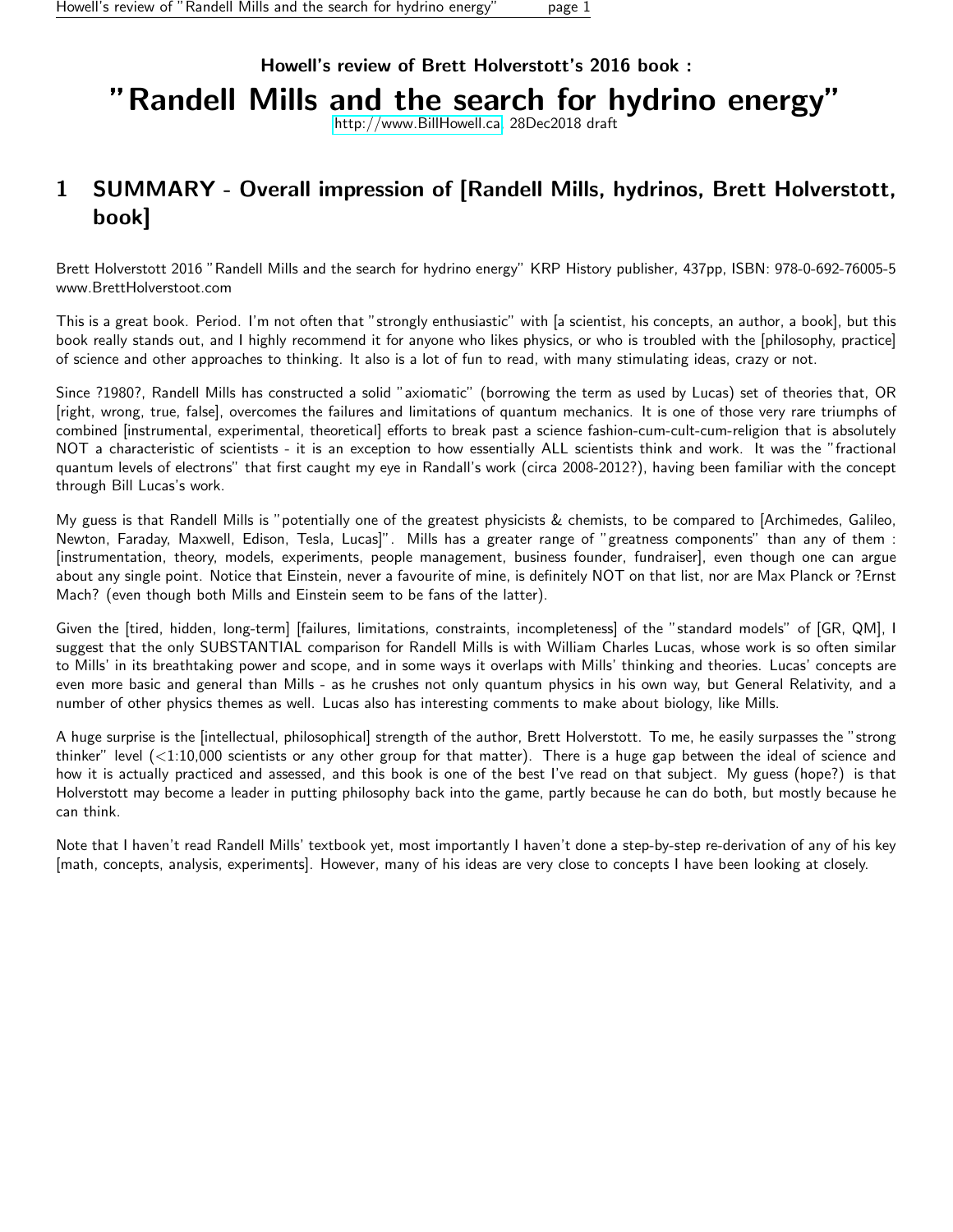#### \*\*\*\*\*\*\*\*\*\*\*\*\*\*\*\*\*\*\*\*\*\*\*\*\*\*\*\*\*\*\*\*\*\*\*\*\*\*\*\*\*\*\*\*\*\*\*\*\*\*\*\*\*\*\*\*\*\*\*\*\*\*\*\*\*\*\*\*\*\*\*\*\*\*\*\*

#### Waiver/ Disclaimer

The contents of this document do NOT reflect the policies, priorities, directions, or opinions of any of the author's past current, or future employers, work colleagues family, friends, or acquaintances, nor even of the author himself. The contents (including but not restricted to concepts, results, recommendations) have NOT been approved nor sanctioned at any level by any person or organization.

The reader is warned that there is no warranty or guarantee as to the accuracy of the information herein, nor can the [analysis, conclusions, and recommendations] be assumed to be correct. The application of any concepts or results herein could quite possibly result in losses and/or damages to the readers, their associates, organizations, or countries, or the entire human species. The author accepts no responsibility for damages or loss arising from the application of any of the concepts herein, neither for the reader nor third parties.

#### \*\*\*\*\*\*\*\*\*\*\*\*\*\*\*\*\*\*\*\*\*\*\*\*\*\*\*\*\*\*\*\*\*\*\*\*\*\*\*\*\*\*\*

#### Copyright (c) 2019 Bill Howell of Hussar, Alberta, Canada

Exceptions:

All papers cited are the property of the publisher or author as specified in the books and papers.

All information from conversations with other individuals are potentially the property of that individual, or of third parties.

Permission is granted to copy, distribute and/or modify ONLY the non-third-party content of this document under either:

## **GNU Operating System**

GNU operating system.png

The GNU Free Documentation License (http://www.gnu.org/licenses/); with no Invariant Sections, Front-Cover Texts, or Back-Cover Texts.

# :reauve<br>:ommons

## Attribution-NonCommercial-ShareAlike 3.0 Unported (cc вүнс-sa з.0)

Creative Commons.png

Creative Commons Attribution-Noncommercial-Share Alike 3.0 Unported License.

It is expected that users of the content will:

Acknowledge William Neil Howell and/or the specific author of content or images on this page as indicated, as the source of the image.

Provide a link or reference back to this specific page.

Allow any modifications made to the content to also be reused under the terms of one or both of the licenses noted above. \*\*\*\*\*\*\*\*\*\*\*\*\*\*\*\*\*\*\*\*\*\*\*\*\*\*\*\*\*\*\*\*\*\*\*\*\*\*\*\*\*\*\*\*\*\*\*\*\*\*\*\*\*\*\*\*\*\*\*\*\*\*\*\*\*\*\*\*\*\*\*\*\*\*\*\*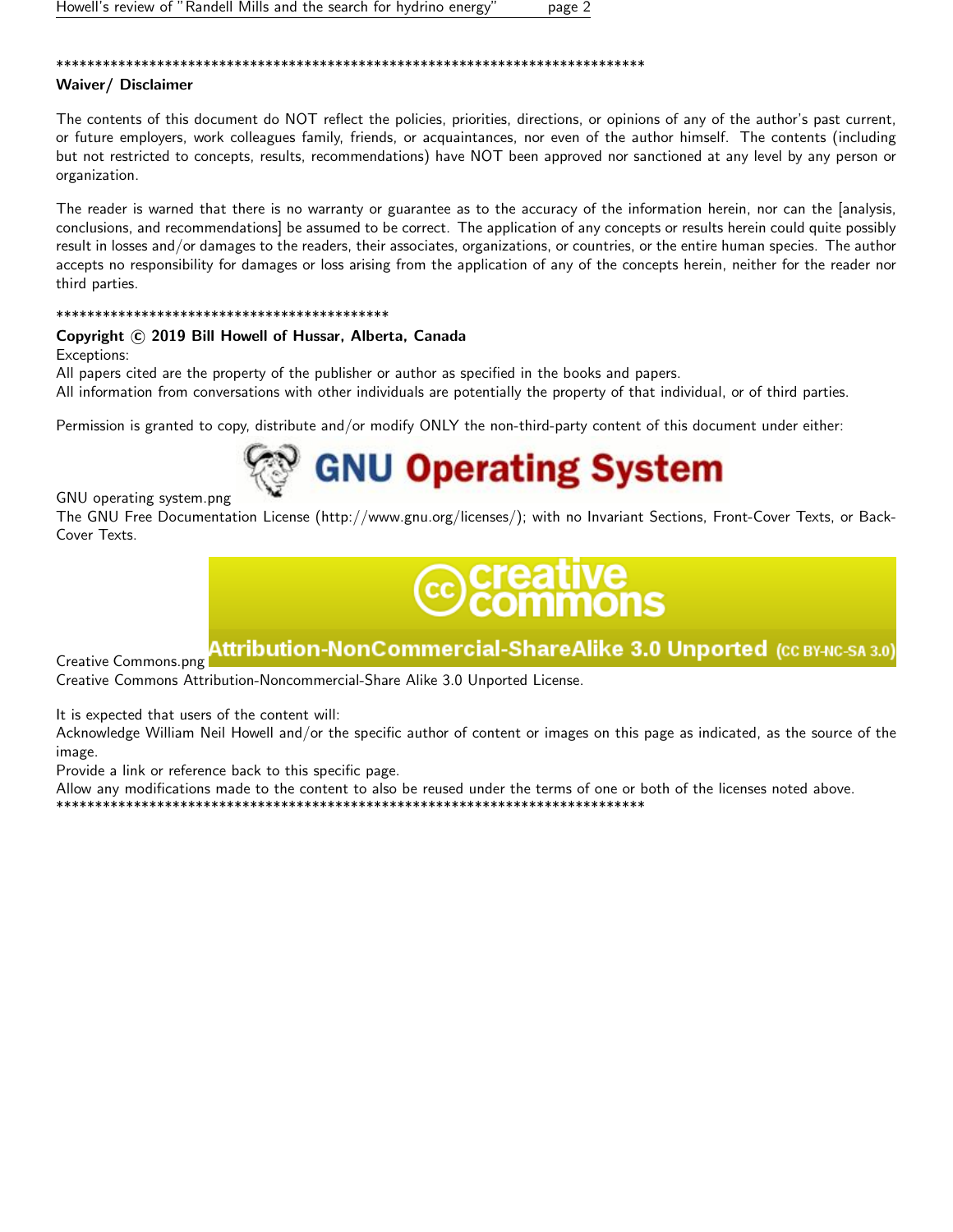Howell's review of "Randell Mills and the search for hydrino energy" page 3

## **Contents**

|   |      | 1 SUMMARY - Overall impression of [Randell Mills, hydrinos, Brett Holverstott, book]<br>$\mathbf{1}$              |    |  |  |  |  |  |
|---|------|-------------------------------------------------------------------------------------------------------------------|----|--|--|--|--|--|
| 2 |      | List of tables and figures in Holverstott's book                                                                  |    |  |  |  |  |  |
| 3 |      | Through Darkness and Light come Humility                                                                          |    |  |  |  |  |  |
| 4 |      | Dark Answers to Dark Questions, and my Principle of Generality                                                    | 6  |  |  |  |  |  |
|   | 4.1  |                                                                                                                   | 6  |  |  |  |  |  |
|   | 4.2  |                                                                                                                   | 7  |  |  |  |  |  |
| 5 | sun] | Quick Comparison: Randall Mills versus [General Relativity, Quantum mechanics, William Charles Lucas, SAFIRE<br>8 |    |  |  |  |  |  |
| 6 |      | <b>THEMES of Randell Mills</b><br>10                                                                              |    |  |  |  |  |  |
|   | 6.1  |                                                                                                                   | 10 |  |  |  |  |  |
|   | 6.2  |                                                                                                                   | 11 |  |  |  |  |  |
|   | 6.3  |                                                                                                                   | 11 |  |  |  |  |  |
|   | 6.4  |                                                                                                                   | 11 |  |  |  |  |  |
|   | 6.5  |                                                                                                                   | 11 |  |  |  |  |  |
|   | 6.6  |                                                                                                                   | 12 |  |  |  |  |  |
|   | 6.7  |                                                                                                                   | 12 |  |  |  |  |  |
|   |      | <b>THEMES of Brett Holverstott</b><br>12                                                                          |    |  |  |  |  |  |
|   |      | 12<br>8 Shortcomings                                                                                              |    |  |  |  |  |  |
|   | 8.1  |                                                                                                                   | 12 |  |  |  |  |  |
|   | 8.2  | Shortcomings of Holverstott (Alberta Alberta Alberta Alberta Alberta Alberta Alberta Alberta Alberta Alberta A    | 12 |  |  |  |  |  |
| 9 |      | <b>THEMES</b> on the periphery<br>13                                                                              |    |  |  |  |  |  |
|   | 9.1  |                                                                                                                   | 13 |  |  |  |  |  |
|   | 9.2  |                                                                                                                   | 13 |  |  |  |  |  |
|   | 9.3  |                                                                                                                   | 13 |  |  |  |  |  |
|   | 9.4  |                                                                                                                   | 13 |  |  |  |  |  |
|   | 9.5  |                                                                                                                   | 13 |  |  |  |  |  |
|   | 9.6  |                                                                                                                   | 13 |  |  |  |  |  |
|   | 9.7  |                                                                                                                   | 13 |  |  |  |  |  |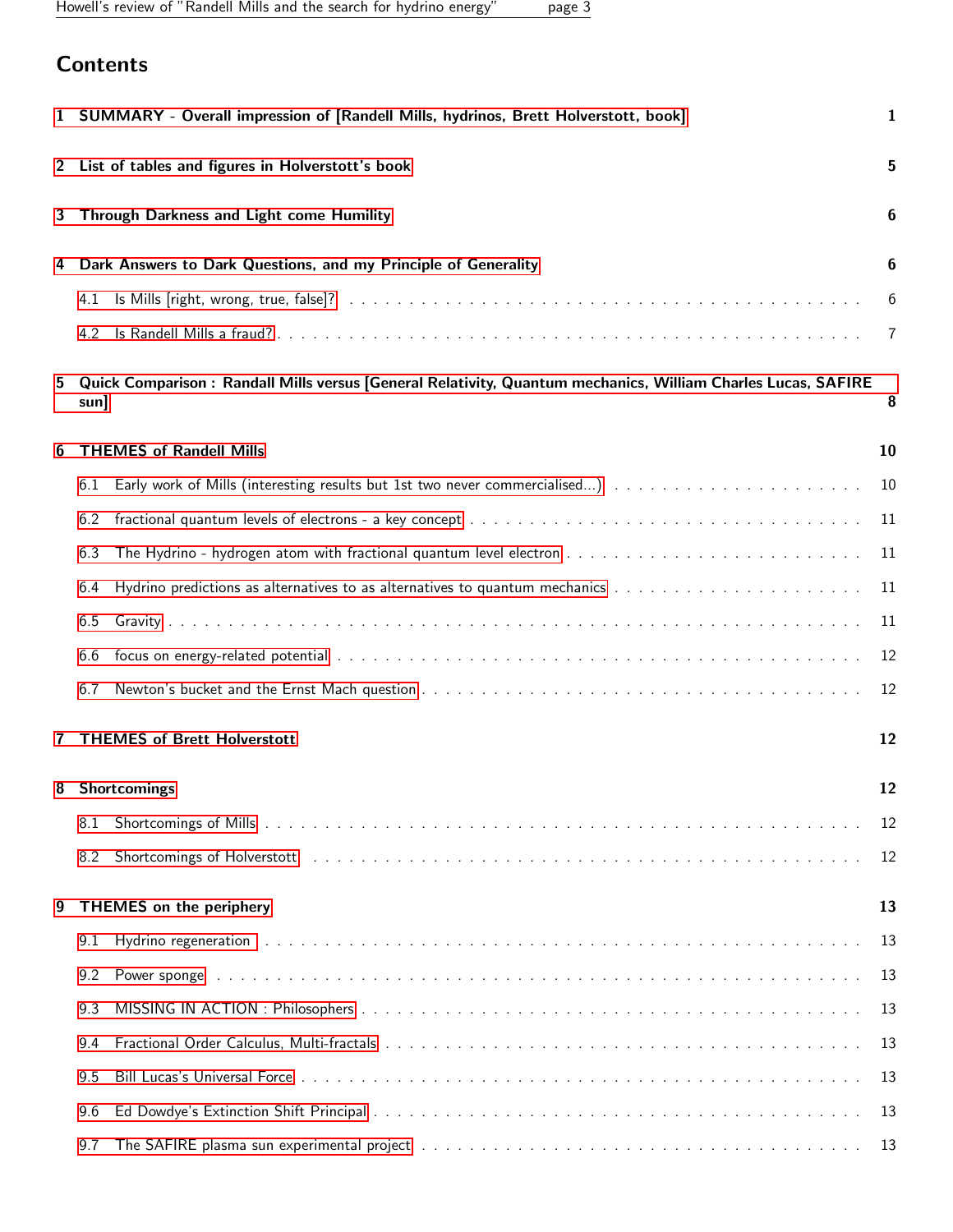Howell's review of "Randell Mills and the search for hydrino energy" page 4

| 10 Reviewer Howell's perspective and quirks                                                         | 13 |
|-----------------------------------------------------------------------------------------------------|----|
|                                                                                                     | 14 |
|                                                                                                     | 14 |
|                                                                                                     | 14 |
| 11 Howell's glossary                                                                                | 14 |
| 12 Howell's references                                                                              | 15 |
| 12.1 The Bright Side of thoughtful concepts in a framework of Multiple Conflicting Hypothesis (MCH) | 15 |
|                                                                                                     | 16 |
|                                                                                                     | 16 |
| 12.4 Mythology sometimes leads science, amateurs often beat the best mainstream scientists          | 16 |
|                                                                                                     | 17 |
|                                                                                                     | 18 |
| 13 DETAILED COMMENTARY for each chapter                                                             | 18 |
|                                                                                                     | 18 |
|                                                                                                     | 19 |
|                                                                                                     | 19 |
|                                                                                                     | 19 |
|                                                                                                     | 19 |
|                                                                                                     | 19 |
|                                                                                                     | 20 |
|                                                                                                     | 20 |
|                                                                                                     | 21 |
|                                                                                                     | 22 |
|                                                                                                     | 25 |
|                                                                                                     | 25 |
|                                                                                                     | 26 |
|                                                                                                     | 26 |
|                                                                                                     | 26 |
|                                                                                                     | 28 |
|                                                                                                     | 28 |
|                                                                                                     | 29 |
|                                                                                                     | 31 |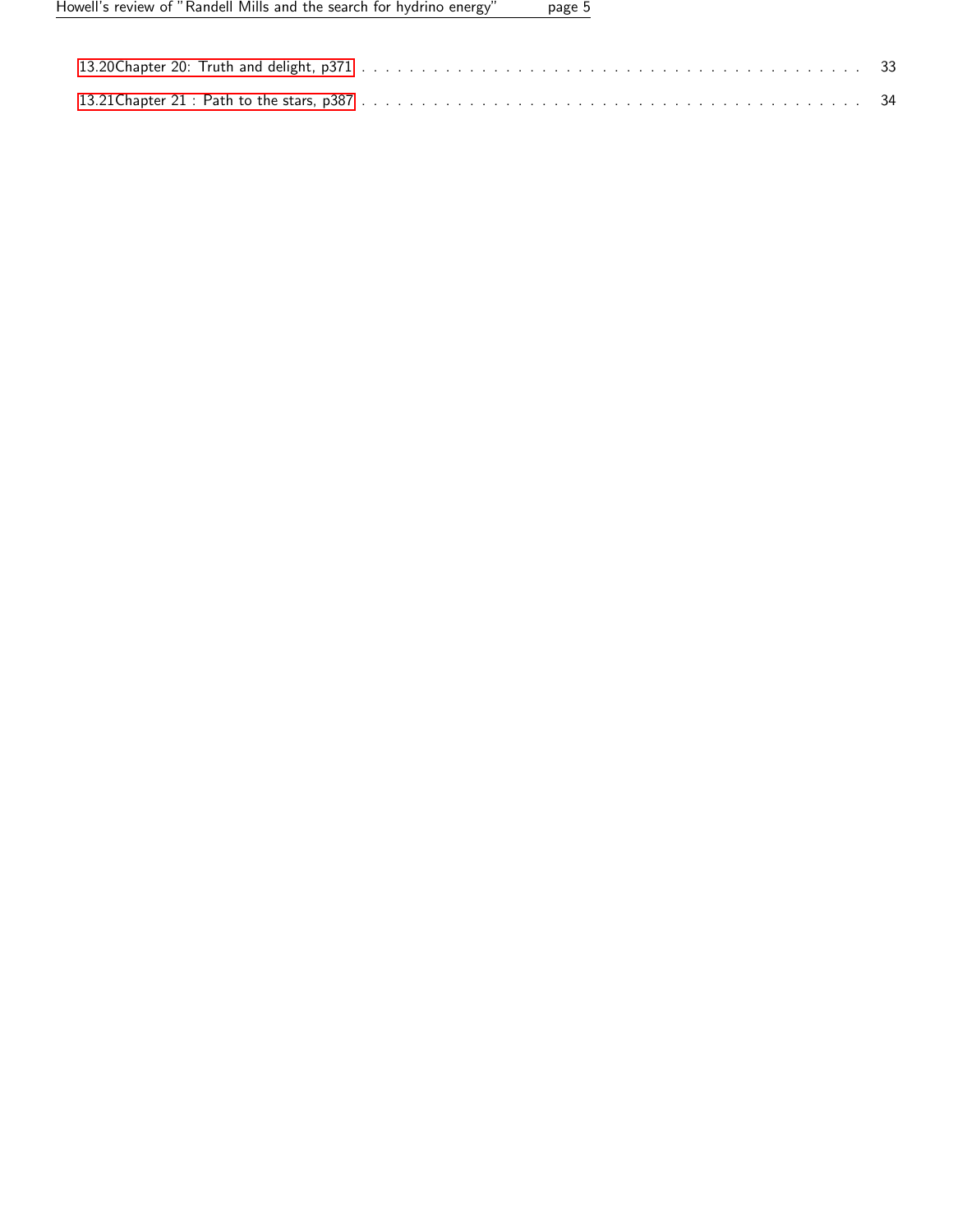## <span id="page-5-0"></span>2 List of tables and figures in Holverstott's book

See the Table of Contents above for a listing of chapters in the book. The list of figures and tables below is NOT 100% complete - I've included just scientific illustrations and tables, and not all of those. These lists are provided so that readers won't waste huge amounts of time trying to find things in Holverstott's book.

p37 The Bohr model of the atom

p44 Quantum wave-functions of the hydrogen atom

p60 The condition for no radiation (for an electron in orbit around a nucleus)

p63 The electron orbitsphere

p65 Force balance equations

p66 Resonant transfer - non-radiative energy transfer between two resonating structures mediated by the coupling of their "evanescent tails"

p67 Hydrino [states, energy hole eV, binding eV]

p68 Hydrino states of the hydrogen atom

p69 Atomic catalysts capable of undergoing resonant absorption of approximately  $m +27.2$  eV of energy from a hydrogen atom to produce an  $H(1/(p+m))$  hydrino.

p90 HT or  $D_2(1/2)$ ? (Hydrogen, Deuterium, Tritium)

p91 First XPS identification of  $H(1/2)$ 

p93 Hydrino hydride polymers - XPS spectrum from 0 to 80 EV of the polymeric material

p99 NMR identification of alkali and alkaline Earth hydrides showing dramatically up-shifted peaks of tightly-bound hydrino hydride ions

p103 The free electron

p109 Exotic ion peaks discovered by injecting electrons into super-fluid helium under an applied field

p127 Hydrogen excited state transitions (Angstroms) - integer quantum levels of electrons

p142 Modulation functions - Quantum versus Mills

p146-7 The architecture of the atom - partial periodic table for the first 20 elements. Atoms are shown to scale, with accurate internal structure of atomic orbital shells.

p154 Chemical structure - H3+ is composed of three intersecting prolate spheroidal shells

p155 Chemical structures - H2O, CH4 The prolate spheroidal hydrogen bonds terminate at the surface of the oxygen atomic orbital shell. After (Mills 2015, ch13)

p157 Chemical structures - Ethane, Ethene, Acetylene

p157 Chemical structures - Examples of organic molecules - Propanol, Acetic acid, ethyl methyl ether, acetone, acetaldehyde, methyl acetate. In Mills's theory, functional groups are semi-independent units, from which molecules of arbitrary size and complexity may be computed easily.

p157 Chemical structure - Carbon fullerene (C80) Composed of 60 carbon atoms joined by 5 and 6-membered fused rings. After (Mills 2015 ch17)

p157 Chemical structure - LIFE: down to the last electron. DNA shown using Millsian software, the exact location of every electron is known - as well as the exact charge distribution profile across every bond!

p198 A massive flood - Eastern Washington scablands. Evidence of the destruction of the landscape on a biblical scale. In 1927 the USGS officially denounced Betz' theory and it was decades later that the theory was finally accepted.

p215 Plasma thruster test chamber - Shown with a test thruster adapted from BLP's hydrogen-neon plasma cell with a hollow cathode assembly.

p244 Table of Hydrino state versus NMR peak - BLP's assignment of peaks from a series of 1H NMR spectra of helium-hydrogen plasma gases condensed with liquid nitrogen and dissolved in CDCl3. (Mills 2007)

 $p246$  "Unknown" NMR signature - Expanded NMR spectrum of an LiH  $+$  LiNN2 mixture ball-milled for 180 minutes and et rest at high temperature for 4 Hours. (Lu 2007) Mills suggested  $H(1/4)$  hydrino.

p248 "Additional impurity lines" (Ulrich 1998) versus Mills 2007 predictions. Electron beam maintained plasma Argon with 1p249  $H(1/4)$  Hydrino hyperfine structure? peak at 21.4cm $(-1)$  far-infrared absorption spectrum

p257 Rotational velocities of the Andromeda galaxy (Rubin & Ford 1969, Rubin 1970)

p260 A galactic collision and a cosmic birth - dwarfs have only twice as much dark matter as normal matter.

p263 Seeing in extreme ultraviolet (instruments)

p266 EUV emissions from a hydrogen plasma - 98% He 2% H at 1 torr, observed versus calculated hydrino transitions (Mills 2003E) p268 Table EUV peaks : Labov & Bowyer's diffuse background of sounding rocket launch in 1986 versus BLP's 98% He / 2% H plasma cell.

p270 XXM-Newton spectrum of 73 galaxy clusters (Bulbul 2014). Mills suggests unknown 3.57 keV is H + H(1/4) ->H(1/17) p283 The universe - young (14 billion y) versus old (300 billion y)

p285 Oscillating universe (Mills 1995) - radius, expansion rate, power, CMWB

p300 Heat-flux calorimetric assembly (Rowan University)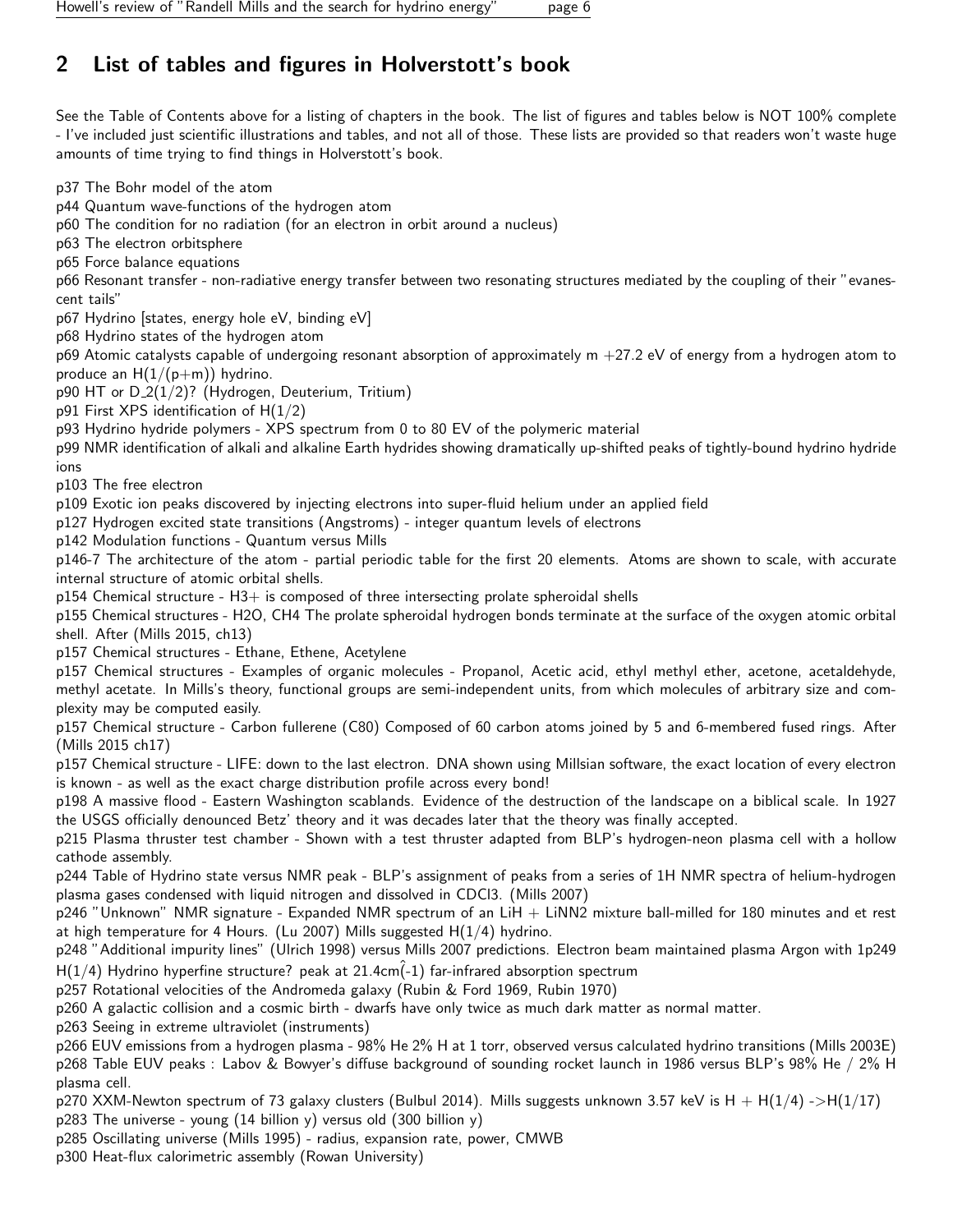p302 Pinched-Discharge plasma (Mills 2010,2015) p303 EUV emission spectra of high-voltage discharge in H. Mills hydrino transitions p320 Newton's bucket p327 The Central mystery of quantum theory : the double slit experiment - Mills interpretation p344 Coronal loops on the surface of the Sun, which emit in the EUV and Xray bands p353 A neutrino observatory p357 Micro-explosions apparatus, current through water and metal powder p359 Spectra sun versus Mills water-metal powder explosions NOTE : May help Pierre-Marie Robitaille!?! (Spectrum of Sun) p362 The white dwarf : a hydrino star? p363 CIHT molten electrolyte cell at 420 Celsius p368 First suncell prototype p388 Torsion balance to test equivalence of gravitational versus inertial mass p395 Tractoid - surface of constant negative curvature Tractoid velocity distribution on the orbitosphere

p397 "Fifth Force" test chamber - pseudo-electrons that may repel gravity with strength 1012 times force of gravity

## <span id="page-6-0"></span>3 Through Darkness and Light come Humility

Howell "... We are all maggots ..." Howell "... Good times and rich opportunities are fun, but it is the hard times that build character. ..."

At present, I feel that the most [solid, axiomatic, complete] basis to fundamental theoretical physics at present is Lucas's "Universal Force" theory, which incorporates earlier work by [Newton, Barnes, ?Bergman?, ...], and which addresses the [incomplete, incorrect, information loss] nature of Maxwell's theorem and subsequent modifications (eg [conservation of energy & Poynting vectors, 4 vector form, covariant form]).

But Mills work is VERY commendable insofar as it goes, and may provide a valuable different perspective to [complement, correct, augment] Lucas' theory, and to replace quantum mechanics with much more [solid, coherent, physical] framework, that is, axiomatic thinking.

## <span id="page-6-1"></span>4 Dark Answers to Dark Questions, and my Principle of Generality

As with many, if not most, really great thinkers, Mills has been subjected to [ridicule, resistance, dismissal, ostracism, active & persistent attacks] by lesser minds, including top cited and awarded scientists along with essentially all other experts in the area. To me, if a scientist (or any other type of specialist) isn't subjected to this, then it is highly unlikely that they are a great thinker. Consequently, a great way to find a great thinker is to look for widespread condemnation of a person, assurances by the anointed leaders that he is the devil and should be banned. Sometimes you'll find the devil, and sometimes greatness (apologies to the devil for not classifying him as great).

Much of the criticism that I have read of Randall Mills consists of ad hominin arguments ("against the man"), of an [arrogant, emotional] "knee-jerk" nature, rather than being [considered, competent] consideration of the [data, concepts, experiments, analysis, results]. There have been insightful comments and criticisms of specific points in Mills work, but among all that I have read apart from this book, NONE seem adequate and thorough, nor [do they, can they] respond to Mills' pointed criticisms of quantum mechanics. Such is the nature of the disciples of scientific religions, who are defenders of the faith.

I will keep my eyes out for competent criticisms in the future, but already the lack of [quality, substantive] criticisms over a period of ˜40 years is in itself the most sincere vote of confidence in Mills' work.

## <span id="page-6-2"></span>4.1 Is Mills [right, wrong, true, false]?

This is a critically-important question for essentially all scientists, who seem bound and determined to jump to all the wrong conclusions in order to have a definitive answer, to possess "the truth". This is one of the key contributors to the ongoing farce of mainstream science [fashions ->cults ->religions], which afflicts essentially all of established science.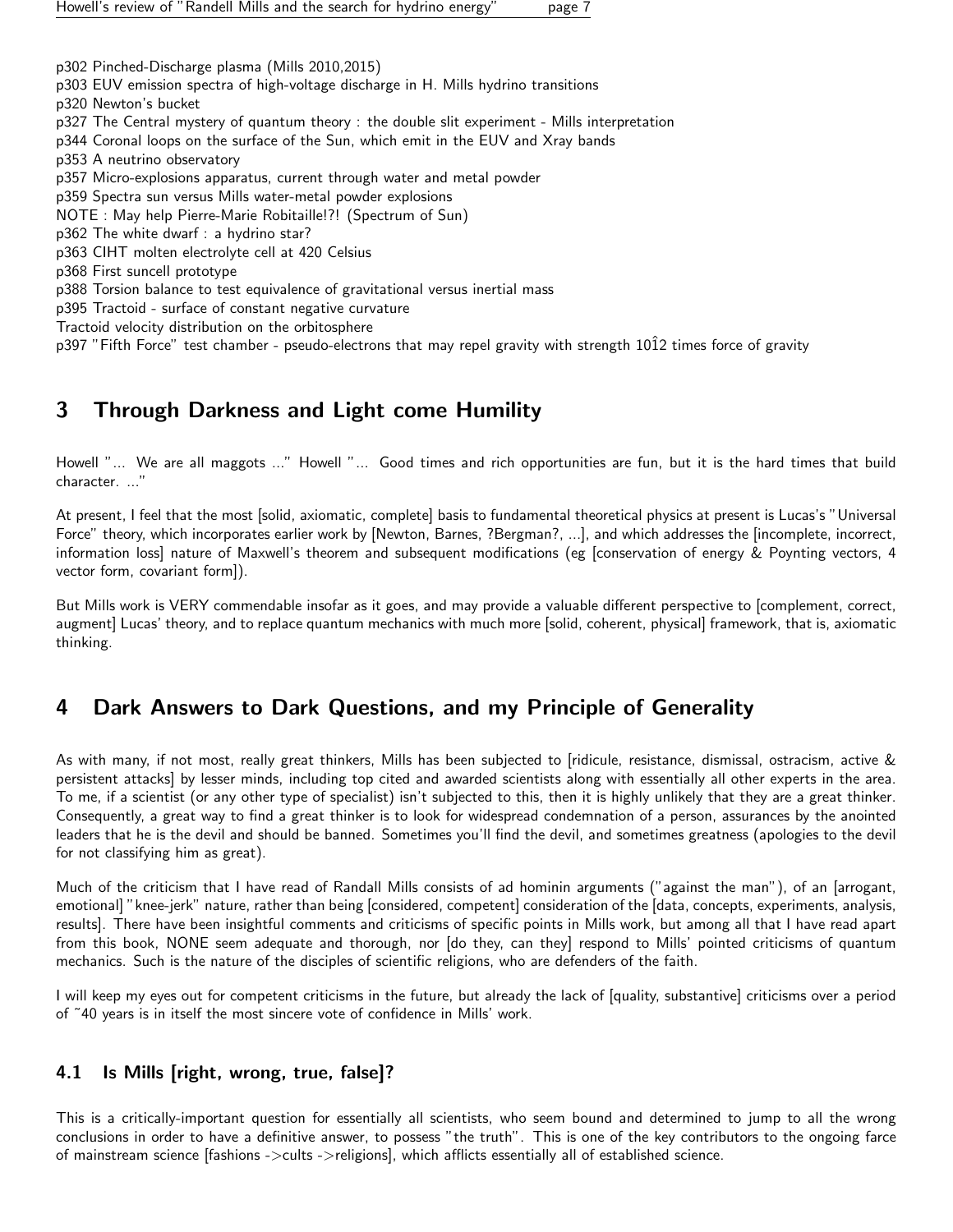In a nutshell, all theories are wrong, but after reading about some of the details of Mills' theories and thinking, my guess is that he is far less wrong than all scientific disciples of mainstream quantum mechanics.

My introduction to Mills and his work was through scientific papers that paralleled some of his concepts, and I read a few [articles, comments] ten or so years ago. Holverstott's book is the most reading that I have done on the subject. I estimate that I would require two to five years to go through step-by-step re-derivations of key parts of Mills work, based on his treatise, as opposed to the general descriptions in Holverstott's book.

But while I am not in a good position to have a strong, considered opinion on [right, wrong, true false], that very question is not so important to me. To me, what counts is that : a scientist can think [creatively, critically] according to my "Principle of Generality", that is outside the [foundations, framework] of the prevailing science religions; and that his ideas are [stimulating, fresh, well considered]. If so, he is at a level of  $\lt 1$  in (100,000 to 1 million) scientists. Mills is easily at that level, whereas I'm not sure I'd put any modern [Nobel laureates, scientist-celebrities] in physics at that level, certainly most of the modern scientist-celebrities like [Stephen Hawking, Mairato, ??] who I do NOT consider to be at that level.

Far more important to me is my self-imposed approach of "multiple conflicting hypothesis" (MCH), whereby one retains and eco-system of diverse and often conflicting [ideas, concepts, theories], including the mainstream dominant ones of today and the past. If only a lie exists to contrast with the mainstream religion, then the lie will be useful. Theories are there as tools for me to use or not. I am NOT a tool of a theory.

As the old saying goes :

"... All theories are wrong, but some are useful. ..."

To which I add :

"... And the most successful scientific theories, which have passed from fashion ->cult ->religion, ultimately become our greatest impediment to progress. Disciples defend the truth and attack heretics, and [inadequate, flawed, bad] science theories persist for decades, centuries, millenia. ..."

No big problem, as we're all human, whatever that means. This has been the case for millenia...

## <span id="page-7-0"></span>4.2 Is Randell Mills a fraud?

I very much doubt this, having (I hope) some ability to separate wheat from chaff after decades of watching no end of "turbic thinkers" succeed in most areas of mainstream science and scientists. In a sense, I have long followed and gathered information on the "Lies, damned lies, and scientists" (???web-page), by essentially all [government, academic] scientists, and I don't see the common manifestations of "turbic thinking" in his work. I am also impressed by Mills' [experiments, theoretical developments, analysis, leadership] described in the book, and I had already come across the "fractional quantum levels of electrons" in the work of very credible people.

But I could be wrong. It's EXTREMELY interesting that Holverstott doesn't express a categorical answer to this question, and that I have an uncertain feeling for how much his opinion has influenced my own. I had enough of a positive feeling towards Mills' work and ideas before before reading Holverstott's book, and it's richer and stronger stronger now.

The REAL question is - why would that even matter? Randall Mills as an individual, or even with his teams and collaborators, couldn't possibly attain the [magnitude, number, diversity, extremes] of "turbic" thinking over the last 120 years by essentially ALL mainstream physicists. One man cannot do the work of tens of millions. Even if Mills' work is fraudulent, then it makes a nice contrast and addition to pyramids of "multiple conflicting frauds". Even in that sense, his work has a positive value that essentially none of our [government, academic] scientists can match.

I do think that most of his critics are "frauds" (actually "turbic" thinking and behaviours). More on that later.

Randall Mills' total funding for all his efforts and companies is absolutely insignificant compared to the ongoing castles of fraud in fundamental theoretical physics. And unlike the mainstream con-scientists ("the science of the con"), he didn't steal money from me (my taxes) or all the politically-correct social causes to get the funding. Investors had a choice, which is not something that a socialist would ever understand.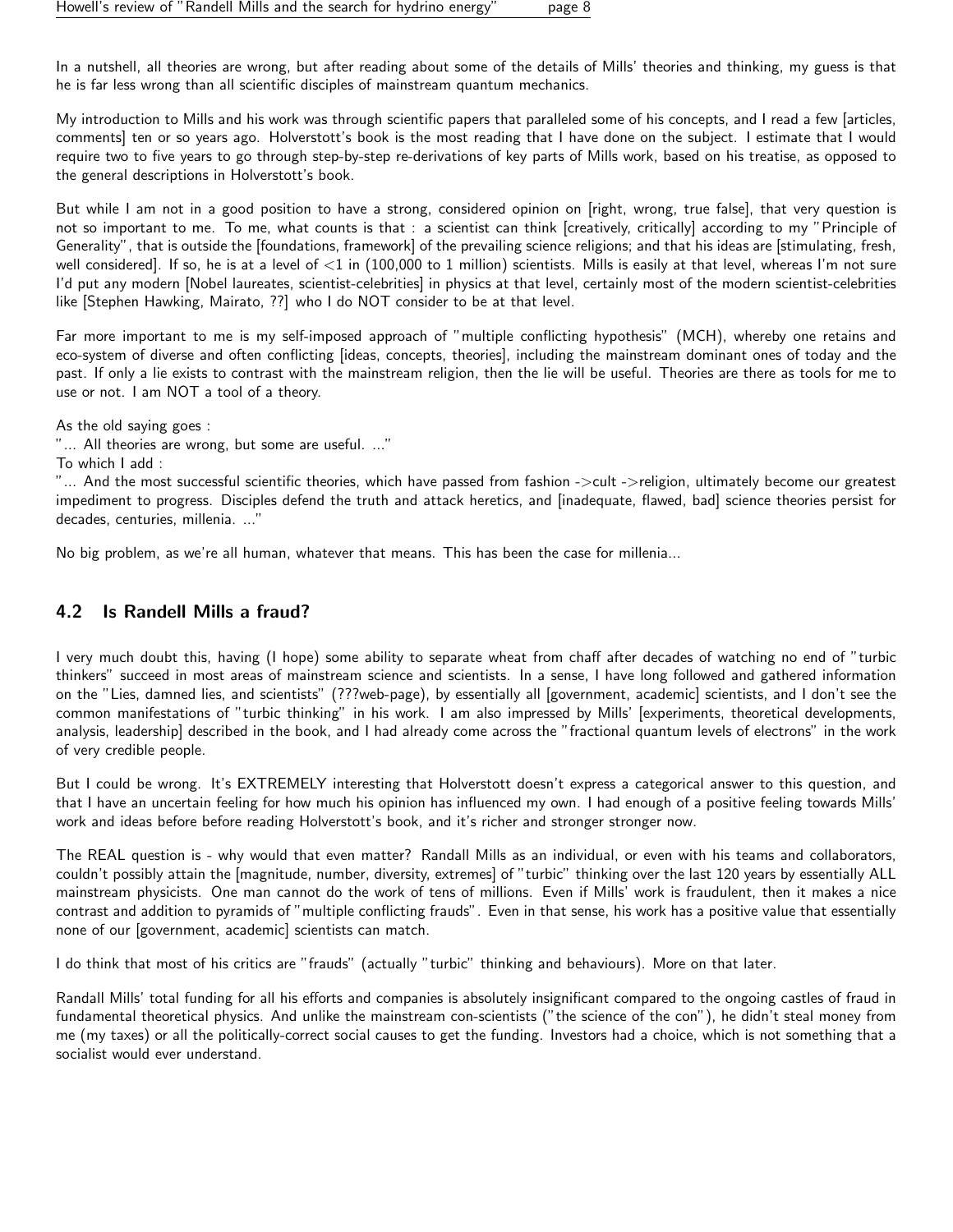## <span id="page-8-0"></span>5 Quick Comparison : Randall Mills versus [General Relativity, Quantum mechanics, William Charles Lucas, SAFIRE sun]

It is helpful to compared Randell Mills's theories to the "standard science" theories of [General Relativity, Quantum mechanics]. As Mills has essential adopted all of GR as a foundation for his work, there really isn't much difference between GR and his work, except for a modified Swartzchild radius in his concept of gravity. To me, this is a KEY weakness of his work! It will be very interesting to see if he eventually converts to a "strong thinker" with respect to GR, but as I state elsewhere, in my experience few "strong thinkers" on one scientific theme are also strong thinkers on other flawed religions of science.

To me, the profound comparison is between Mills's theories and the combination of [William Charles Lucas, Ed Dowdye Jr, Jefimenko], but in particular Lucas. There is substantial similarity between Mills and Lucas on many points, including : - experimental backgrounds - my guess is that Mills is much more of a "hands on" experimentalist than Lucas, who I think - fractional quantum levels of electrons, which was what made me notice his work in ˜2012, having seen this in a student science booth display of the work of Lucas's son, hosted at the time I saw it by Lucas himself. - It is fascinating to see the contrasting models of the electron used by Lucas (soliton) and Mills (spherical shell distribution). Are these mathematically equivalent to a large extent? - They explain [free, Rydberg] electrons somewhat differently. Luckily, with a "multiple conflicting hypothesis" (MCH) approach, I feel NO pressure to pick one or the other, but retain both, along with the standard QM (in spite of its flaws and strengths - it is a requirement of MCH to maintain current and past scientific religions). Very, very few of the world's [strong, breakthrough] thinkers chose science as a career. If a non-scientist thinker of that caliber takes a serious hobby interest in a scientific theme, they can readily beat the best scientists in that area on at least some points.

Jefimenko, whether [right, wrong, neither] provides a beautiful, strong basis for questioning the basis for physics concepts on what feels to me like a "dimensional analysis" basis, that is important for me, again, whether right or wrong. It helps me to break past a prison that AI would not have escaped from my self.

The [Electric Universe, Plasma Universe, SAFIRE project] (EPS) themes don't really address most of the points below, other than gravity, but I feel that their perspective on [astronomy, biology, etc] is refreshingly different, and the SAFIRE experimental model of the sun already has achieved a great deal, in contrast to many ongoing failures of  $>120$  years of fundamental theoretical physics and astronomy (in spite of many successes). Key also is that they reflect a new reality in science. As more amateurs have greater and freer access to scientific journals, the best are beating the best of the [government, academic] scientists, and they are sometimes the ONLY bulwark tackling the turbic scientific religions.

At present, I feel that the most [solid, axiomatic, complete] basis to fundamental theoretical physics at present is Lucas's "Universal Force" theory, which incorporates earlier work by [Newton, Barnes, ?Bergman?, ...], and which addresses the [incomplete, incorrect, information loss] nature of Maxwell's theorem and subsequent modifications (eg [conservation of energy & Poynting vectors, 4 vector form, covariant form]).

But Mills work is VERY commendable insofar as it goes, and may provide a valuable different perspective to [complement, correct, augment] Lucas' theory.

Obviously, I haven't quite finished the list nor my comments. I do NOT intend to make a comprehensive list - that would be far too long. Disciples of the great scientific religions will be fully justified in theirs [rage, protests] against such [heretical, trivial, erroneous] comments. The very different class of critical thinkers will be as disappointed as I myself am, but elaborations and backup [data, analysis, meth] must await some time in the distant future, even though a number of useful references are provided (see the section "Howell's references").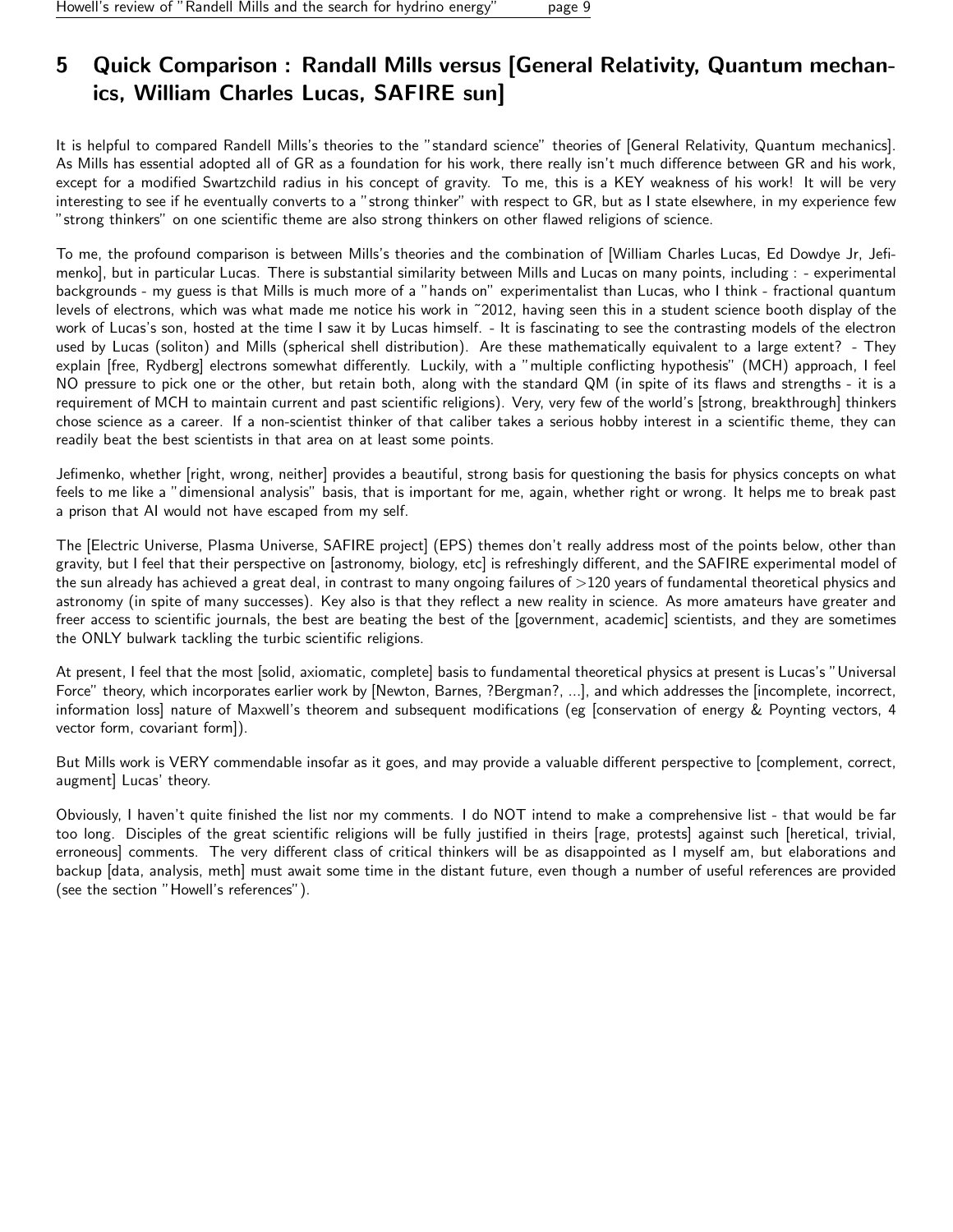| <b>Theme</b>                                   | <b>General</b><br><b>Relativity</b>   | Quantum<br><b>Mechanics</b>           | <b>Randell Mills</b>                         | Lucas, Dowyde,<br>Jefimenko           | EU, PlasmaU,<br><b>SAFIRE</b> |
|------------------------------------------------|---------------------------------------|---------------------------------------|----------------------------------------------|---------------------------------------|-------------------------------|
| axiomatic                                      | fails                                 | fails                                 | good for QM,<br>fails with GR                | good                                  | n/a                           |
| c is not constant                              | fails                                 | fails                                 | fails                                        | fails                                 | n/a                           |
| relativistic<br>correction factor              | has it, ?but<br>incorrect<br>concept? | has it, ?but<br>incorrect<br>concept? | has it from GR<br>?but incorrect<br>concept? | Lucas yes,<br>classical               | n/a                           |
| superluminal speeds                            | no                                    | no                                    | no                                           | maybe?                                | maybe?                        |
| effective mass                                 | has it, ?but<br>incorrect<br>concept? | ???                                   | ???                                          | Dowdye yes,<br>classical              | n/a                           |
| mass versus matter                             | fails                                 | ???                                   | ???                                          | Lucas derives via<br>Mach's principal | n/a                           |
| interferometer tests                           | fails                                 | n/a                                   | fails                                        | $n/a$ ???                             | n/a                           |
| bending of<br>Mercury's light<br>gravity fails | gravity fails                         | n/a                                   | gravity fails                                | good - plasma<br>refraction           | good - plasma<br>refraction   |
| atomic clocks                                  | fails                                 | n/a                                   | $n/a$ or fails                               | ???                                   | not yet?                      |
| radiation reaction                             | ???                                   | ???                                   | ???                                          | resolved,<br>axiomatic                | n/a                           |
| electron radiation                             | n/a                                   | [fails, ignores]<br>(non-physical)    | OK spherical<br>shell distribution           | OK soliton<br>model                   | n/a                           |
| electron fractional<br>quantum levels          | n/a                                   | fails                                 | OK spherical<br>shell distribution           | OK soliton<br>model                   | n/a                           |
| sub-atomics                                    | n/a                                   | works but poor                        | ???                                          | resolved,<br>axiomatic                | n/a                           |
| gravity                                        | non-physical,<br>non-unified          | n/a                                   | OK - different<br>Swartzchild<br>radius      | OK - derived<br>directly              | OK - long stated              |
| strong nuclear force                           | n/a                                   | required as fudge                     | ???                                          | eliminated as<br>not required         | n/a                           |
| weak nuclear force                             | n/a                                   | required as fudge                     | ???                                          | eliminated as<br>not required         | n/a                           |
| Newton's bucket                                | Einstein failed to<br>resolve         | n/a                                   | ???                                          | ???                                   | n/a                           |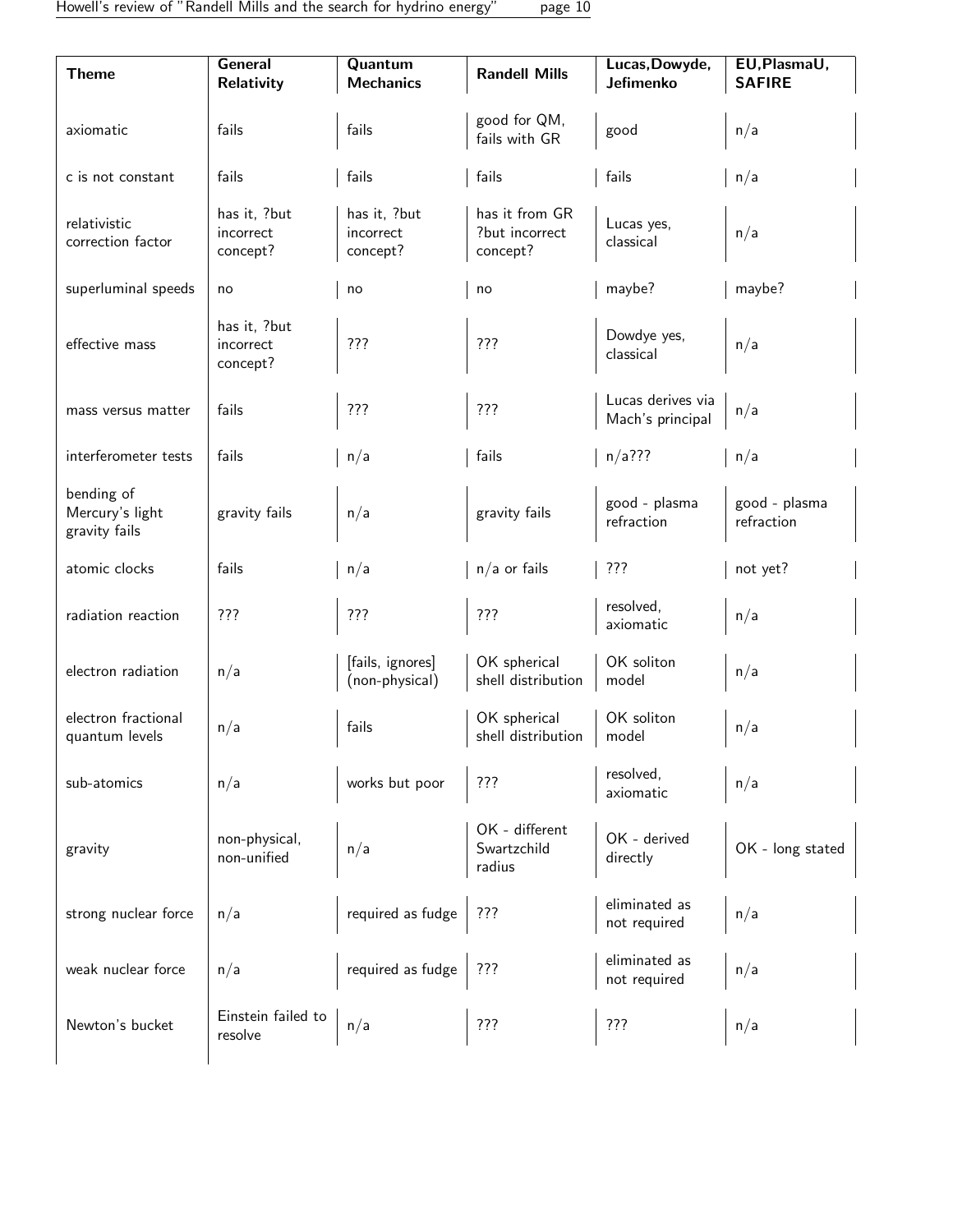Notes : axiomatic (Newton) - eg [complete, coherent, phenomenological, ???] c is not constant (fine structure or c/h may be) relativistic correction factor (Lorentz-Poincaré actually) RM has it from GR, but incorrect concept but incorrect concept effective mass interferometer tests bending of Mercury's light - Dowdye shows that gravity fails, it fits plasma refraction EPS plasma refraction works, classical, slowing of light by factor of ?1,000? atomic clocks radiation reaction electron synchrotron radiation electron fractional quantum levels sub-atomic particles  $QM$  high  $#$  of parameters, [quirky, arbitrary, not understood] rules RM ??? LD resolved, axiomatic gravity GR non-physical, non-unified QM n/a RM non-physical, non-unified, different Swartzchild radius, has anti-gravity concept LD OK - fourth order neural vibrating dipoles, EM derived simply EPS OK - Electric Universe has long pointed out that gravity is EM! (Poincaré theme as well) strong nuclear force weak nuclear force Newton's bucket mass versus matter

## <span id="page-10-0"></span>6 THEMES of Randell Mills

Rather than write up a [complete, coherent] commentary on Randell Mills themes, I have merely listed a few [random, scattered] comments that I wrote while I was reading the book. These are a repeat of the chapter-by-chapter detailed commentary at the end of this review.

Here's a [quick, incomplete] list of Mills' themes :

## <span id="page-10-1"></span>6.1 Early work of Mills (interesting results but 1st two never commercialised...)

˜1984 Cancer treatment - Mills invented "Mossbauer Isotropic Resonant Absorption of Gamma Emission" (MIRAGE)

˜1987 Medical imaging - Mills invented "Magnetic Susceptibility Imaging" (MSI - may have some advantages over MRI)

mid80s genomic sequencer- concept prepared for presentation, but not flushed out

˜1988 HIV treatment - low-dose, high effect target-site drug activation ("luminides")

- Mills invented chemiluminescent-photochronic free radical generation

1992 - founded & fundraised Luminide Technologies

˜date? Artificial Intelligence - proposal for how the brain computes

- Fourier series basis, association via spectral analysis and probability functions

- Howell - To me this sounds avant guarde for the time!! :

- similar ideas have been tried in Neural Networks research

- Deep Learning is great, but not the be-all-end-all.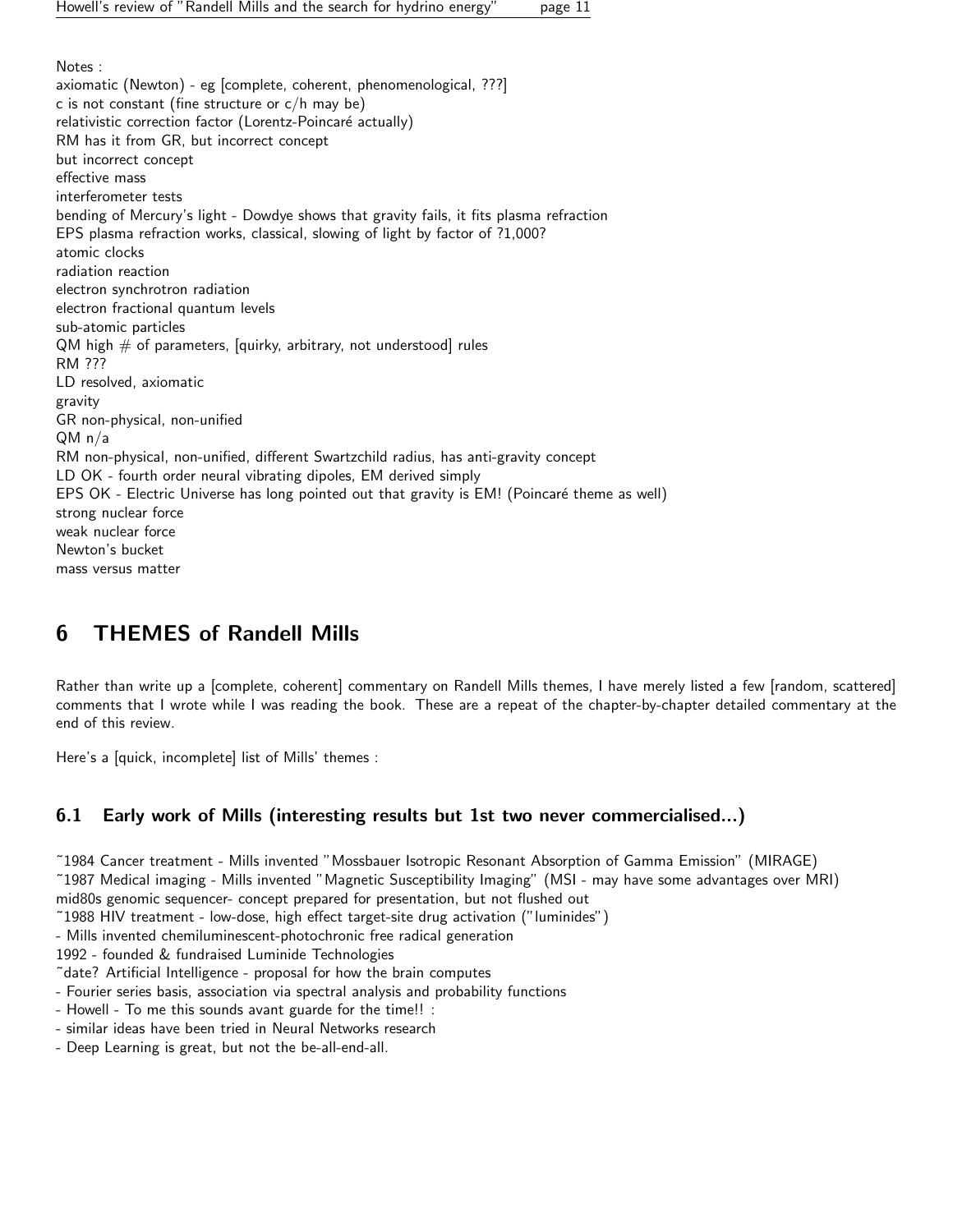## <span id="page-11-0"></span>6.2 fractional quantum levels of electrons - a key concept

normal photon ejection doesn't apply - with interesting implications and potential normal [AA, Xray, ???] spectrograms don't detect

This concept led to "physical" (phenomenological?) models :

blah-blah [electron, proton] spherical shell spread of ?circulating charge? without sub-units?

not entirely clear, as the discussions imply sub-particles even though denied (confusing)

This is a key issue - as arising "resonances" are important explanations of phenomena.

neutron - nuclear electron-proton association?

Strangely, Mills does not extend the H137 to a description of nuclear hydrogen?

atomic bond descriptions and arising chemical structures (p68 illustration)

far better that quantum mechanics, much faster, much more coherent, tied to physical concepts rather than being a prisoner of universal function appropriators and statistics that make lousy concepts work well. And rational... (imagine that)

## <span id="page-11-1"></span>6.3 The Hydrino - hydrogen atom with fractional quantum level electron

fractional quantum levels for hydrogen

 $p68h0.05$   $1/2$ ,  $1/3$ ,  $1/4$ ,  $\dots$   $1/137$  maximum level (smallest atom of H), beyond which electron would be  $>$ speed of light resonant coupling - catalysis to produce hydrino (H atom with fractional quantum levels)

fractional quantum levels [CAN'T, DON'T] emit a photon!! Must be catalysed back to integer quantum level, resonant inductive coupling p67h0.2.

hollow spherical shell model of sub-atomics, non-point electron, etc. - p64h0.45 first-ever internally consistent model based on classical physics (before Bergman, Lucas?)

"Electron orbitosphere" eliminates radiation problem of [Bohr, quantum mechanics] models, avoids the use of singularities. It accomplishes this by non-radiating [geometry, frequency] matching (resonance)

physical explanation of shells of electrons & periodic table of elements

explains many anomalous spectra peaks, which are usually ignored by mainstream, or given stretch-explanations

p108 Mills calculation of "excited electron states in superfluid helium bubbles" to match commonly seen in experiments - p109h0.95 ... the electron is a knowable thing, with a shape and size and behaviour that is very classical ...'

## <span id="page-11-2"></span>6.4 Hydrino predictions as alternatives to as alternatives to quantum mechanics

Apparently, Mills conceptually crushes quantum mechanics where the latter actually works, even though the latter is a very good pragmatic tool, thanks to a combination of statistics and small-world universal function approximators that [patch-up, compensate for] a flawed and incoherent set of concepts to work in practice.

Quantum mechanicals fails miserably for :

Chemical structures - it has taken decades to go beyond the simple hydrogen atom!

Not only do Mills' concepts attain equal-to-or-better accuracy than quantum mechanics, he does so with a clear physical model, coherent reasoning, and far less adjustable parameters. Unlike quantum mechanics, his concepts are readily extended to complex chemical structures.

Cold fusion - Possibility that hydrinos may explain cold fusion? pp77-94 - also alternative to Low Energy Nuclear Reaction (LENR) hypothesis

dark energy & matter in astronomy tangential velocity profile along radius of spiral galaxies spectra and unexplained [peaks, shifts]

## <span id="page-11-3"></span>6.5 Gravity

18Dec2018 p394h0.55 "... Recall that according to Mills, gravitation is a result of electromagnetism, or rather, relativity. It is a field of contracted space-time that is produced by circulating currents when a particle is born. Mills reasoned that if those currents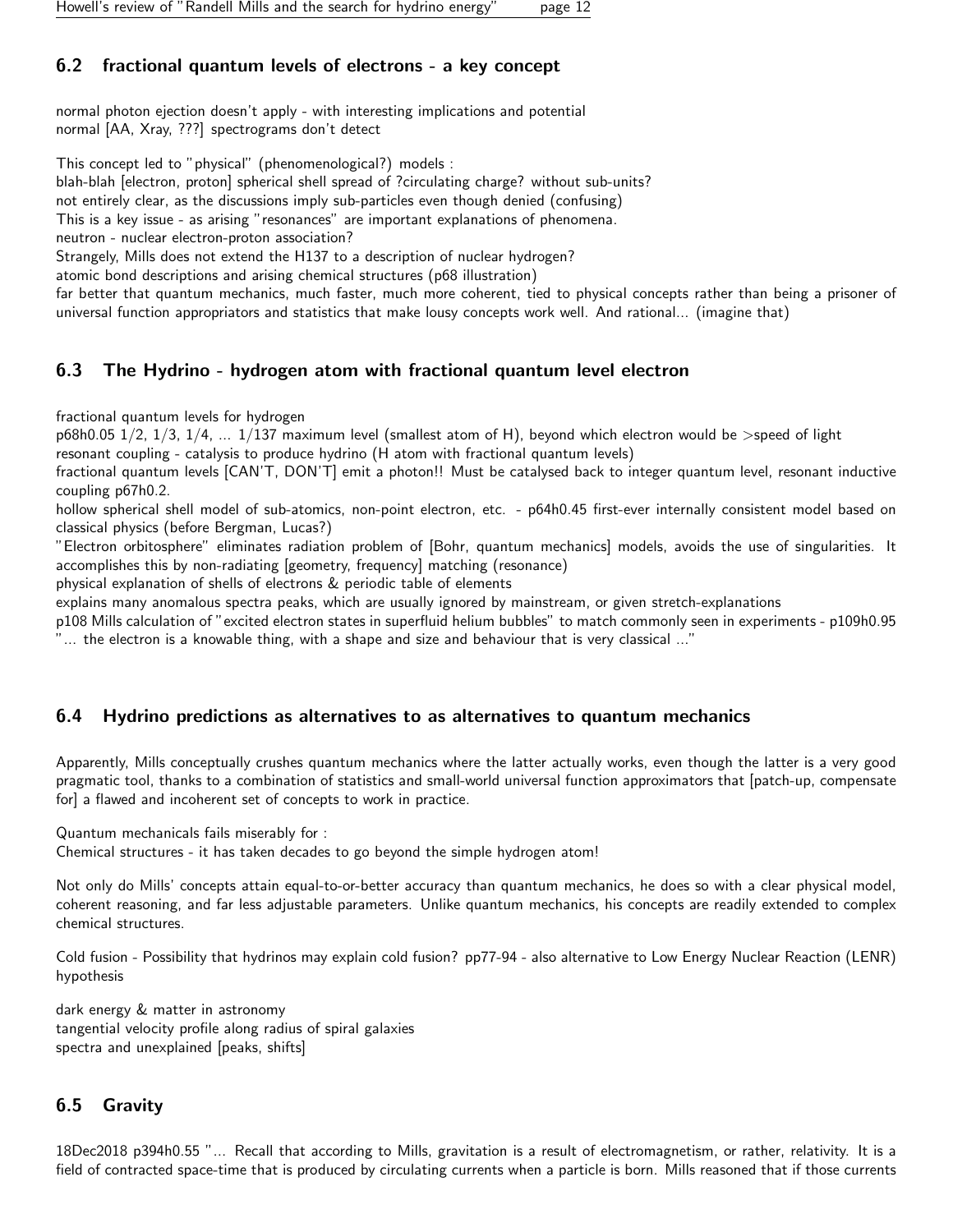define a three-dimensional surface of constant curvature, such as a sphere, a particle responded normally to gravity. After all, everything we see around us is made from particles that have this structure. ...'

>> 22Dec2018 Sounds nice - but what is the basis of this assumption? Is "contracted space-time" a physical or purely mathematical concept? I guess I'll have to read his papers ...

## <span id="page-12-0"></span>6.6 focus on energy-related potential

Mills looks at unidirectional water-to-hydrino process with energy production intensity intermediate to [chemical, nuclear fission]

Most (but not all) of his work focuses on ELECTRICAL energy production via electrochemical cells in the [aqueous, gas, plasma] phases, and catalysis to bring it to commercial [rates, densities]. Although this is understandable to some extent, why ignore thermal cycles?

## <span id="page-12-1"></span>6.7 Newton's bucket and the Ernst Mach question

## <span id="page-12-2"></span>7 THEMES of Brett Holverstott

As with Randell Mills' themes, rather than write up a [complete, coherent] commentary, I have merely listed a few [random, scattered] comments that I wrote while I was reading the book. These are a repeat of the chapter-by-chapter detailed commentary at the end of this review.

Clearly there are Holverstott themes, mostly non-Mills concepts, that I disagree strongly with, as can be seen from the detailed comments. But on any of the disagreements, I am sure that Holverstott presents a far more [acceptable, conventional] point of view than I.

Scientists' personal attacks against the Heretics, Failures of Science

List of [antagonist, skeptic] to cautiously interested

p113h0.02 1990 John Philipps Penn State, contracted to BLP then continued collaboration when he move to Los Alamos - plasmas p116h0.6 late 1990's Peter Mark Jansson - visited then did Master of Science at Rowan University on Mills' highT lowP electrochemistry. p118h0.4 Jansson comments that the "... cold fusion scandal has created a stigma which has made it difficult for the academic community to perform a complete and unbiased analysis ..." ii See the section "Howell's references : Back-stabbing by con-scientists" below for a very examples of the ocean of cases outside of the focus of Holverstott's book.

## <span id="page-12-3"></span>8 Shortcomings

## <span id="page-12-4"></span>8.1 Shortcomings of Mills

Frankly, I have not worked with Mills theories, so I cannot provide a good analysis. As I stated elsewhere in this review, right or wrong, Mills is a powerful [thinker, experimentalist, leader], who is a rare example of someone who can stand against legions of believers and still progress on his own merit.

If I have one main criticism, it is that Mills independent streak of thinking has not yet turned on General Relativity. It would be very interesting to see him tackle that.

## <span id="page-12-5"></span>8.2 Shortcomings of Holverstott

Alexander Solzhenitzn's "Goulag Archipelago" spoke of convicts those who knew themselves to be innocent, but didn't suspect that others were as well, still maintaining faith in a system that had betrayed them...

I've already stated Holverstott's very uncommon [talents, strengths] in spite of my sometimes biting criticisms. However, while he has exhibited strong thinking on hydrino-related issues, he does not appear to have done so on his favoured "politically-correct"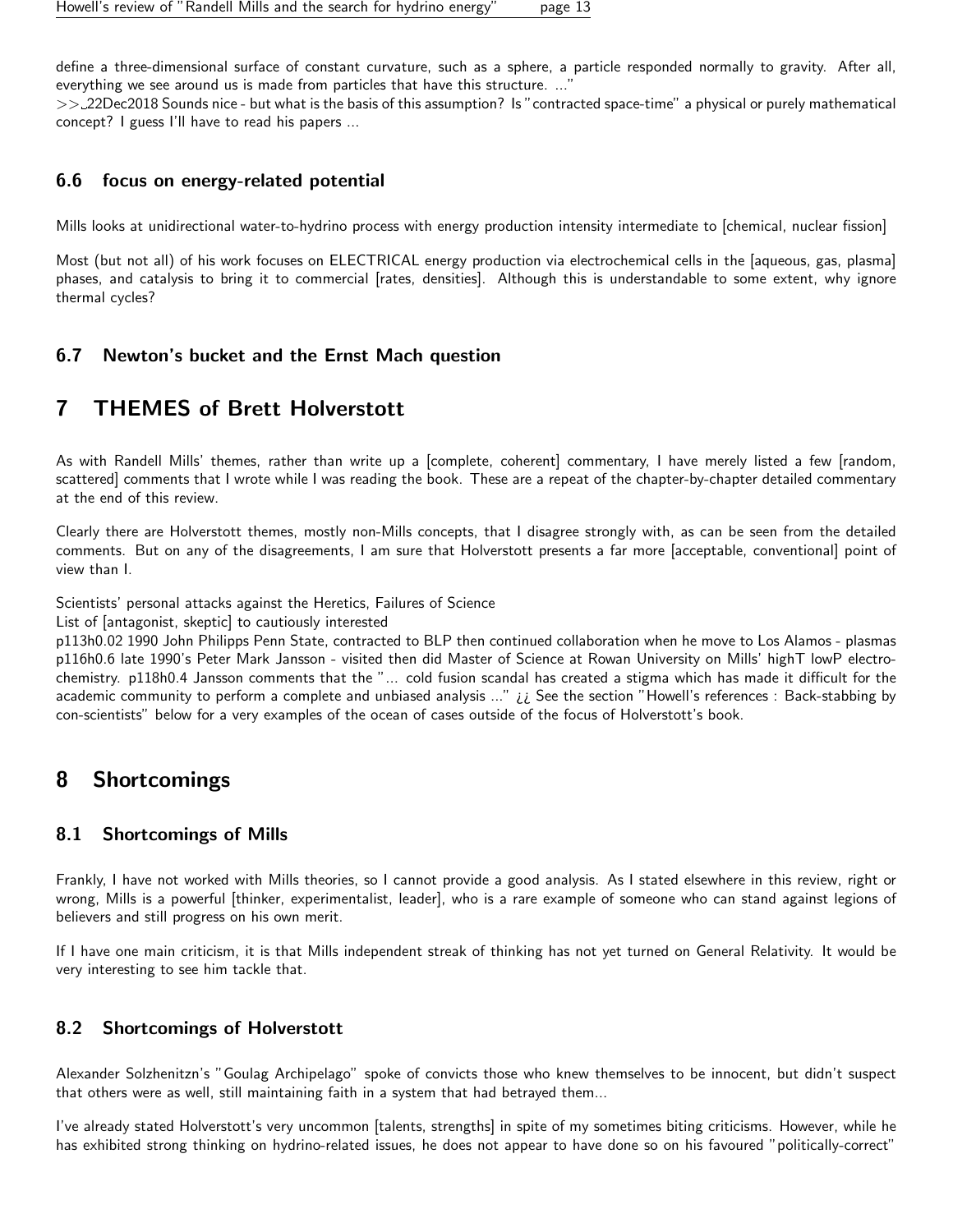themes, including "CO2 as the primary driver of climate since 1850", environmental religions, and naive assumptions that "to think well is to do well". That's OK, we can live with that, and adapt to the damages, as this is normal.

## <span id="page-13-0"></span>9 THEMES on the periphery

Holverstott's book leads into several [interesting, important] themes that are not directly addressed. Here are a few [random, scattered] themes that stood out to me (many others are not listed here - and I've probably forgotten them).

## <span id="page-13-1"></span>9.1 Hydrino regeneration

09Sep2018

Randall Mills is understandably focused on energy GENERATION, as that is a critical first step. But consumer use of very high quality water, might also be an opportunity to use "hydrino packs" and swap those out for regeneration. This is similar to swap-in, auto-scale regenerative battery systems, especially those requiring chemical regeneration (eg zinc-air, or even proposals for Li-ion).

p366h0.0 "... Further, hydrino catalysis is, literally, the permanent removal of hydrogen from the Earth's biosphere. ..." >> Maybe not - natural sunlight conversion of hydrino to hydrogen over long periods? More exciting - [industrial, home] regeneration, and use of hydrino as an "energy sponge" : eg regenerative braking, nuclear reactor cool-down, etc. 09Sep2018 Grid power and mobile power systems...

## <span id="page-13-2"></span>9.2 Power sponge

Apart from standard processes to [absorb, re-use] cart [waste,excess] energy (including [batteries, capacitors, heat]), there is still a need for large-power regenerative energy systems.

## <span id="page-13-3"></span>9.3 MISSING IN ACTION : Philosophers

p373h0.4,

## <span id="page-13-4"></span>9.4 Fractional Order Calculus, Multi-fractals

Interest in fractional order calculus, while dating back to Liebnitz, only now seems to be surging.

## <span id="page-13-5"></span>9.5 Bill Lucas's Universal Force

- <span id="page-13-6"></span>9.6 Ed Dowdye's Extinction Shift Principal
- <span id="page-13-7"></span>9.7 The SAFIRE plasma sun experimental project

## <span id="page-13-8"></span>10 Reviewer Howell's perspective and quirks

Some of my [perspectives, approaches] are summarised in the note "Lies, Damned Lies, and Scientists : A Summary". Components of that are repeated below.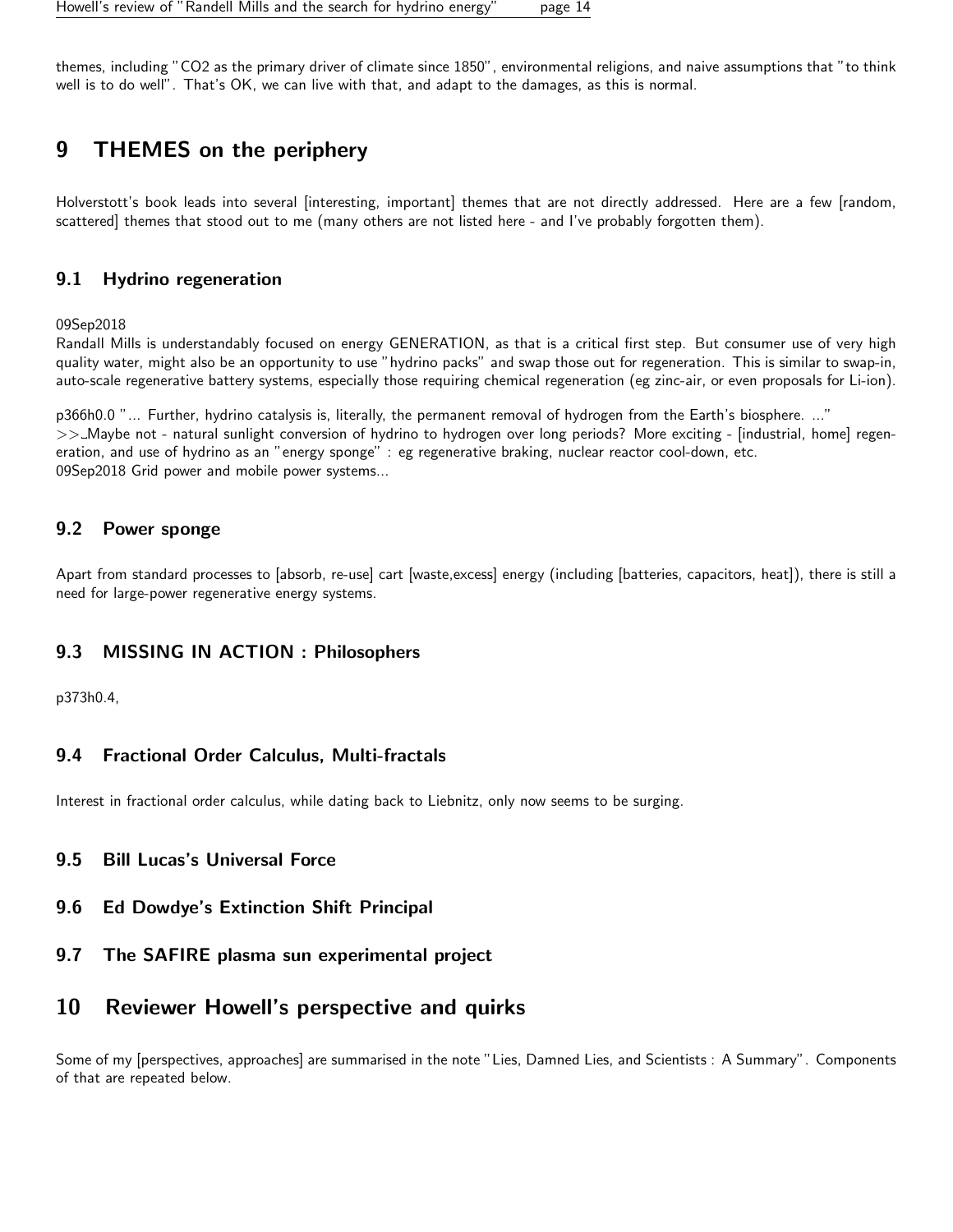## <span id="page-14-0"></span>10.1 The Dark Side of Science, and my Principle of Generality

American geologist stated that :

"... All theories are wrong, but some are useful. ..."

Howell's addition :

"... The most prominent of scientific theories spawn excitement and a chain reaction of generations of creative and powerful advances in science. But as they pass through the stages of "science fashion ->cult ->religion", they also create entire classes of disciples of the religion, true believers. Ultimately, no longer able to see reality except as filtered through their conceptual straightjacket, these aggressive and blind defenders of the faith visciously defend it against any heretics, quashing the extremely rare individuals who are out only hope of breaking past the inherent flaws, limitations, constraints] of the scientific religion, and delaying further scientific advances in that area for [decades, centuries, millenia]. ..."

This is NOT like Thomas Khune's description of paradigms. To me, he missed the boat almost entirely, failing to see who we really are, how we really think.

...copy text from Lies...

When science is stuck in a morass, it is the dark side and Principle

Howell "... A scientist's thinking is MOSTLY a result of the intellectual programming that he has received, and his devotion to beliefs arising from the programming. MOST of the changes in his thinking result from shifts in his peer directions, with minor contributions arising as a result of his own work, but only insofar as that doesn't violate the intellectual programming. ..."

I'm sure that everyone (not the least me) disagrees with that statement, but what I like to believe, and what I see scarcely overlap.

## <span id="page-14-1"></span>10.2 The Bright Side of Science, and my Principle of Locality

While my review may give the impression that I am [dark, brooding, grinch-like], that is a smaller part of me. Science was not only a focus of my career (non-scientist in scientific and engineering organisations), but has long been one of only two real vacations that I have taken : visit family; attend a neural network conference per year. I enjoy science and scientists, and very few people appreciate crazy ideas as much as I do. With a "multiple conflicting hypothesis" (MCH) attitude, these are not a threat to me, and I don't become a tool of a theory.

...copy text from Lies...

I feel that the Bright Side of Science dominates, both in terms of the volume of scientific work and scientists intentions and efforts. You should expect that, as the vast majority of scientific work is well within the realm of the Principle of Locality.

## <span id="page-14-2"></span>10.3 "Multiple Conflicting Hypothesis" (MCH)

A good question is worth a thousand good answers.

A good experimentalist is worth a thousand good theoreticians?

## <span id="page-14-3"></span>11 Howell's glossary

axiomatic - Newton's approach as taken from Lucas : eg [complete, coherent, phenomenological, ???]

creative, breakthrough thinkers grounded in reality

```
essentially all
exceptions are <1 in 10,000 (loosely)
```
Principle of Generality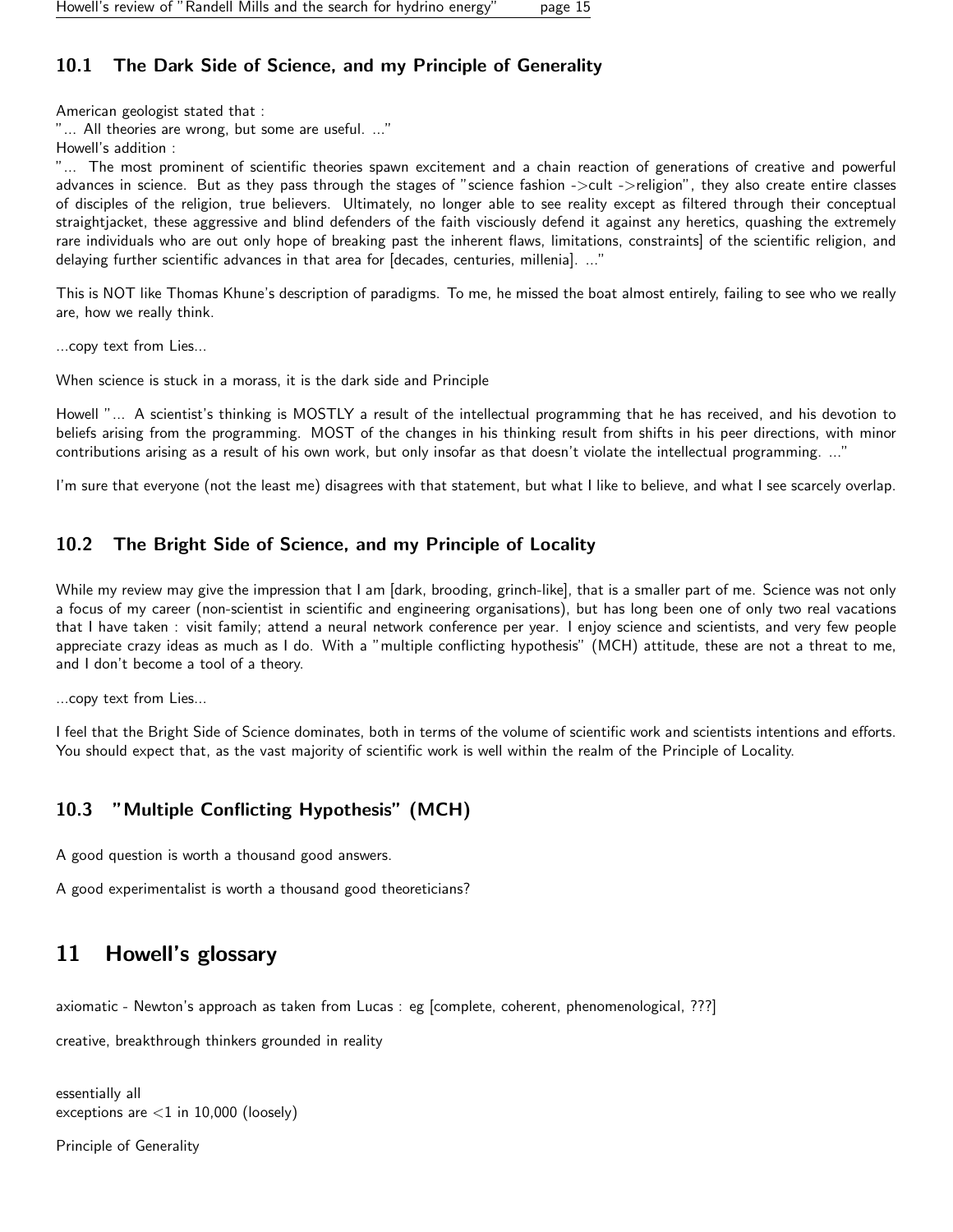Principle of Locality

multiple conflicting hypothesis (MCH)

strong thinkers

I do NOT see [creative, breakthrough, strong, turbic] thinking as a property of an individual, rather an observation that for a given theme (especially when within the expertise of an individual), what are the relative portions of scientists who fall into the respective categories. It is my experience that a strong thinker who can see for themselves (eg, not just an intellectual robot following everyone else) the failing, limitations, constraints] of a scientific religion

turbic thinking (versus turbid thinking)

screamingly [dishonest, dysfunctional, delinquent, hypocritical, backstabbing, cowardly, parasitic] thinking and behaviours

## <span id="page-15-0"></span>12 Howell's references

The list of references below is woefully short and incomplete - in essence it is a [rare, random, scattered] sub-sampling. Most of the non-mainstream authors will have been trashed by the mainstream, which is the exception rather than the rule in science. As I've stated elsewhere, this is standard treatment by the mainstream against truly great scientists, and the lack thereof really casts doubt on achievements other than within the Principal of Locality. Of course, that doesn't mean that all who are trashed are great, far from it. But trashing the non-great is often a reflection of the nature of the self-annointed disciplinarians.

## <span id="page-15-1"></span>12.1 The Bright Side of thoughtful concepts in a framework of Multiple Conflicting Hypothesis (MCH)

There are an absolutely HUGE number of concepts out there! Unlike most others, I am not overly concerned with whether a theory is [right, wrong, true, false], as a [rule of thumb, standard assumption] they are all wrong, and the great scientific religions ultimately become our greatest impedimant to progress. However, in practise they can be very useful.

Brett Holverstott 2016 "Randell Mills and the search for hydrino energy" KRP History publisher, 437pp, ISBN: 978-0-692-76005-5 www.BrettHolverstoot.com ¿¿ This is the book that has been reviewed in this report.

Edward Dowdye 2001 "Discourses mathematical illustrations pertaining to the Extinction Shift Principle under the electrodynamics of Galilean transformations" copyright 1992, printed by Ed Dowdye, Second edition 2001, ISBN 0-9634471-5-7 ¿¿ General Relativity clearly fails to model the bending of light from [planets, stars] by the sun. By the way - a steady sequence of historical frauds are associated with GR and the Eddington proclamation. Refraction through a plasma atmosphere is a working concept.  $i\ell$  The Extinction Light Principle directly describes effective mass in a classical manner, but is currently untestable.

?Hoholzen? arrived at only one constant for sub-atomics based on a fractal (Zierenpiensky?) approach

EU2018 guy - chemical structures

William J. Hooper 1974 "New Horizons In Electric, Magnetic Gravitational Field Theory" Electrodynamic Gravity Inc, 543 Broad Blvd, Cuyahoga Falls, OH 44221 http://www.rexresearch.com/hooper/horizon.htm ¿¿ Hooper claims that there are 3 types of electric fields : [electrostatic, induced by motion in a magnetic field, changing Magnetic field strength], and 3 types of magnetic fields. Faraday shielding doesn't aply to ?static fields?.

Charles W. Lucas Jr, Joseph C. Lucas 2002 "A physical model for atoms and nuclei Part 1,2,3,4" Foundations of Science: vol5n1 pp1-7 (2002); vol5n2 (2002); vol6n1 (2003); vol6n3 (2003) www.commonsensescience.org

Charles William Lucas 2013 "The universal force : Volume 1 - Derived from a more perfect union of the axiomatic and empirical scientific methods" www.commonsensescience.org ISBN-13: 978-1482328943, ISBN-10: 1482328941 ¿¿ This is BY FAR, the [broadest, deepest] theory of physics that I am aware of. I am doing a step-by-step re-derivation of results in the book, which is taking me way too long!! Currently I am programming a text system for change-overs in symbols and nomenclature, to force better [clarity, consistency, audit-ablility, prove-ability].  $+--+$   $i$  Lucas acknowledges : This book is dedicated to all lovers of truth and especially the following :

Euclid and the ancient Greeks that developed geometry and the axiomatic method to "Prove" or derive theories of natural philosophy in a systematic and logical way.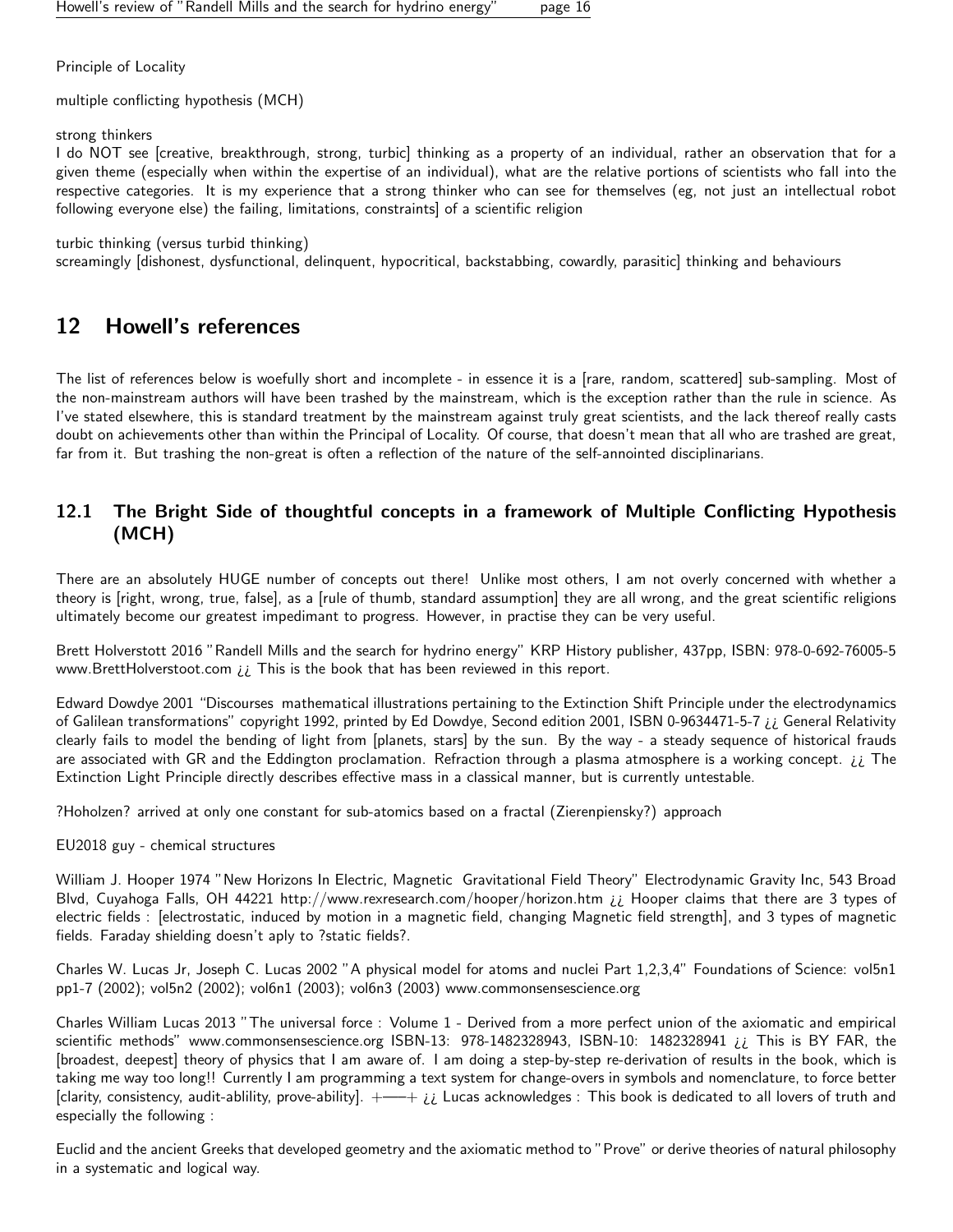Sir Isaac Newton who developed the empirical scientific method to measure and mathematically define the minimal set of force equations to explain nature.

James Clerk Maxwell who showed how to combine four of the six empirical lasw of electrodynamics to develop his wave equations for electrodynamics which allowed the separate electric and magnetic force laws to be combined into a single electrodynamic force. He explained the wave nature of light which became the foundation of optics. He followed Michael Faraday and Andre-Marie Ampere in emphasizing the role of fields in extending ther electrodynamic force to great distances to replace Weber's action-at-a-distance electrodynamic force.

Thomas L. Barnes, professor of Physics at the University of Texas at El Paso, who showed the way to eliminate Einstein's Special Relativity Theory from electrodynamics by taking into account the electrical feedback effects on finite-sized charged particles.

Andre Koch Torres Assiz, professor of physics at the University of Campinas - UNICAMP in Brazil, who showed the way to explain gravity as a fourth order electrodynamic effect between vibrating neutral electric dipoles using Weber's electrodynamic force.

Alice Pittard Lucas my faithful and loving wife who encouraged and supported my research that resulted in this series of books. +—–+

John David Jackson 1999 "Classical Electrodynamics, 3rd Edition" John Wiley Sons, 808pp, ISBN 978-0-471-30932-1 ¿¿ Standard textbook, very well written.

Oleg D. Jefimenko 2000 "Causality Electromagnetic induction and gravitation : a different approach to the theory of electromagnetic and gravitational fields", 2nd edition, Elecktret Scientific Company, Star City, 210pp ISBN 0-917406-23-0 *i* This is beautiful!! Nice to see dimensional analysis back again.

## <span id="page-16-0"></span>12.2 Quantum Mechanics is a fools paradise

de Broglie ?1963? statement

Max Planck 1901 paper

Editors Dean Turner, Richard Hazlett 1979 "The Einstein Myth and the Ives Papers: A counter -revolution in physics" House, Pasadena CA USA, 110+313pp *ii* Includes the Ives-?Stilwell? atomic clock experiment as analysed by Ives. He DISAGREED with special relativity, as did Michaelson. However, Ives did see the original relativity by Lorenz-Poincare as being correct.  $i$  This is an hilarious example of the "deification" of a scientific concept, and its mis-application to another field. It's kind of Al Gore-like.

F.J. Tipler 26Oct08 "The Obama-Tribe 'Curvature of Constitutional Space' Paper is Crackpot Physics" Dept of Mathematics Dept of Physics, Tulane University, New Orleans http://ssrn.com/abstract=1271310

Alexander Unzicker 2013 "The Higgs fake: How particle physicists fooled the Nobel Committee", 152pp ISBN 1492176249 ISBN-13 978-1492176244

## <span id="page-16-1"></span>12.3 General Relativity is a turkey

Tom ?Bessel? - problems with GR

Steven Crothers

G. O. Mueller and Karl Kneckebrodt 0605dd "95 Years of Criticism of the Special Theory of Relativity (1908-2003)" The G. O. Mueller Research Project [GOM-Project Relativity] May 2006 edition http://www.gsjournal.net/old/science/mueller.pdf

## <span id="page-16-2"></span>12.4 Mythology sometimes leads science, amateurs often beat the best mainstream scientists

The SAFIRE plasma sun experimental project, strictly scientific in nature, has its origins from the Thunderbolts group - a marriage of mythology and science. See the section below for references to SAFIRE.

Wallace Thornhill, David Talbot 2002 "Thunderbolts of the Gods" Mikamar Publishing, Portland OR 2007 edition 122pp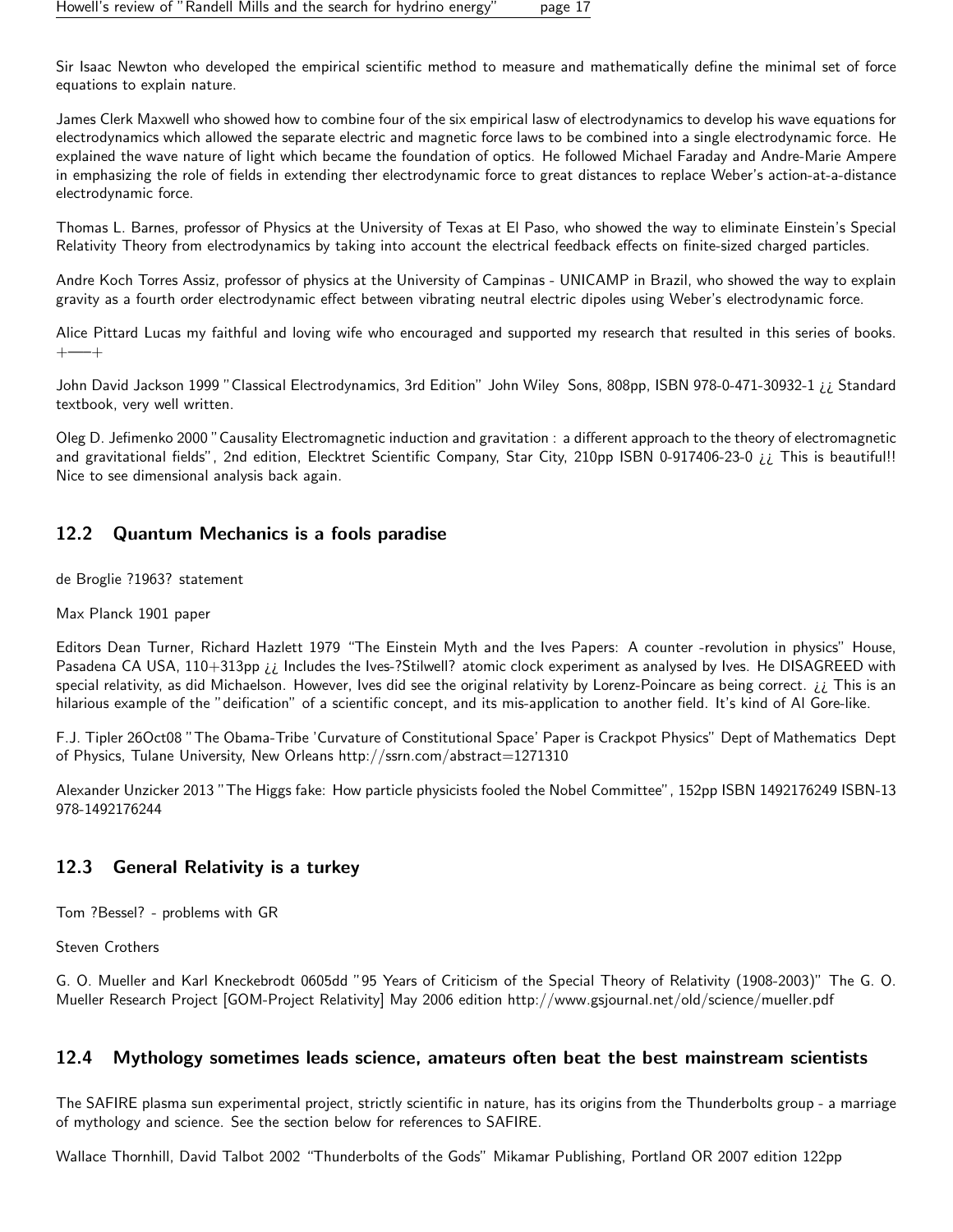Immanuel Velikovsky 1950 "World in Collision" Paradigma Ltd edition 2009, original Doubleday Co., New York, 426pp ISBN 978-1-906833-11-4  $i \ i$  Scientists hated this best-seller, and did everything to [censor, shut-down] its publication, and to erase the aftermath. Velikovsky had wild ideas - and the scorecard shows that he was right and all of science was wrong most of the time. It's not hard to imagine that most scientists (and many of his current-day followers) have a hard time imagining Venus sprouting from Jupiter (or Saturn - now I forget) in historical times!

## <span id="page-17-0"></span>12.5 SAFIRE plasma sun - experiments [before, beyond, ] theories

Will these guys drive nuclear fusion power [science, technology, commercialisation], blowing away all others, and perhaps sooner rather than later? This is a long shot, but already they have sensible and impressive results on a micro-budget, under the leadership of Torontonian ??? Paul? Mainwaring (careful - I have suspicions that they may be Toronto Maple Leaf fans), and the Thunderbolts group (David Talbot, Wal Thornhill and many others). At the very least, on an extremely low budget, they have already blasted past mainstream science on many key points. Hail to the experimentalists!

As stated in the 2017-2018 SAFIRE project report : "... Some of the most illustrious explorers in the history of the sciences have long proposed that electricity plays a much more important role in the heavens than has been acknowledged – Benjamin Franklin, Michael Faraday, James Clerk Maxwell, Sir William Crookes, Kristian Birkeland, Nicola Tesla, Irving Langmuir, Hannes Alfvén, to name only a few. ..."

https://safireproject.com/ewExternalFiles/SAFIRE-Project-Report.pdf

https://www.youtube.com/watch?v=DeVdzSjPx0g The SAFIRE Project - 2017-2018 / www.safireproject.com "Star in a jar"01:25:38 into the video : "... Shortly after the 2017 Phoenix conference, the SAFIRE team discovered a unique process that initiates and sustains the plasma double layers. This was a major discovery, because it is these plasma double layers that produce both the extraordinarily high energy densities and the electric field that contains these energies within the plasma. This new advancement in plasma science demonstrates a process that consistently creates, contains, and controls the plasma double layers in stable exothermic plasma reactions. Although the energies and densities are comparable to the sun's photosphere and nuclear bombs, the data shows no harmful side effects such as radioactivity. But the science of what is actually happening at the molecular and atomic levels is not yet fully understood. Understanding these reactions will give valuable insight into the way the sun's atmosphere functions and provide the foundation by which these energies can be beneficially harnessed. This research will be the top priority of 2018. ..."

http://www.suspicious0bservers.org/dl/march-4-2018/ (You must be a member to access the video) Michael Clarage comments at Suspicious 0bservers' "Observing the Frontier 2018" conference - extrapolate SAFIRE by 24 orders of magnitude to Sun - to within 2 orders of magnitude!! (awesome, just a primitive back-of-the-envelope)

https://safireproject.com/project/presentation.html THE SAFIRE PROJECT at the ELECTRIC UNIVERSE – UNITED KINGDOM INTERNATIONAL CONFERENCE SYMPOSIUM 7th - 11th July 2018, Somerset, UK

1. "Collaboration and Science" - Montgomery Childs explores the idea of 'two worlds', the theoretical and the empirical, and how the SAFIRE PROJECT maintains a sharp eye on the line between. He also offers an intriguing take on SAFIRE methodology – involving a cigar, sailing, and a bit of wind. - experiment (empirical) as key, theory as aid - elemental changes in the chamber - no forcing of plasma behaviour : "natural" - copious amount of fusion? from H2 -  $\mu$  + D mix, mass spec shows other [elements, compunds] (to A of ?63?)  $i\ell$  Some quotes from the video : - "... Experimentalists are the gate keepers, they hold the keys to progress in the applied sciences and technological advancement. ...' - "... The two worlds (experiments, deductive theories) need to be brought together. There must be a collaboration for technological advancement to be realized. ..."  $i \in I$  question this - one does NOT need theory most of the time! Pure data-driven models work alone, whereas theory without any experimental basis rarely works. Both [experiment, theory] must iterate over ever more diverse experimental results.

2. "New views on the interstellar medium" - Dr. Michael Clarage talks about his work with SAFIRE from a more philosophical perspective – what an empiricist might ponder outside the lab. He offers some intriguing if not startling observations about the astronomical and the biological, the dead and the living universe. - clear demarcation between theoretical and empirical - lasting impacts from data - much new astronomical data violates existing theories - need new [theories, models] for astronomy - very exciting time for astronomy - dark matter and black holes headed for dust bin - biology and plasma astronomy very similar, same basis? - astronomy is alive, like you and  $I$  - [directed, managed, purposeful] molecule movement in cells  $=$  new views of astronomy, connected [stars, galaxies, clusters, etc], structure and function - more data won't necessarily help unless we ask the right questions - biology recognizes form follows function, not astronomy - stars as "alive"?

3. "SAFIRE project 2018 report" - Montgomery Childs and Dr. Michael Clarage present a review of The SAFIRE PROJECT to date, which includes some new discoveries of the past year. Childs : - plasma regimes (low - i high current) : dark quies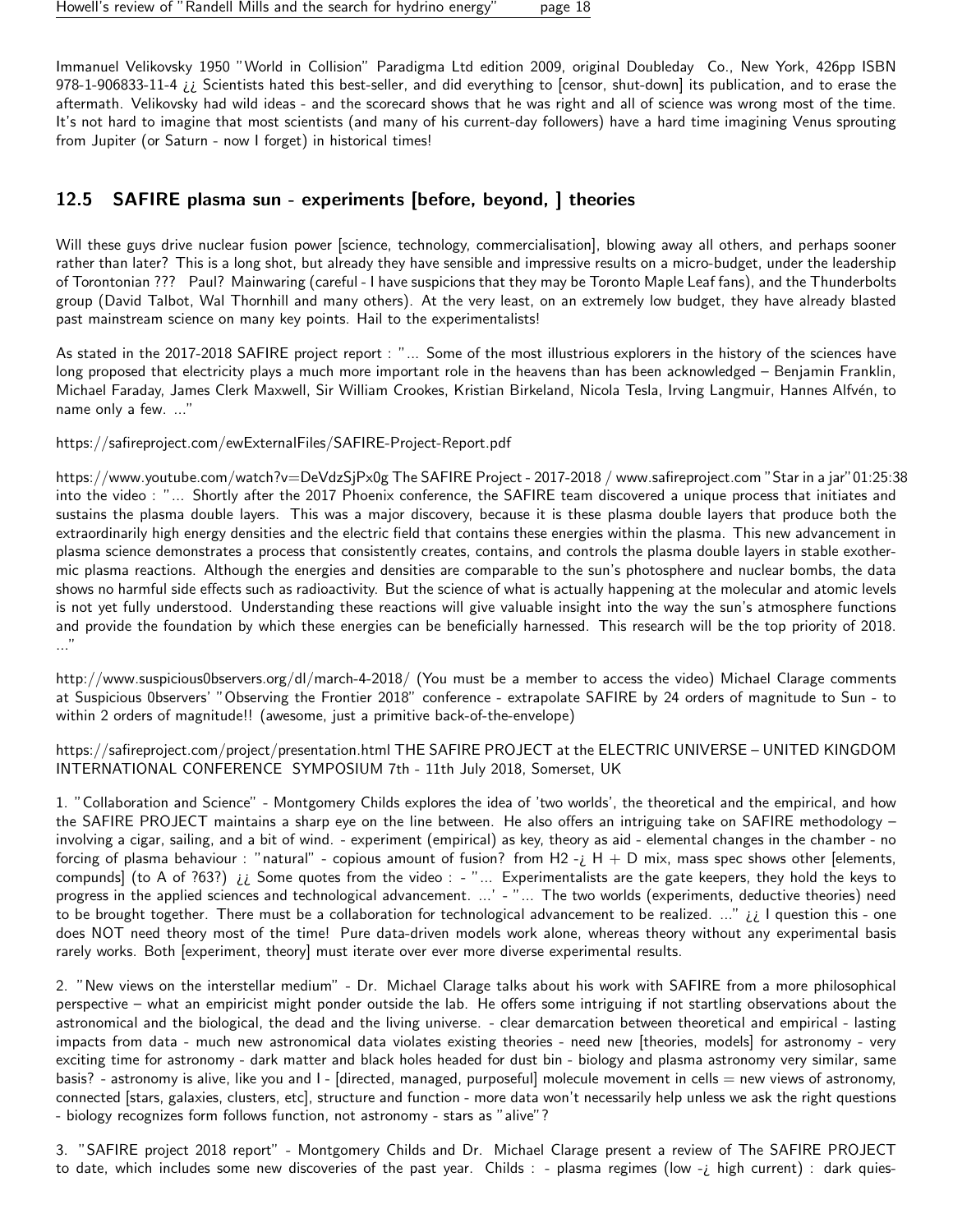cent, tufts, moving tufts, fouble layers, quiescent, assymetric - gravity no effect in chamber - enormous energy storage in plasma layers even though 182 W power input - destructive energy release vaporizes tungsten, melts ceramic - high voltage gradients in vacuum conditions in plasma  $(i= 8,000 \text{ V/m})$  Clarage : - [voltage, current, resistance, power, fields, electron densities, temperature] across plasma double layers very interesting, much unknown - plasma adjusts itself over enormous ranges, very stable - increasing temperature away from anode is like sun's corona (81,000 Celsius) - is "temperature" a poorly suited concept for the plasmas - nuclear fusion model does only ONE thing well - predict solar power output ¿¿ Howell - not really, as they simply adjust parameters to get the output. May be best so far - plasma electric model based on SAFIRE is out by factor of 100 after scale-up by  $10^{2}4(predicts smaller sunthan actual) >> Howell-still very early in experiments, simple correction stohugescale$  $up would easily handle (as with nuclear model!) - nuclear fusion model does NOT predict [sunspots, coronal loops, relative abundances of e.g. 10014, 11124, 11244, 11244, 11244, 11244, 11244, 11244, 11244, 11244, 11244, 11244, 11244, 11244, 11244, 11244, 11244, 11244, 11244, 11244, 11244, 11244, 11244, 11244, 11244, 11244, 11244$  $nuclear fusion model does NOT predict existence of [photosphere, chromosphere, corona] Summary of results to develop the two different models.$  $-SAFIRE-capable to [contain, control, stabilize] higher ergedense plasmas–chemistry changes−s lowing the speed of light (UV up to 60, 0014)$  $variation in the electron density comparable to [photosphere, heliosphere, nuclear bombs]−plasmadoubleirradiance comparable to their redi.$  $electrical confinement of higher erg photons (photon trapping)−The core of SAFIRE is cooler than its surroundings (like sun; sphotosper)$  $LowellMorgan predicts cathodes may not be required after plasma setup - fed from plasma itself$ 

2017 Electric Universe FUTURE SCIENCE Conference in Phoenix Arizona 4. 90 minute SAFIRE PROJECT presentation, given at the 2017 Electric Universe FUTURE SCIENCE Conference in Phoenix Arizona.

## <span id="page-18-0"></span>12.6 Back-stabbing by con-scientists

I love crazy ideas far more than most for a number of solid reasons. I think that where science becomes "evil" is when a theory passes from fashion-to-cult-to-religion, and represses the heretics. But that is standard practice - the examples below reflect the norm of behaviour by [scientists, institutions, funding agencies, policy groups]. More often than not, the back-stabbers do an [admirable, inspiring, complete] job of showing how stupid they are (i.e the "core" of turbic thinking) in their own field of expertise.

Halton Arp story

Charles Ginenthal 1990 "Carl Sagan and Immanuel Velikovsky" Ivy Press Books, New York 359pp ¿¿ A well documented case of classical academic backstabbing involving the American Association for the Advancement of Science, Stephen J. Gould, Carl Sagan, Isaac Asimov, and an army of others. Dumb, dumb, dumb back-stabbers!! ¿¿ The same "kangaroo court approach was used by the AAAS against Robert Schoch, who as a geologists dared claim the Great Sphinx was much greater than 6,000 years old. I have no idea of how many others were trashed like this.

Howell - Lies, damned lies and scientists (I and III)

?Shapely's trashing of Kristian Birkeland?

Immanuel Velikovsky 1982 "Mankind in Amnesia" Paradigma Ltd edition 2010, original Doubleday Co., New York, 186pp ISBN 978-1-906833-??-?  $i \in I$  This book is Velikovsky's attempt to explain the blindness of scientists with respectto his own work.

Velikovsky's daughter's book

## <span id="page-18-1"></span>13 DETAILED COMMENTARY for each chapter

## <span id="page-18-2"></span>13.1 Chapter 1: Fire of the Gods, p1

12Jun2018 p4h0.5 "... Somehow, his <Semmelweis>ideas were communicated poorly, misunderstood, and in the eyes of his peers, quickly debunked. ...'

>> Emphatic NO! The problem is that highly trained [intellectuals, professionals] are basically ?adjective?!

added 09Sep2018  $>>$  More precisely in Howell's terms: limited to thinking within the "Principle of Locality", and cognitively unable to think according to the "Principle of Generality". The [modern, politically-correct] mantra is that one must be an effective communicator in order to persuade other people, and I certainly agree with that. But that is a side-effect of "turbic thinking", and the [strong, breakthrough] thinkers shouldn't have to communicate to the rabble. A far better solution is to do something [with, about] that, such that the rare "strong thinkers"  $(<1:10,000)$  and the extremely rare "breakthrough thinkers"  $(<1:1,000,000)$ aren't [tied up, put down, stymied] by essentially all [government, academic] scientists (>9,999 : 10:000). Randell Mills found ways to avoid that, a bit like having the favour of the royalty, but a very sharp modern business-science royalty. His supporters are likely strong thinkers as well.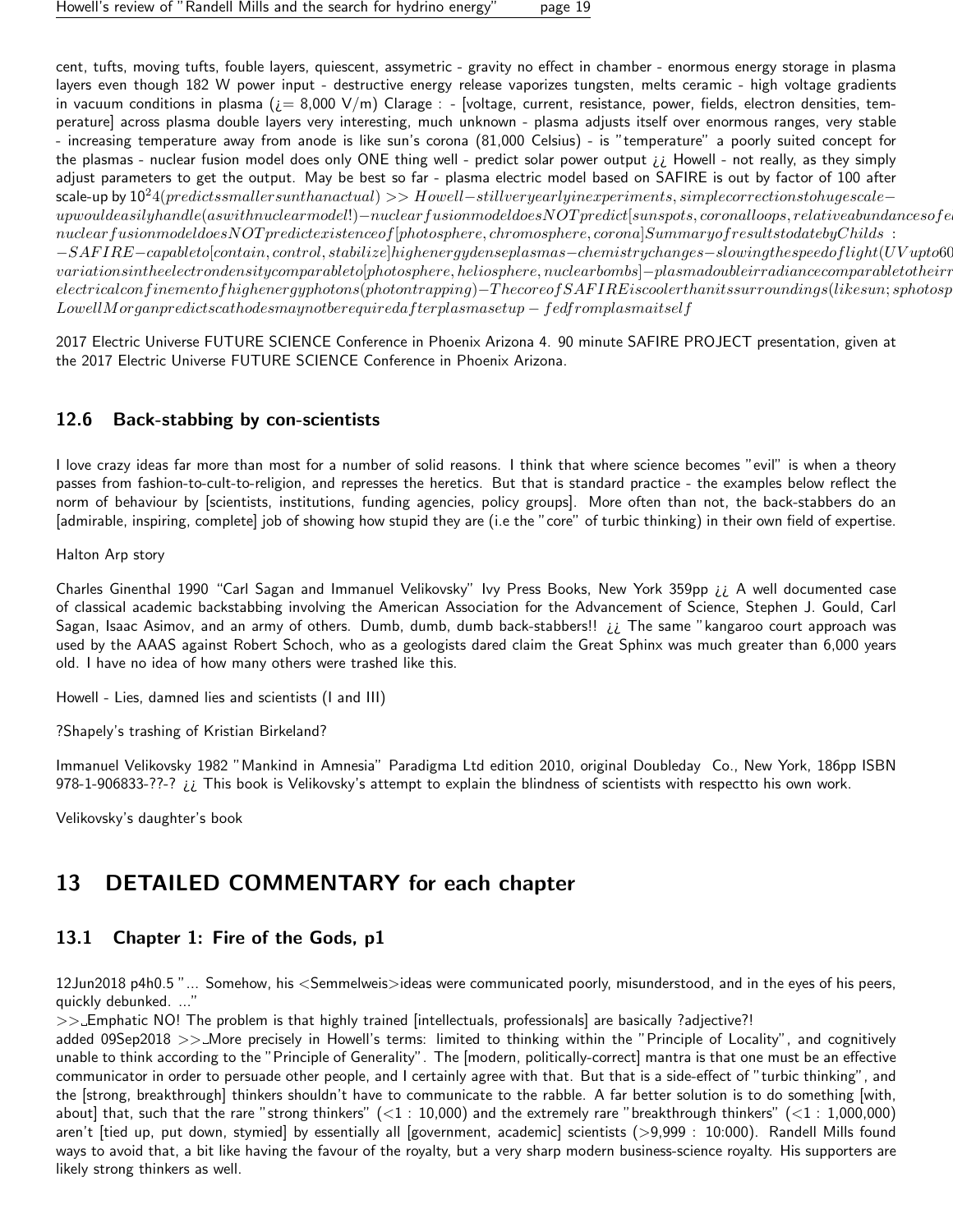12Jul2018 p16h0.6 "... We may find that in our pursuit of science, we carry with us the baggage that is human nature, with its hopes and dreams, biases and frailties, and bursts of genius that push us forward to a better future. ..." >> Ahmen.

#### <span id="page-19-0"></span>13.2 Chapter 2: A farmer's son, p17

.. I did not write notes for this Chapter - that is not a reflection of the Chapter, but of my haste and focus.

#### <span id="page-19-1"></span>13.3 Chapter 3: Unobservable magnitude, p27

13Jul2018 p29h0.2 "... The history of science may well be written as a history of great experimental apparatus. ..." >> YES! I so agree! Unfortunately, modern [instrumentation, experimental] scientists have often become the slaves of theorist ?adjective?.

13Jul2018 p35h0.5 "... In the tradition of the model builders, a model did not need to be perfect, just illustrative, and one could ignore the defects until someone had a better idea. ..."

 $\gg$  Good point - except these become religions. Chapter 7: Greater than fire

#### <span id="page-19-2"></span>13.4 Chapter 4 : The Hydrino, p49

16Jul2018 \*\*\*p63h0.4 (last page or two) Holverstott discusses <the electron structure) as if it is composed of circulating subelectrons, even though Holverstott warns against this. Why? Why not a single entity as stated : EM, waves. This sounds like Bill Lucas's [electron, proton, "neutrons don't exist - nuclear electron-proton complex)] soliton structure, but is cool different.

>>\_11Sep2018 This strange confusion between an electron as an entity, but a description in terms of sub-components had also struck me with Lucas's work.

>> 11Sep2018 Spherical shell membranes are stable when surface forces counteract internal pressures (balloon). Surface [crusts, shell] are spherical when underlying solids are formed that way, or when gravitational forces impose a planetary sphere (creep adjustment).

\*\*\* 16Jul2018 p68 Fig "Hydrino states of the hydrogen atom"

>> Incomplete? Maybe free electron (shown p103) -> [atomic, molecular] shells ->nuclear (neutron as i.e. neutron as [electronproton] weak bonding (Bill Lucas "Common Sense Science" ?date? based on recent NIST data, neutron does NOT qualify as a fundamental particle)

>>\_15Sep2018 Holverstott does allude to some Mills' thinking along this line, but Mills does not "close the loop" between  $H(1/137)$  and neutron?

#### <span id="page-19-3"></span>13.5 Chapter 5 : Cold Shoulder, p71

?15Jul2018? p83h0.0 change to "... Mills found an early collaborator ..."

#### <span id="page-19-4"></span>13.6 Chapter 6 : Electron Olympian, 95

15Jul2018 p100h0.6 "... If two electron beams collide, they repel and scatter. But surely the current inside the electron isn't made up of even tinier electrons! ..."

>> But author Holverstott IS thinking in terms of tiny sub-electron particles. Should be ?waves or something? to describe [behaviour, characteristics]?

15Jul2018 p102h0.4 "... If we take our galaxy and make it the size of a penny, this thickness would correspond roughly to that of a penny in that shrunken galaxy. ..."  $>>$  Clumsy, a bit - funny.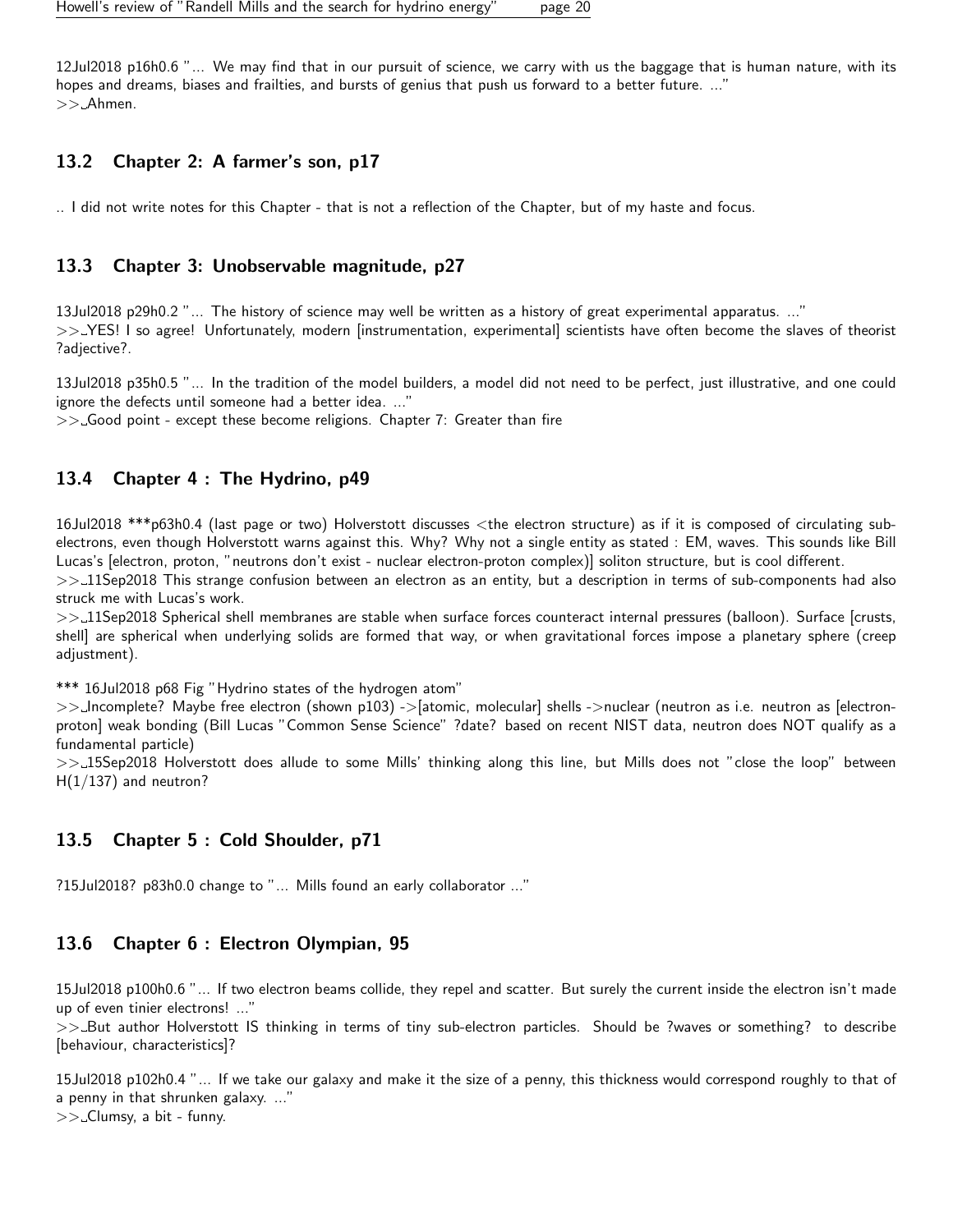## <span id="page-20-0"></span>13.7 Chapter 7 : Greater than Fire, p111

02Dec2018 Howell - more notes :

aqueous electro-chemistry, gas phase, plasma, catalysis

List of [antagonist, skeptic] to cautiously interested

p113h0.02 1990 John Philipps Penn State, contracted to BLP then continued collaboration when he move to Los Alamos - plasmas p116h0.6 late 1990's Peter Mark Jansson - visited then did Master of Science at Rowan University on Mills' highT lowP electrochemistry. p118h0.4 Jansson comments that the "... cold fusion scandal has created a stigma which has made it difficult for the academic community to perform a complete and unbiased analysis ..."

?15Jul2018? p112h0.5 "... the Institute for Low-Temperature Plasma Physics (INP) at the Moritz ..."  $>>$  show the acronym at first use.

## <span id="page-20-1"></span>13.8 Chapter 8 : Spheres, Ellipsoids, and the Void, p137

16Jul2018 p140h0.55 "... We want clear physical reasoning at every step of our process, not rules justified only by the results they obtain. ..."

>> Earlier in the book, author Hoverstott points out this kind of problem related to Mach, Bohr, De-Broglie, Einstein. (?materialists?, ?experimentalists?, etc)

16Jul2018 p151h0.85 "... but semi-empirical techniques are not completely useless. If you want to make a guess at the heat of formation of an unknown molecule, looking at many other molecules and incorporating the experimental data for structure and energies will allow you to do so. However, this will in no way constitute a defense of your theory, even if through the agonizing process of recursive manipulations of many variables you get, in fact, a perfect guess. ..."

>>.... Howell's long-time (?2012?) saying : "small-world universal function approximators" do NOT validate a theory.

>> 15Sep2018 Sort-of-Wrong, as a general statement. Author Holverstott seems to have the ?mistaken? belief that deductive reasoning from a theory provides a proof. It MAY provide a mathematical proof, but even that is not likely. Or, more to the point : 1) it is almost impossible to prove that the [framework, assumptions] underlying the math are truth. These are usually quite questionable at some depth.

2) Godel's theorem's of provability (I think Holverstott addresses them at some point in the book), should never be ignored (they are relevant here)

3) Pretending that a deductive approach alone is a proof is ridiculous. Much more important is experimental support, and even more important are experiments designed to DISPROVE theories. Funny how those aren't \$upported.

4) Even a combination of [theoretical-deductive, inductive-experimental] proofs for all components of a system is NOT a proof for modestly complex systems.

... Face - the words "proof" and "truth" are of much more important to scams than to. proofs. It is far more pragmatic (and "true" if you like that term) to assume that ALL theories are wrong, they all can be improved if not destroyed, and the greatest theoretical successes will be our greatest impediment to progress, as they have passed from science fashion->cult->religion.

16Jul2018 p153h0.4 "... Benson was looking for a quick way of estimating heats of formation ... By surveying heats of formation of thousands of molecules, he was able to systematically distill the energy associated with each bond between functional group types. ..."

>> This is like protein ?domains? and overall protein structure and functionality (eg enzymatic properties) in biochemistry (spirals, sheets, etc)

>> 18Sep2018 another example of where data-driven approaches work without (or almost without) a theory. Vladimir Vapnik, "father" of statistical learning theory : "Engineers and scientists, at some point you must abandon your [theories, models] as they will all fail. You are then forced to go with data-based methods. ..." (approximate quote from a Plenary talk in ?IJCNN 2003 Portland Oregon, USA?.

16Jul2018 p154h0.2 Figure "H3+ molecule : Mills theory describes H3+ molecular bonds as a prolate spheroidal surface of charge completely surrounding the nuclei. ..."

>> Holverstott describes as ellipsoids, BUT :

1) planar internal surfaces

2) a bit distorted?

ALSO - Netflix series "History of Maths" and "The Code" (name of narrator/author?, links) shows soap bubble guy and beautiful results.

Holverstott's architecture : should keep in mind:

molecular scale : electric forces >gravity  $*$  1039, surface forces in between human : scale gravity  $\gg$  neutral (grounded) electric fields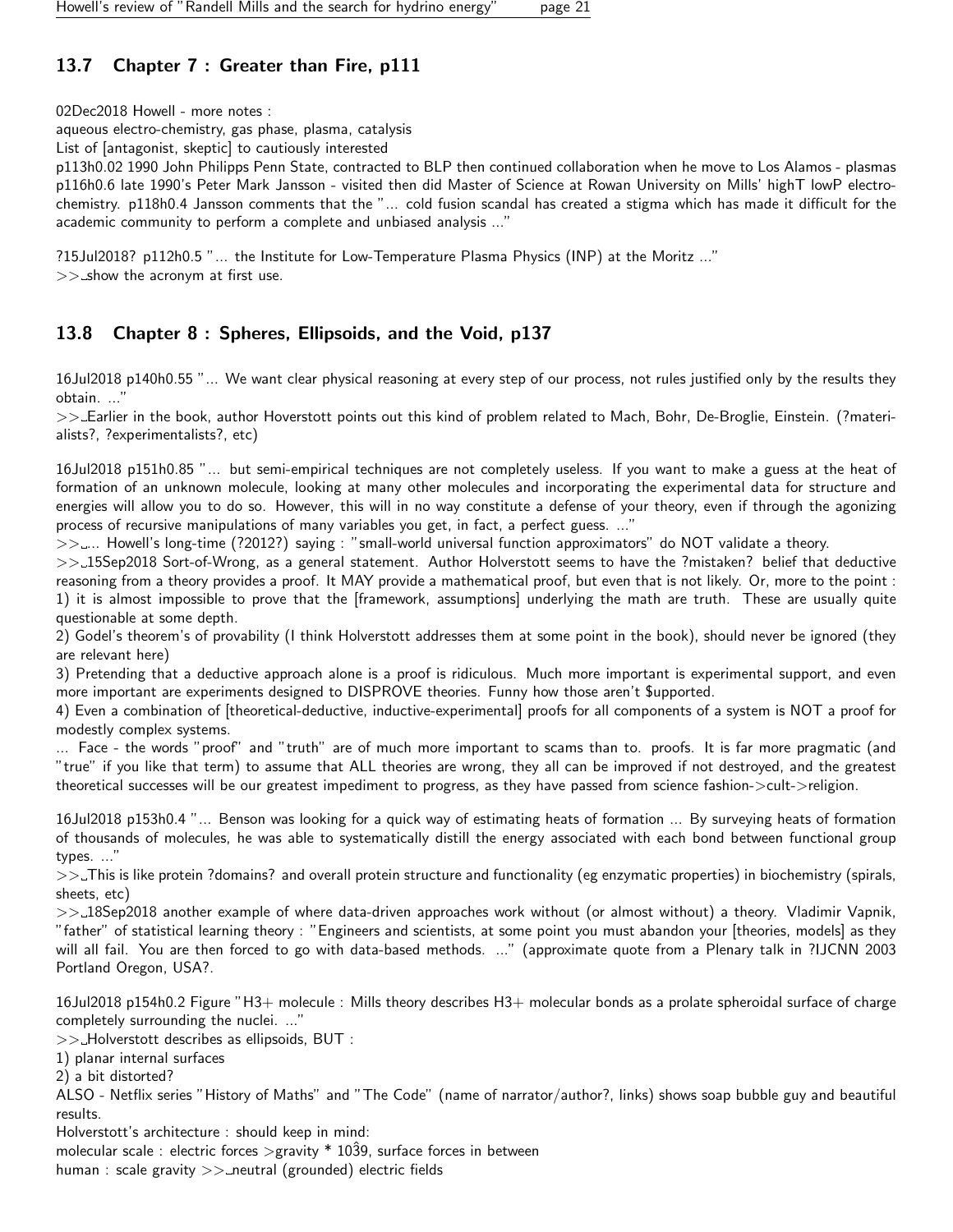(I think he mentions this in the book somewhere) examples of architecture : vertical planar sheets ->walls domed roofs ->semi-circular or ellipsoidal tennis tents

16Jul2018 p158h0.8 "... There were exceptions to this rule: occasionally bonds would interact beyond one or two functional groups away, such as in the case of conjugated bonds or aromatic bonds, but these cases could be uniquely described. ..." >> Ahh! Great point!

>> 18Sep2018 With these simple examples, I am more than ever convinced that quantum mechanics is "a fool's paradise".

16Jul2018 p164 "... But I think the problem is more complex; living beings exist in a complex environment, often a social one, and there are behaviours that some call emergent properties of a being: those can only be understood as a kind of collection action of an organism or group. ..."

 $>>$  Interesting philosophical grasping

>> 19Sep2018 Using simple abstractions like reductionism and emergence belies a far greater complexity (and structure, if you like that) of what is likely happening. Two examples :

- MindCode : coding for brain, behaviour, and its implications. Biochemistry is an inadequate context, "Nature versus Nurture" is a junk debate (most of the crap comes from the Nuture side, even if that is important, it's political correctness likely drags in the extremists).

- Huge difference between dead and living systems, even apart from complexity. Many key "rules of the game", etc are quite different.

- Most scientists are close to zero with complexity (me too)

## <span id="page-21-0"></span>13.9 Chapter 9: South of the South Pole, p167

16Jul2018 p171 "... Mills was especially gifted at Fourier math, which gave Zimmerman no end of grief to follow. ..."

>> David Thompson, Canada Research Chair in Solar Physics and Statistics circa ?2002?, is an expert on Fourier analysis. In response to my question of why he wasn't using wavelet transform analysis, he replied (approximately) "... we're still learning, after ˜180 years, how to do Fourier analysis properly. Wavelet transforms throw in many knobs and whistles, and I'm old ..."

16Jul2018 p172 "... A new scientific theory ought to be engaged by the scientific community. Experiment by many parties should confirm or dis-confirm predictions, as a pathway to acceptance or rejection of the theory. There must be intellectual engagement. ..."

>> Clearly this does NOT happen for "general" context, just for "local" context that is conformant to science fashions ->cults ->religions.

>>\_19 Sep2018 see "Lies, Damned Lies, and Scientists" (?link?). Essentially ALL [government, academic] scientists fail in a "general", those that succeed do so IN SPITE of being [government, academic] scientists.

>>-19 Sep2018 There should NOT be an "acceptance or rejection" of a theory, except for the simplest systems. This is a BIG mistake, as one can always "prove truth or falsehood" with some argument or another. In the context of "small-world universal function approximators", there is no real support for a theory - just a proof that data can be fitted. To me, "Multiple Conflicting Hypothesis" (MCH) is the way to go. But that won't work for most others - they haven't spent their lives pulling their feet out of their mouths.

16Jul2018 p182 "... Until there is a scientific process, not simply a judicial one, the next great discovery may face similar barriers. ..."

>> NO! Science and scientists are THE PROBLEM, not the judiciary!

>> 19Sep2018 WRONG on all accounts!!

- THROUGHOUT SCIENCE HISTORY (<<300BC), this is the RULE, not the exception, and that across all areas of science.

- Essentially all [government, academic] scientists are disciples of great science religions.

- This should be taken as a given - extended education at the highest levels, great science career achievements, and Nobel prizes have totally failed to rectify this.

- I don't take this as a property of individuals, more like an evolutionary, cognitive limitation that we all have.

- My personal practice of "Multiple Conflicting Hypothesis" (MCH) is a band-aid to reduce problems like this in my thinking.

16Jul2018 p182h0.25 "... Wikipedia is another example. I deeply support a free and open forum for the sharing of knowledge, functioning on the same principle as that of the wider scientific community: knowledge by consensus, the truth of many. But in cases of polarized controversy, we still have some work to do. ..."

>> NO!!! fREEDOM OF THOUGHT.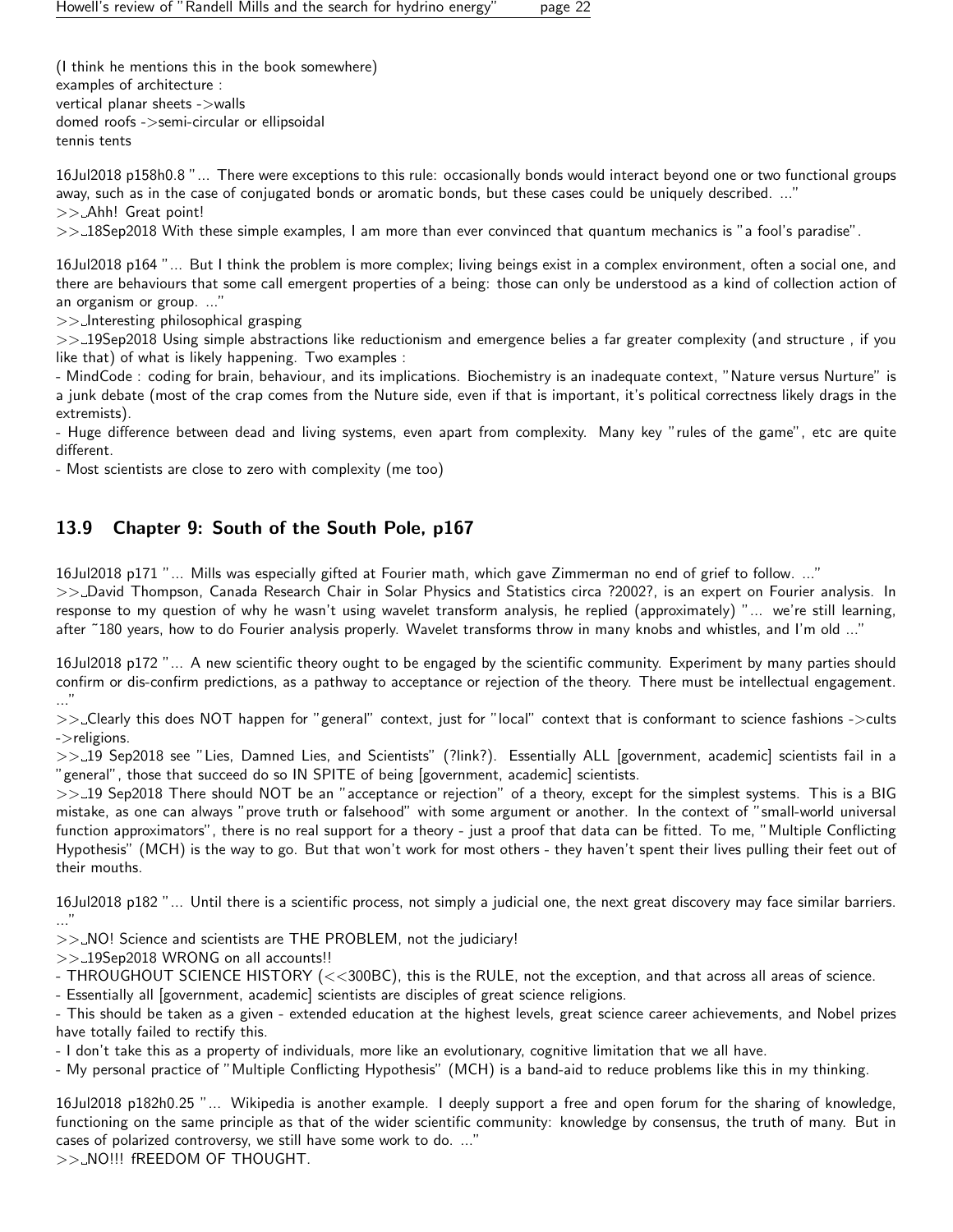$>>$  19Sep2018 Wikipedia is HUGELY biased - just ask any scientist who has attempted to post strong criticisms of the [overwhelming, politically-correct, mainstream] science religions. On may topics I have to use different search engines, and Google is no longer my default search engine because of the same issue.

>> 19Sep2019 consensus is ANTI-SCIENCE!!! It's yet another major failing of Western thinking, and a major driver of garbage science. The strength of widespread involvement is the diversity, tough debates, and co-existence, not uniformity.

>> 19Sep2018 I donate a very small amount of \$ each year to the Wikipedia campaign. This is another key failure of the CANCER of modern democracy - don't judge people by their yap, only by where people voluntarily put their extra pocket money.

16Jul2018 p185 "... "... Perhaps we will see another kind of online encyclopedia for original research, in which detailed review articles emerge spontaneously from the small contributions of individuals. Perhaps we will see scientific papers organise like threads in a talk forum. ..."

>> What do you want? (Howell's stupid comment: ) Extreme science corrections in history often involved torture, then elimination : Roman takeover of Greek Science, Lenin & Joseph Stalin, Hitler, etc etc. In much more civil manner : F.D. Roosevelt in the 1930's, L.B. Johnson in the 1960s, Canada in 2000's etc etc.

>>\_19Sep2018 My stupid comments aside, for two decades far more [general, powerful, innovative] publishing eco-systems have emerged than what you envision,largely thanks to internet-based [communities, publishing channels]. I doubt that they will survive eventual censorship by official scientific religions.

>> 19Sep2019 Holverstott misses the most important aspect of open publishing : the rare gifted amateurs, who dominate breakthrough thinking in many areas of science (later, of course, credit goes to [government, academic scientists] who attacked them for the stolen ideas), and who are the ONLY real bulwark against "turbic" thinking of official sciencedom.

## <span id="page-22-0"></span>13.10 Chapter 10: Semmelweis effect, p187

17Jul2018 p191 "... A perfectly rational scientist would soberly climb the rungs of scientific knowledge, giving no more credit to a theory than was due, always ready for new ideas to come along with greater explanatory power, always willing to absorb the necessary concepts with patience. ..."

 $>> YES!!$ 

>> 19Sep2018 Of course, essentially NO [government, academic scientist can do that, and those that do, do so IN SPITE of being scientists, not because they are scientists.

>> 19Sep2018 rational, logical, scientific] thinking is strongly limited and constrained, and I doubt any more than a handful of scientists worldwide understand that. I really doubt philosophers too. Computational Intelligence goes where Artificial Intelligence cannot BECAUSDE it emphasizes largely [non-[logical, rational, scientific] modes of thinking, albeit those are the larger part of any substantial system using CI, and CI itself also applies those tools.

17Jul2018 p192 "If we try to build theories on disconfirming evidence, we haver a rather hard time doing so, especially in a new area of study [Twseny 1981]. Perhaps that is why we are cognitively designed to pay less attention to disconfirming cases. ..."  $>>$  exponential explosion of models

>> 19Sep2018 Science as a collection of religions is a far more general, powerful explanation.

>> 19Sep2018 "Multiple Conflicting Hypothesis" (MCH) is limited - pragmatically, it's hard enough to do one [concept, theory, model] thoroughly, and often the pragmatic limit is two or three (1, 2, infinity).

17Jul2018 p192h0.9 "... Then, an observation by Sir Arthur Eddington did confirm the theory. When a student later asked Einstein what he would have done if the results turned out negative, he said "Then too bad for the observations; my theory is right anyway." ..."

>> Hah! sounds like Einstein and essentially all disciples. I hadn't heard this quote before.

17Jul2018 p193h0.6 "... And so, perhaps, those most susceptible to resisting new ideas are those at the top of their profession, those incumbents of knowledge, who ascended from past achievements, perhaps even those innovators who established the current paradigm of thought. ..."

 $>>$  YES! the most deeply [religious, abusive] are the experts.

17Jul2018 p193h0.8 "... the revolutions of 1848, partially driven by student uprisings. When the students formed themselves into a corps called the Academic Legion, Semmelweis proudly wore the uniform in his duties, which must have angered Klein. ..."  $\gg$  This was a few years BEFORE Semmelweis's term at the hospital?

17Jul2018 p194h0.6 "... Regardless, without Semmelweis managing the ward, cases of fever again spiked. About Klein we may only say that some men are willing to allow any horror so long as they don't have to face a new reality with eyes open. ..."  $>>$  Yes!

17Jul2018 p195h0.5 "... We do better in groups, in scientific communities where good ideas can be slowly distilled from the bad,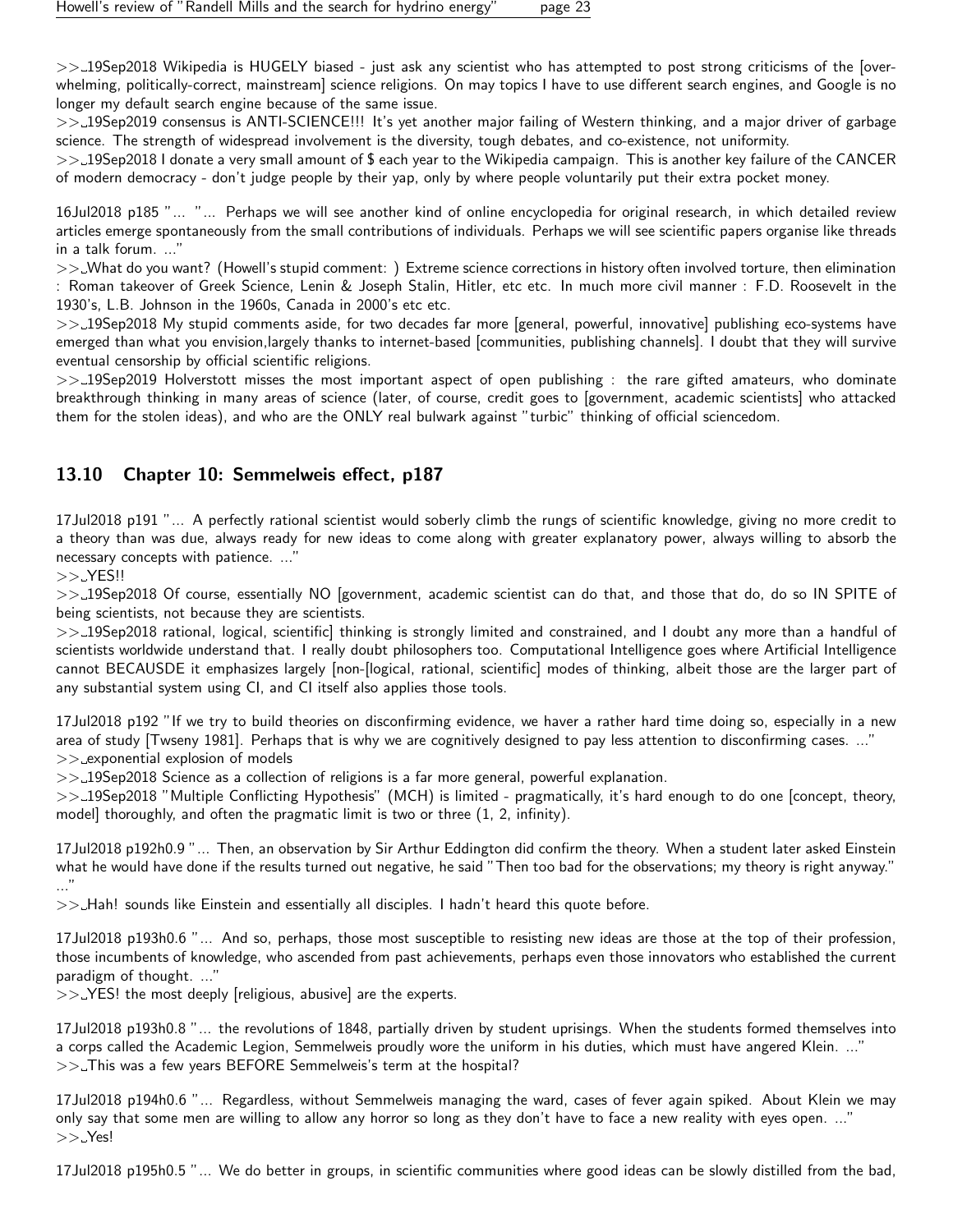where many researchers with different backgrounds perform experiments and theorize, and then com together to share knowledge and argue over the best explanation. ..."

>> NO! keep the silos [separate, diverse], especially the ones you don't like

>> 23Sep2018 The Western mantra of "group [think, decisions]" is a useful tool. But the cancers of [consensus, conclusionsdriven. theory before reality, etc, etc] science have hugely detrimental side-effects, and succeed in killing "general" as opposed to "local" thinking (i.e. subject to the huge limitations and constraints of consensus theory-religions). Science should take a hint from long-past politics : "I don't agree with what you are saying, but I will defend to the end your right to say it". However, politics, especially modern Western trends of the left, have also changed and ignore that lesson. (I am both [left, right, anywhere], so I make that statement as an observation, not as an allegiance).

17Jul2018 p196h0.25 "... He could be very compassionate to students, even those who were struggling. ..."

>> Another emerging problems? Kids can't afford university, and programs are becoming day-care centers for engineering students. Opportunities lost for the talented and motivated?

17Jul2018 197h0.2 "... Alfred Wegener (I keep spelling his name incorrectly)

>> 23Sep2018 Wegener did NOT invent the concept of Continental Drift - that had been long-proposed before Wegener. Wegener was important in digging out 4 main support pillars [fit of continents (partially), [paleontological distributions of species, geological distribution of mountain ranges and deposits,?climate as 4th?] across now-separated continents. But he was unsuccessful in getting acceptance for Drift - that was the US Navy (funny how important, and never-mentioned, they are) with [mid-oceanic ridges, spreading], plus a few well-funded scientists, for the slightly-larger (still inadequate) concept of PlateTectonics (PT).

>> 23Sep2018 Holverstott fails in his description of the "Continental Drift" history, by stopping short. This is "yet another concept crushing" (yacc - stealing from Unix terminology) recursion example, where the good guys become bad guys who yacc new good guys. There are many well-supported failures of Plate Tectonics (PT). One of a jillion alternative concepts is the "[Expanding, Growing] Earth" (EE) group of concepts which are crushified by essentially all modern scientists. This is hilarious, as PT is ENTIRELY a sub-set of EE (albeit many of the disciples of Expanding Earth don't agree with that), but PT is far more general and powerful, and fits much more known data FAR better :

- ALL continents fit together extremely well, with minor bending and little rotation, on an EE of ˜1/2 diameter (I've done this myself with globes and continent traces - easy to do!). In other words, PT is arbitrary and dishonest about how it selects which continents to fit together at which time, and how it has to ignore probably 20-30% of the data to work.

- Continental Drift [geology, species, climate] data and PT sea-floor spreading all are excellent support for EE. But whereas EE works with modern data, PT does not.

- Plate Tectonic vectors on the continents (maps available every few years or so) are very problematic.

- Modern high-accuracy GPS measures set the expansion of the Earth's Radius to zero, in spite of long-term data saying otherwise. Admittedly, the growth is close to zero, but so were the interferometer results from the Michaelson-Morely experiments. On the basis of a [WRONG, later DISPROVEN by Michaelson-Gale and others] ASSUMPTION about the data, garbage concepts like [Special, General] Relativity flourished in spite of any results to the contrary. That this occurs is the proof that Universal Function Approximators can fit data in spite of crappy theories (my opinion). Getting back to the Earth's Radius, I lack the effort-in to draw strong conclusions (opinions), but I have ample [effort-in, experience, project] to conclude that EE is superior on this point. But with "Multiple Conflicting Hypothesis" (MCH), both are retained by practice, and it's dishonest to conclude too early.

- By the way, funny how Cherenenkov radiation isn't seen as a threat to fundamental physics? Nor [long-establish, way-aboveuncertainty] variations of the speed of light in a vacuum, except for modern science - where c is SET to a constant, damned any measurements! (The product (or division?)  $h^*c$  seems closer to a constant, then there is the funny, intriguing fine structure constant etc).

So why are essentially ALL [government, academic] research scientists vehemently opposed to even thinking about EE?

23Sep2018 p198h0.1 "... Bretz took his students on expeditions to the scablands, traversing thousands of miles over rugged terrain to map these features. By his second visit, he had reached a conclusion which appeared, on its face, to be absurd. ..."

 $>>$  (I did not write down my sarcastic rant regarding [government, academic] research scientists.)

>> I've heard of this many times before, but didn't remember Bretz's name.

>> 23Sep2018 I think the much-hated Velikovsky mentioned it (not sure - but most of the time he was right and ALL [government, academic] scientists were wrong. Maybe the jury's still to be made a fool on the Venus-from ?Jupiter? a few thousand years ago? I doubt it, but that was a [brave, crazy speculation], and Velikovsky's record on reasoned speculation beats any scientist that I know of. His concepts also [beat, outlasted] their science.

>>\_It seems to me that Lewis and Clarke went across this area? (not sure of commentary, my memory fails). Also, an arrow retrieved from deep within metamorphic (lava) formation that is supposedly millions of years old? (again - my memory fails).

17Jul2018 p199h0.95 "... I wonder how many discoveries in the history of science were delayed, either because their discoverers were afraid to speak out, or they were discouraged- or suppressed - by an authority before they could be made known. .."

 $>>$  ALL - ideas were thus delayed, many, many destroyed

>> 23Sep2018 A better explanation, between 17Jul2018 [Holverstott, Howell] is the framework of my Principles of [Generality, Locality] :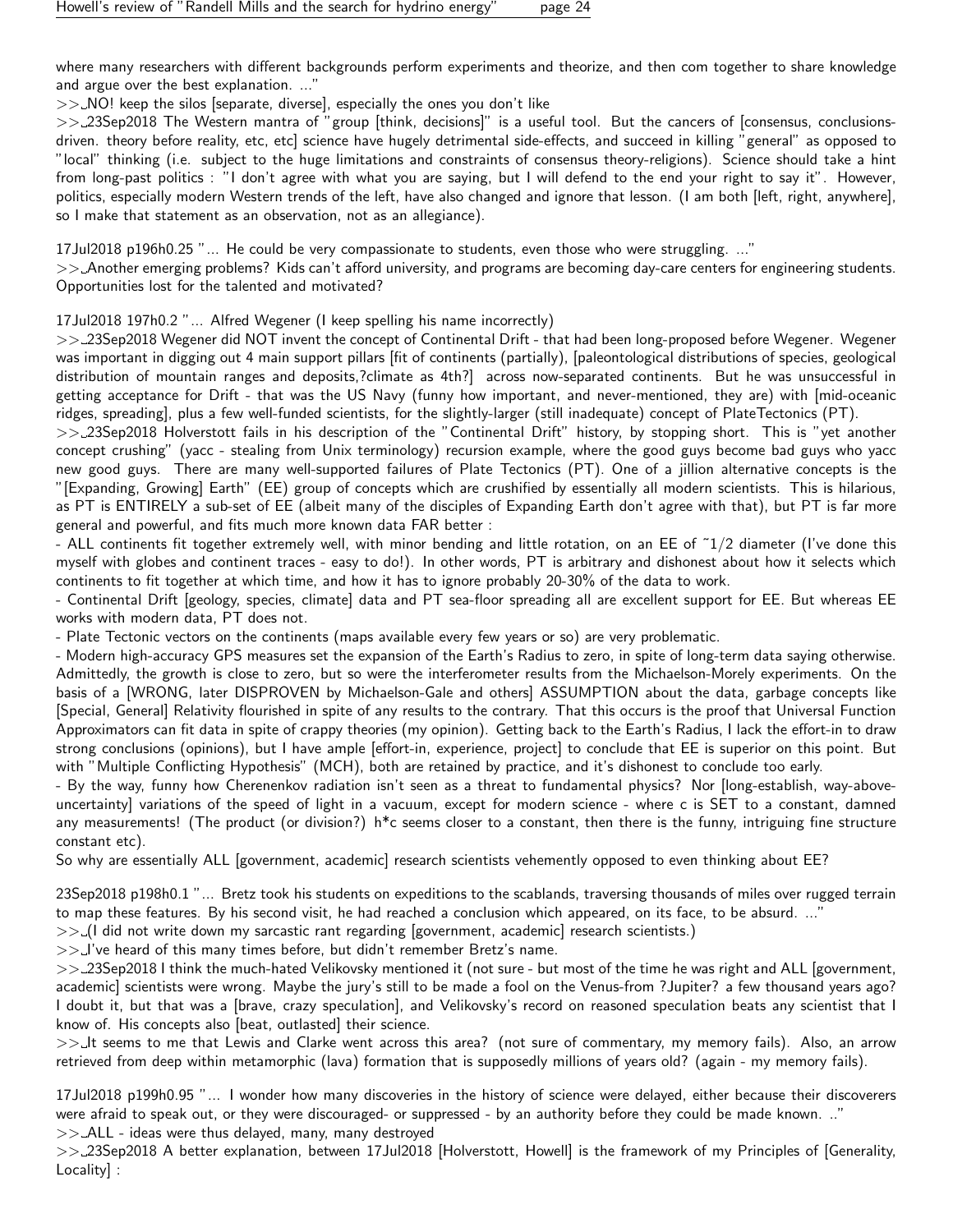- using the acronym Con-Science for [overwhelming, mainstream, politically-correct] scientific fashions-cum-cult-cum religions (eg "Consensus Science", or the "Art of the Con-Scientist")

- Locality hard - discoveries that fit right in with Con-Science do not face this challenge, or face minor resistance, with the rare exception of non-disciples who are easy to bypass by avoidance.

- Locality soft - for discoveries that "tickle the edges" of Con-Science, many if not most discoveries will encounter some degree of resistance and delay, but will probably make it through in time

- Generality Hard - discoveries that "tickle the edges" of Con-Science will invariable be shot down immediately by Con-Science disciples, and must wait [decades, centuries, millenia] to resurface.

- Ergo, any real breakthrough gets its just punishment (stolen from the popular "Any good work deserves it's just punishment", or something like that). Also, beware the expert - find instead someone who can think, and don['t worry if they are amateurs starting from scratch with nothing.

- As with [books, news, etc], my first criteria for finding a great work is that it, and its author, are hugely [hated, despised].

17Jul2018 p200h0.3 "... How are we to understand these cases in the history of science? While each is unique, common to them is a fierce prima facie ("on its face") opposition to the new idea, accompanied by an unwillingness to closely examine and weigh the available evidence, followed by a delay of decades before the theory is accepted. ..."

 $\gg$  NO The principal basis is STUPIDITY - especially by the greats!

>> Of screamingly [dishonest, dysfunctional, delinquent, hypocritical, backstabbing, cowardly, parasitic] thinking and behaviour, stupidity is the basic root. All homo sapiens are hugely limited, even our best (but perhaps most especially I).

>>\_This repeats itself so frequently, that the conventional explanations just don't work for me. We really do have to understand our limitations MUCH better, even if that makes it hard for big egos to sell their cons.

17Jul2018 p201h0.8 "... However, twenty years later Mills has still not completed his task, despite having told the press repeatedly that he was only a year or two away from a commercially-feasible reactor. This gave skeptics the freedom to sit back and wait, perhaps indefinitely, for the technology to emerge. ..."

>> YES!! or funders to fund...!

 $\gg$  Critics aren't important, funding is.

>> When I worked as a Commodity Chemicals Market Research manager, it was often said that "... forecasting is a hazardous occupation, especially if you try to apply it to the future. ..." This is also the case for normal project planning (resources and time), even when dealing with mostly-known projects. But software is famous for blowing planned requirements to smithereens, as are large and complex construction and other technical projects. But when you are moving into terra incognito, it is insane to expect sane forecasts - essentially nobody is going to be much good at forecasting - not even the creator of the project. History is full of so many examples, it's a wonder we never learn. Perhaps this is a truism for substantive work and breakthroughs. Perhaps this effect is a manner in which the true [novelty, complexity, importance] can be judged, albeit that doesn't mean most should have been done.

>> CuriosityStream.com has a good video on Otto von Diesel's struggles to get the diesel engine to work in spite of all opposition and hatred. This is quite similar to Randell Mills, as well as [electric, solar] powered cars, albeit I find the con-scientist-engineer [stupidity, fraud] in the latter two areas to be over the top. I like crazy ideas, but I don't like [incompetence, dishonesty] which is so prevalent.

17Jul2018 p203h0.75 "... Certainly no academic publisher would touch his book. While at BLP, I submitted it to several important academic publishers, which, in retrospect, was massively naive. ..."

>> Just like Immanuel Velikovsky's 1950 bestseller "Worlds in Collision", and so many others.

>> 26Sep2018 Scientists aren't there for science - just for their own scientific religions.

17Jul2018 p203h0.8 "... When Mills and John Farrell submitted a paper showing how the EUV lines observed in interstellar space match hydrino transitions, Mills included a massive tract of theoretical material to provide background for the claims, but the paper was rejected. ..."

>> 26Sep2018 What was the date? In 2012 I saw a poster/booth of Bill Lucas's son's project which had won a science fair award on that very subject, based on Lucas's model of the atom, which I think was preceded by ?Bergman or somebody?. I should know, but I forget - this may go back a very long time. Lucas suggests very ancient origins? (Moshu?, but I may be mixing up stories here)

>> 26Sep2018 I don't believe in anything (which itself is a belief). I suspect that single-individual invention essentially doesn't exist. Rather, [time-dilated, [simultaneous-asynchronous], multiple independent invention is closer to what usually happens. In the [modern, steroid-funded] scientific community, that probably means thousands or tens of thousands of inventors for every idea. The legal concept of first-to-[patent, bribe, lie, propagandize] is meaningless to me, even if it can mean big money for those involved.

17Jul2018 p205h0.2 "... I did not throw Mills book into the trash as I left Wheeler's office, and sometimes I wonder why my instincts led me to continue. By nature, I am a rather independent person, energized by other theories opposing the majority, ambitious in my desire to be creative and successful. I was young and curious, with no reputation at stake, and perhaps better than average insight into human nature. ..."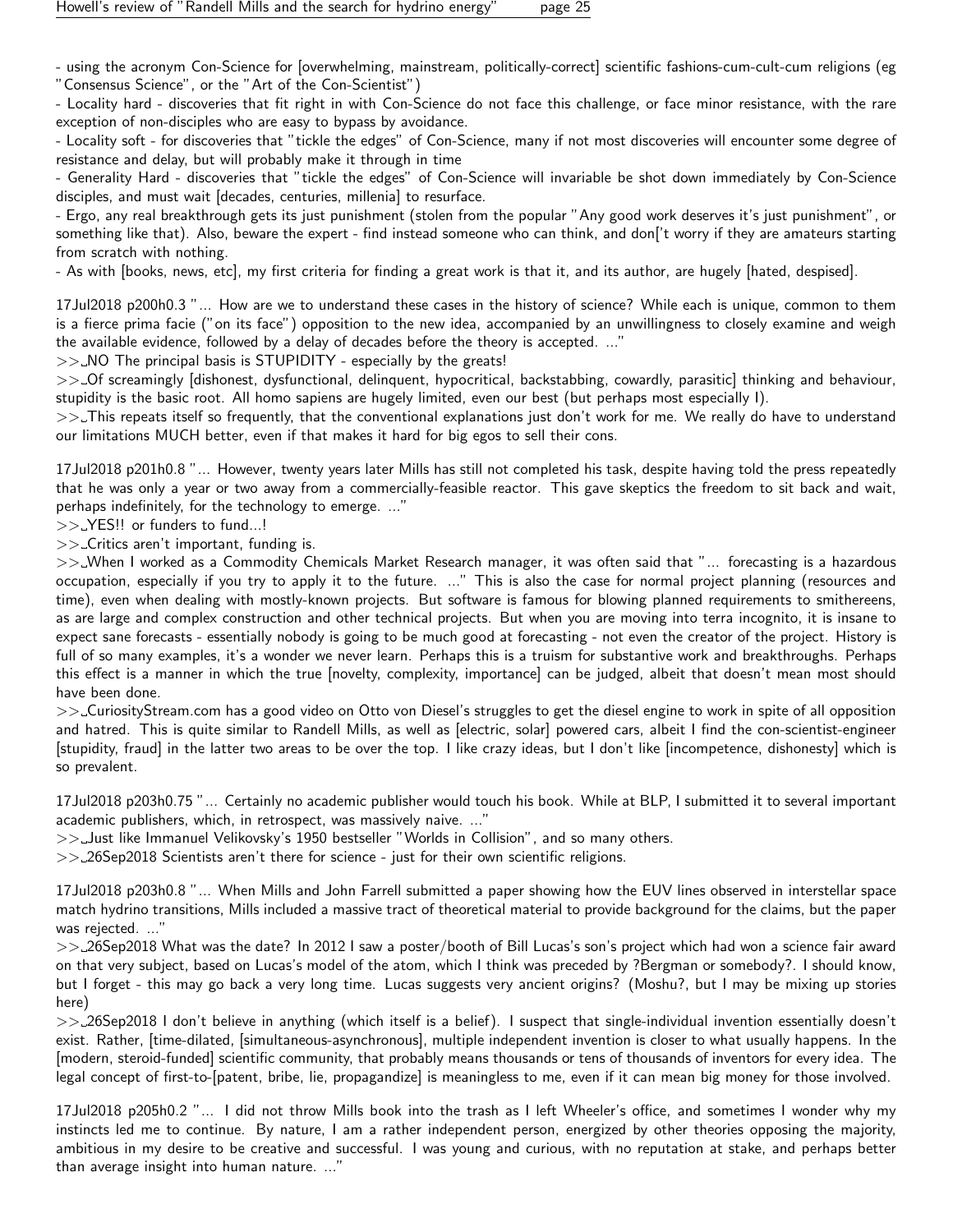>> Awesome statement!

>> 26Sep2018 While I like the explanation, parts are conventional and limited. Contrarianism is well understood in the stock market, not so well elsewhere. But more important, is that on Mills' themes, Wheeler is only a "local" thinker, and fails with "General" thinking. He's actually very good at doing the religion that he is a disciple of, and very, very good at self-promotion and denigration-of-others. But with this theme, and in general, he is a poor thinker, mostly an intellectual robot. (Actually, I haven't followed Wheeler at all - so my comments are pattern-based, not actually Wheeler specific.)

>> 17Jul2018 p205h0.5 What about Newton's bucket?

 $>> 26$ Sep2018  $...$  it's later in the book...

## <span id="page-25-0"></span>13.11 Chapter 11: Blacklight rocket engine, p207

18Jul2018 p209 0.0

>> Awesome idea!!

 $\gg$  27Sep2018 I didn't put any review comments in this chapter when reading it, but it was fascinating.

## <span id="page-25-1"></span>13.12 Chapter 12: Fulcrum of physics, p217

18Jul2018 p222h0.9 "... When classical theorists such as Abraham, Lorentz, and Poincaré (ALP) first began to consider classical models of the electron, they imagined how a (monolithic) spherical shell model would behave in a purely electrodynamic world, and wondered if we could explain Newtonian mechanics only with electrodynamics. ..."

>> Weber did this ˜80 years earlier!!!! His work is a HUGELY important omission of science, not just of the history of science.

16Jul2018 p223h0.3 "... The theorists had a glimmer of hope: the radiation reaction produced an equation that was proportional to acceleration! But it wasn't quite right. It had an extra factor of (4/3).

Radiation Reaction force :  $f = 4/3$ <sup>\*</sup>m<sup>\*</sup>a (4/3 not in Newton's Law) ...

 $>>$  Is this like Bill Lucas?

>> 27Sep2018 Lucas' "Universal force" addresses radiation reaction. But to me, it is far more powerful, as well as being axiomatic, unlike pretty well everything since Newton. Is it right? Dunno - but I'm working on a verification via step-by-baby-step derivations.

 $p225h0.1-0.85$  Mills H( $1/137$ ) = H(alpha) . 511 keV equivalence of [electric, magnetic, mass] "... Perhaps mass and charge are, in fact, a singular substance; it is the world that underlies sensation, it is the substratum of existence, or (to borrow from the ancient Greeks) the arche from which the architecture of the world is built. ..."

>> This definitely sounds like Bill Lucas!

18Jul2018 p225h0.9 "... The creation of matter from energy is, in many ways, the fulcrum of physics. ..."

p226h0.6 "... Suppose we were to ride one of these field lines inside the photon as it undergoes pair production. At the moment of transformation, the field line is absorbed by space into a ring of flowing current. This might happen, by analogy, the same that an LC circuit (one with a capacitor and an inductor) can absorb electromagnetic waves. Except that space is the circuit, with its two fundamental constants, vacuum permittivity and vacuum permeability, giving it a natural frequency at which it is safe to absorb fields and transform them directly into electric currents (Mills 2015, Ch 28). ..."

p227h0.25 "... A particle is born. ..."

>> Something like zero pint energy?! but with a mechanism.

>> 27Sep2018 Zero point energy has a mechanism, though I don't remember details. In any case, the "mechanisms" in both cases are largely speculative - and that's alright. ..."

18Jul2018 p228h "Like excited states of the hydrogen atom, they are unstable and quickly decay back to an electron. But unlike atomic excited states, they have additional mass. ...'

>> Unstable RELATIVE to local Zero Point Energy (ZPE) (electric potential), if you like that concept? There is a very interesting description of ZPE in Barry Setterfield's papers and videos. .

>> 29Sep2018 I'm weak on this subject) I have not understood Mills' local space contraction and time dilation? How is this different from run-of-the-mill [Special, General] relativity?

>>\_It's VERY interesting that you emphasize LORENTZ transformations, given that Lorentz & Poincaré did not go so far to state that c is the same in all frames (which I doubt very much now). Ives (& Stilwell? - atomic clock) also took the Lorentz perspective, and specifically rejected Einstein's if I remember correctly (1941? - wow I really can't remember the details).

29Sep2018 p228h0.3 "... With Mills' equations, the fundamental particle masses became derivative constants. This was the grand achievement of his model. .."

>>\_I didn't write down a comment at the time I first read this, like so many others. But it was quite a noticeable comment.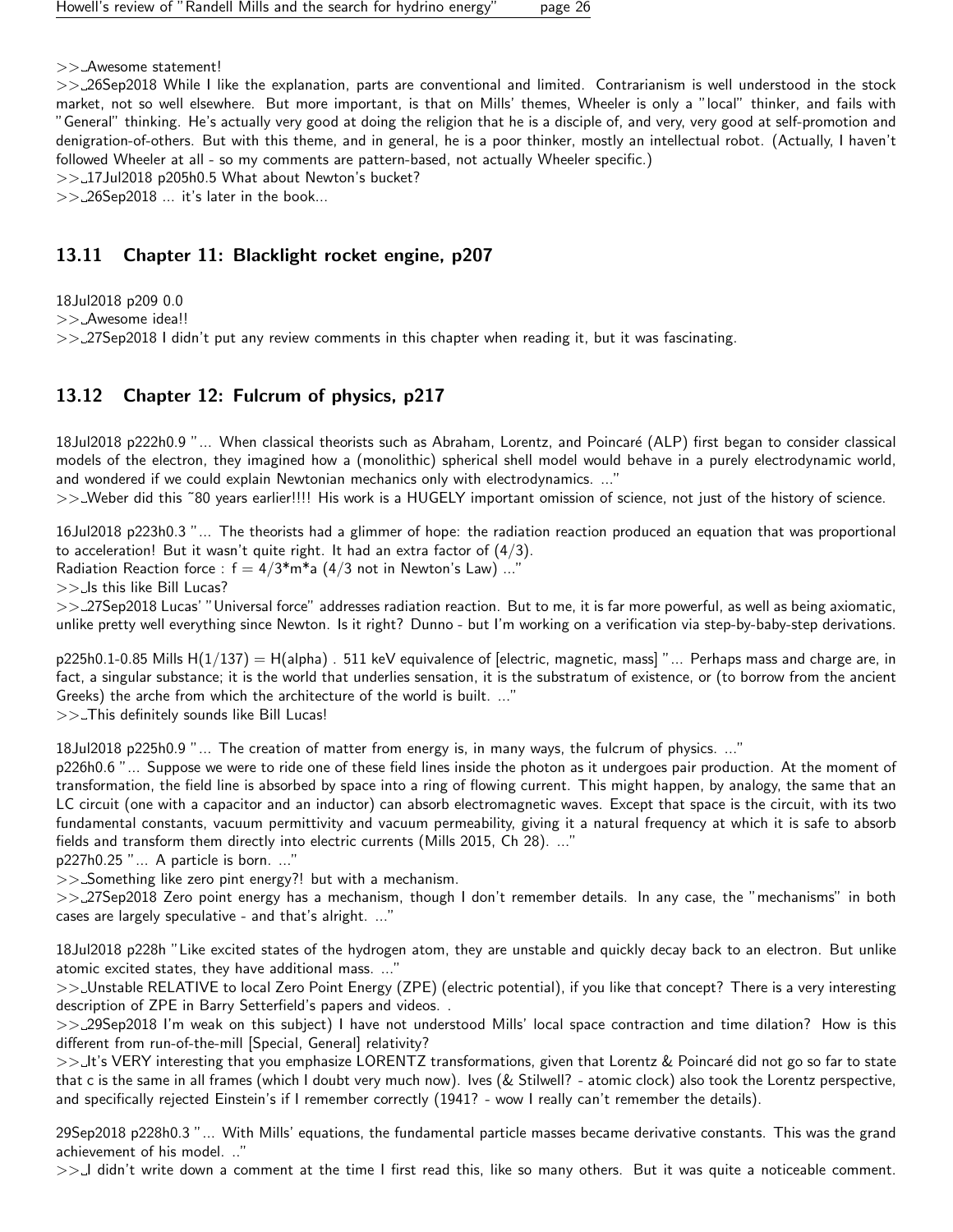Again, I have to do my homework (sometime when I can) to check the basis for Mills' model and understand it.

>>\_The calculation of, or the reduction of the number of constants in a model of fundamental particles is very important, and has been claimed by a number of researchers. Bill Lucas I think claims none? ?Hoholzen? arrived at only one constant based on a fractal (Zierenpiensky?) approach, but I forget the model [basis, description]. ?NPA2018 German? had a beautiful, solidly intuitive model for [atomic, molecular] structure with stunning results. On that basis, he beats all others I seen (quantum mechanics is so dead last its amazing). Mills' model isn't clear to me (not having read it!), but I sense that it is rather closer to the yap-and-handwave of the quantum mechanics than a solid phenomenological model? Maybe I'm wrong.

\*\*\* 20Jul2018 p229h0.9 "... Just as the speed of light (or, equivalently, the speed of gravity) is a speed limit for the universe, so too is the Planck mass the weight limit for any particle. ...'

>>\_So Mills is a "believer" in [black holes, General Relativity, bending space-time, gravitational waves - LIGO, etc], as seen throughout this book. It is perhaps somewhat before I got to this point in the book that I started thinking about how "renegade Mills is with respect to quantum mechanics, but how dedicated a disciple he is with GR. I've come to expect this of exceptional thinkers. As I first really noticed in areas of science like [climate, environmental, astronomy, physics, geology], people who were outstanding [critics, skeptics] of one giant science religion, were [slaves, disciples] of others. Again - Alexandre Solzhenitsyn's "Gulag Archipelago".

>>. To me - it's NOT really so important that one idea is right or wrong, (easy to say if by practice you assume they are all wrong!), it's the diversity of thinking that counts.

#### <span id="page-26-0"></span>13.13 Chapter 13: Theory and practice, p237

#### <span id="page-26-1"></span>13.14 Chapter 14: Hydrino universe, p253

18Aug2018 p258h0.8 "... What could dark matter be? Perhaps objects that emit no light , such as black holes or remnants, Jupiter or brown dwarfs, white dwarfs or neutron stars. Astronomers looked for these Massive Astrophysical Compact Halo Objects (MACHOs) in the galactic halo by studying how their gravity bends light from galaxies beyond, but didn't see enough of them to explain so much missing mass. ...'

>> These have been mentioned in references I looked at (news comments over time), and my impression is that they may be there in much higher numbers than thought. Dust may also fit the bill more than allowed by the privileged scientists.

>> 02Oct2018 I have No confidence in the use of the bending of light (General Relativity) as an indicator. This is using a theory under question to disprove itself...

\*\*\*??Aug2018 p269h0.3 "... Is dark matter actually hydrino? It seems to fit every feature of the problem: ..." >> Great list!!

#### <span id="page-26-2"></span>13.15 Chapter 15: Eternal tide, p273

08Aug2018 p276h0.4 "... On the scale of the cosmos, gravitation rules. ..."

 $>>$  Did Bill Lucas also think so? Who else? - General Relativity, debunker's, several //

>> 02Oct2018 Probably BS - but with a "multiple conflicting hypothesis" (MCH) approach, this great religion of [astronomers, physicists] is retained. It has for some time seemed to me that the Electric Universe perspective is superior on almost all accounts, but it isn't supported by mainstream disciples of the mainstream, and all can be questioned.

?01Sep2018? p280h"... A universe that obeys General Relativity, without the cosmological constant, must be doing one <of >the following :

1. Be collapsing

2. Be expanding, but decelerating at such a rate that it will eventually fall back in on itself and collapse. This is a 'closed' universe.

3. Be expanding, but decelerating at such a rate that the universe will never collapse, but drift outward, for all time. This is an 'open' universe.

In all these possibilities, gravity dominates. There are no other forces that can act on this scale. And in all of them, the universe is either collapsing, or decelerating. ..."

>> NONSENSE!!! :

1. You don't know that. It's an assumption that you know everything!

2. Failures (universal) of understanding electricity.

>> 09Sep2018 [physicists, astronomers] have been consistently wrong about the role and behaviour of electricity in astronomy for >> 100 years. This "turbic" thinking consistently leads to "grossly erroneous truths" that have only been partially corrected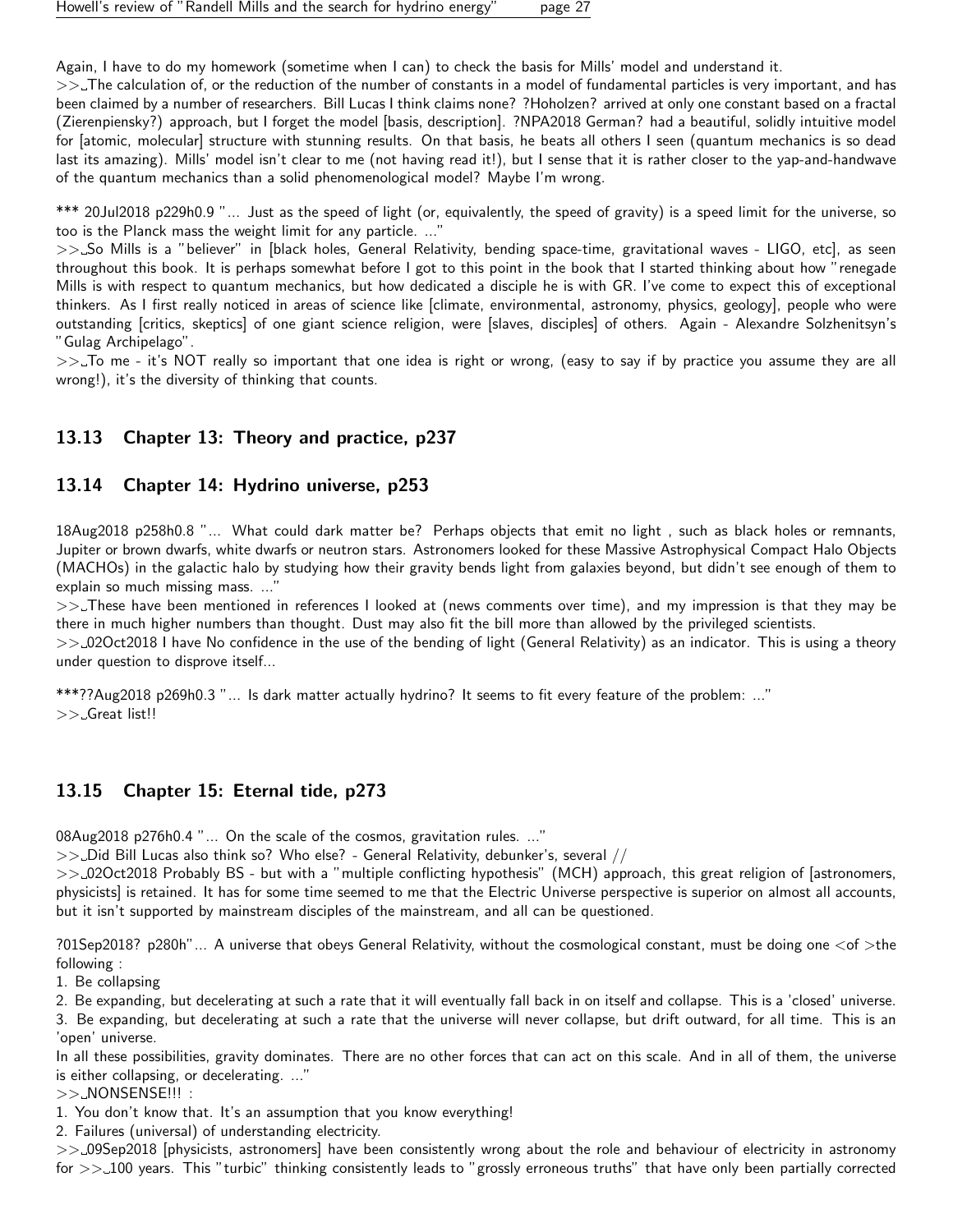decades after the data has been clear. They persist today. We were told that there couldn't be : Birkeland geomagnetic effects, a solar wind, other currents between the Sun and Earth, high electrical gradients in space, anything but a  $1/r\hat{2}$  [electrical, magnetic] effect, and on and on and on. Furthermore, [physicist, astronomers]] consistently show little awareness that magnetic fields REQUIRE electrical current! And yet they poo-poo electrical concepts. I'm NOT saying that it is a "truth" that electrical forces dominate or play an important role. I am saying that this situation reflects a catastrophic failure of [rational, logical, scientific] reasoning by essentially ALL [government, academic] scientists. Nor is this a bad thing. Putting all your eggs in the basket of flaky thinking is routine, and not all bad either.

>> I sense that the categorical statements reflect a long-standing failure of philosophy : the tendency towards "zero dimensional thinking" (Boolean), and the inability to see just how [limited, constrained, ineffective] it is with non-trivial real-world situations. I am no expert, and the only work that I've looked at has been Colin James's, but at least a "quadravalent" logic (that's not the right term!), should be considered. "zero dimensional thinking" (irrespective of the order of the math), combined with a "forcing of a true answer", and ??? underly a perennial problem with philosophy going back at least to Descartes (as a wild guess)?.

\*\*\*>> 09Oct2018 With the advent of Computational Intelligence techniques, classical data-based methods of [re-deriving, bypassing, extending] concepts and theories may in the decades to come, lead to far more [powerful, detailed] data [concepts, models] that take ascendancy when combined with [enormous, diverse, heterogeneous] data sources. While modern theories [mesmerize, blind, enslave] scientists, blinding them to [contradictions, inconsistencies, blind spots, inadequacy] , newer approaches may make those problems prominent, sweeping away [bandages, suppression, avoidance, inadmission] for the blindspots. I haven't heard too much from philosophers in this context, except in a classical sense.

>> 09Sep2018 In [contrast, opposition, complement] to my last comment, a return to more axiomatic science, to me exemplified by Bill Lucas's work, may return after 150 years absence in mainstream "classical areas" of science (notably physics, astronomy), albeit limited by "system knowledge and measurability".

?01Sep2018? p280h0.05 change to "... Cosmic Microwave Background ..."

01Sep2018 p284h0.5 "... We have come a full circle. It <the universe>will continue to expand, and then contract, in a cycle that lasts nearly a trillion years, according to Mills. And so for all time, forever, like the rise and fall of the tides in an eternal ocean of time. ..."

 $\gg$  Nicely poetic. Again, this concept is gravity-light centric.

01Sep2018 p287h0.0 "... Mills apparently didn't even issue a press release. ..."  $>>$  He probably regrets this, or maybe doesn't care what scientists think.

01Sep2018 p287h0.2 "... No one was paying attention to Mills or his equations, and if his theories did cross the desk of a respectable astronomer, it was quickly tossed in the crackpot drawer. Adam Reiss's drawer was overflowing. ..."

 $\gg$ . The politically-correct group-purge the dissident!

>> 09Sep2018 Again, Mills should not be worrying about essentially all [government, academic] scientists, he should pay attention to the very rare [strong, creative] thinkers, only a minority of whom are [government, academic] research scientists], and those are not [strong, creative] because they are [government, academic] scientists, they are so IN SPITE of being [government, academic] research scientists.

01Sep2018 p290h0.45 "... And our most sacred law of physics, the conservation of energy, tells us that energy cannot be created or destroyed. The total energy of the universe must have always been the same as it is now. How could it have COME into being? ..."

>> Careful : warning from Michael Claridge & Los Alamos (approx quote) "plasmas behave according to hydrodynamics, NOT thermodynamics." Electric Universe ?2017? conference

>> 16Oct2018 My understanding is that plasma double-layers sustain "abnormal' [electric, magnetic, thermal] gradients, that are misunderstood by scientists. For example, "free plasmas cannot sustain strong electric field gradients" is a surefire sign of incompetence, a lack of awareness of the last 100+ years of [data, observations, analysis], typically outside of the mainstream, and not at all appreciated by them.

01Sep2018 p290h0.9 "... Mills has suggested that complex biochemistry cannot exist in the contraction phase, but I see no reason why active suns are not possible in this phase. ..."

 $>>$  VERY interesting!! Why did he say that? (can't read into it now - too far behind in my priority projects).

02Sep2018 p291h1.0 "... Mills's equation fr the oscillation of the universe requires an estimate of the total mass, which he assumes equals: 400,000,000,000,000,000,000,000,000,000,000,000,000,0009,0900,000,000 kg. That's 4 with 54 zeros, the mass of 400 billion galaxies each with an approximate 400 billion stars. Just as the electron is imperfectly flat, so too is the universe imperfectly large. But we get an eternal, finite universe (Mills 2015, Ch. 12). ..."

>> and what is beyond this mass? Nothing? If you believe it, zero point energy creates mass... We are infinitely far away from resolving questions this this, not honest about our extrapolations, and the severe limitations and constraints not only of our science, but our [rational, logical, scientific] reasoning.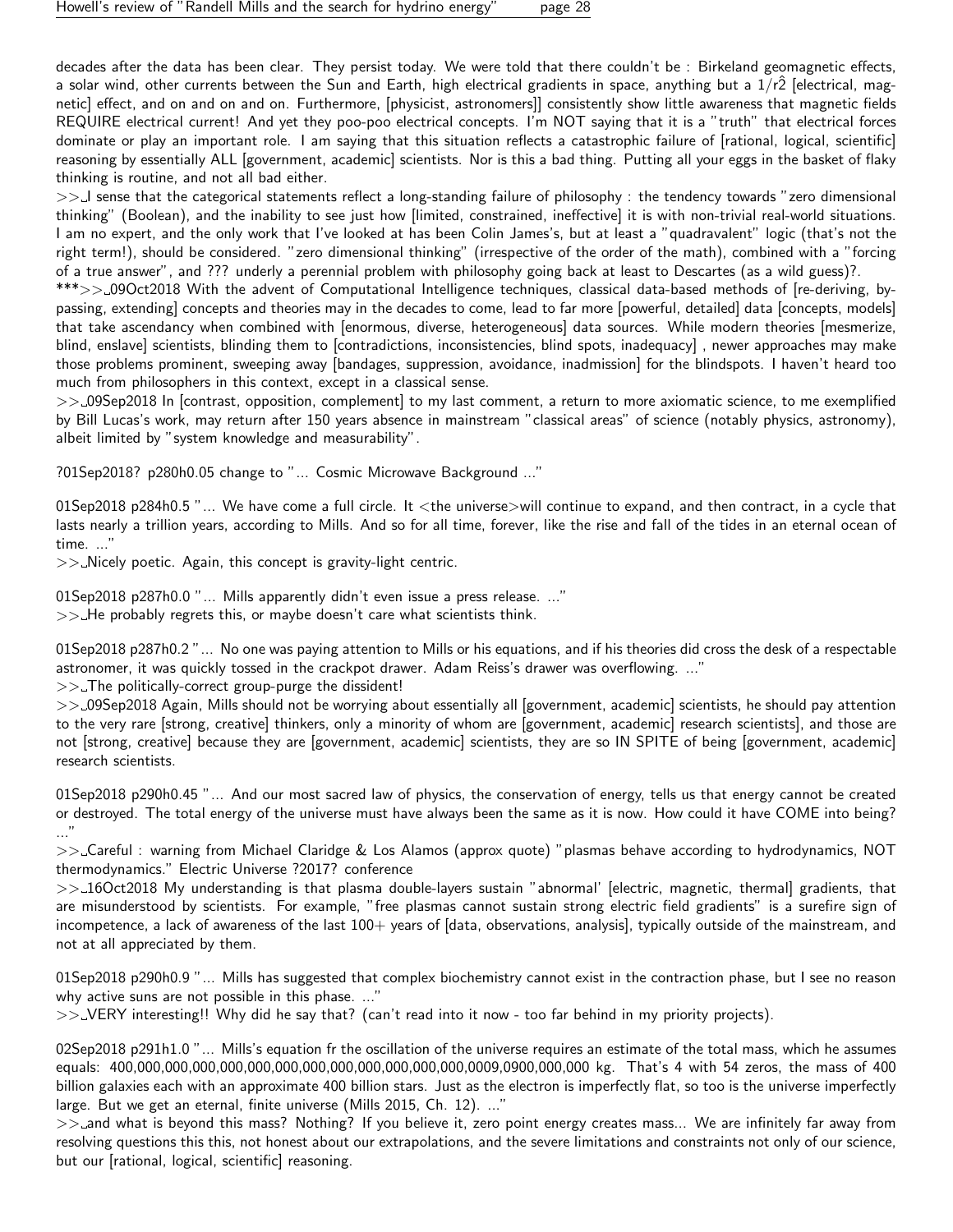02Sep2018 p293h0.0 "... If we disregard the big bang as scientific fiction, do we dismiss, finally, arguments for a Creator? Perhaps religious beliefs will evolve as they have been forced to do before.; instead of a creation: a continuum of change; instead of a creator: a custodian of time. ..."

>> Religions do NOT need a creator! Their search for explanations and change with time is the SAME as science, and to some degree science EMERGED from religions! It certainly shares the unthinking belief in scientific religions, as religions do for theological themes.

02Sep2018 p293h0.6 "... I find eternal time a comfort. Whatever the fate of the human race, the universe will go on, and after coldness and darkness refold on itself, stars will emerge with planets kindling new life, new intelligences, who will look out on the world with curiosity and the desire to live. ..."

>> So what? This is essentially meaningless, baseless. Insert what you may. related to a ?m? (?meaning?) ->We must have a causal explanation, for the lack of which we arbitrarily create one.

 $>>16Oct2018$  This is where science goes horribly wrong all the time - jumping to imperative conclusions and mistaken understanding.

## <span id="page-28-0"></span>13.16 Chapter 16: Arbiter of truth, p295

\*\*\* 02Sep2018 p301h0.0 "... Reflecting on his difficulty introducing Mills's work to his peers, Jansson now believes that the scientific culture in physics is no longer letting data be the arbiter of truth. We are letting our minds be influenced by theory, by the mathematics, by the strong paradigms in that field.

 $>> YES!$ 

>> 16Oct2018 Maybe now you see why I say that science=religion. A collection of beliefs and systems. Essentially NONE of the [government, academic] scientists are COGNITIVEWLY capable of doing any better, especially in their own areas of expertise. Homo spaiens encore.

02Sep2018 p308h0.2 "... Among their results, they found that the energy produced from cells with nickel anodes trailed off over time, but those with molybdenum anodes saw a consistently high output. From the peak that the cell reached at day 3, to when the cell was turned off 39 days later, they found only a 30% drop in power output. Like the early electrochemical cells from the 1990s, experimenters were finding that hydrino catalysis occurs slowly over time and the cell might never return to the baseline. ..."

>> ?Possibly due to electrode reactions (poisoning) over time? Overpotential, EZ water (Gerald Pollack's structured water phase)?

## <span id="page-28-1"></span>13.17 Chapter 17: Cosmic conspiracy, p311

07Sep2018 p315h0.5 "... In a famous experiment, it was found that whichever direction you pointed a beam of light, it propagated at the same speed. Light, perhaps the perfect motion Newton sought to measure absolute space and absolute time, was constant but independent of the motion of the source or observer. ..."

>> WRONG!! The ?1896? Michaelson-Morely interferometer experiment showed the OPPOSITE, in spite of the incantations of 110 years of incompetent physicist (yes - all of them). The ?1922? Michaelson-Gale interferometer experiment, at a much greater accuracy, disproved relativity, and so have almost all but a couple of "recent" interferometer tests", which I suspect are screamingly [dishonest, conformist], like so much science. You do NOT need relativity to derive the relativistic correction factor - that falls out from classical physics in a much more solid manner.

>> 16Oct2018 This is like the "effective mass" correction, which is derivable by classical [optics, measurement] theory & Ed Dowdye Jr's "Extinction Light Principle".

>> 16Oct2018 Relativity anomalies :

- atomic clock [fiascos, blindness] -such as aircraft circum-navigating the equator (time differences are opposite for opposite directions), also see Ives papers circa 1950?).

- GPS systems (Engineers had to reject relativity for many if not most GPS systems to get them to work. Arguments seems to circle around (relative vs absolute) GPS systems, but I have no confidence in the statements of the absolute promoters, so for now I assume that's bullshit too),

- and probably Mossbauer particle collider stuff is flawed in its support, but I haven't gone into the details of the critiques for those areas

- But perhaps the most [fundamental failure, corruption] of all, is the disappearance of the "c is not constant" reality for the last 300 years, along with sever attacks on those [brave, foolish] enough to point it out.

07Sep2018 p315h0.6 "... Einstein felt that this was tremendously important. Perhaps Mach was right. No ether, no absolute space, no absolute frame of reference in the universe. Perhaps all objects moved only relative to one another. It became the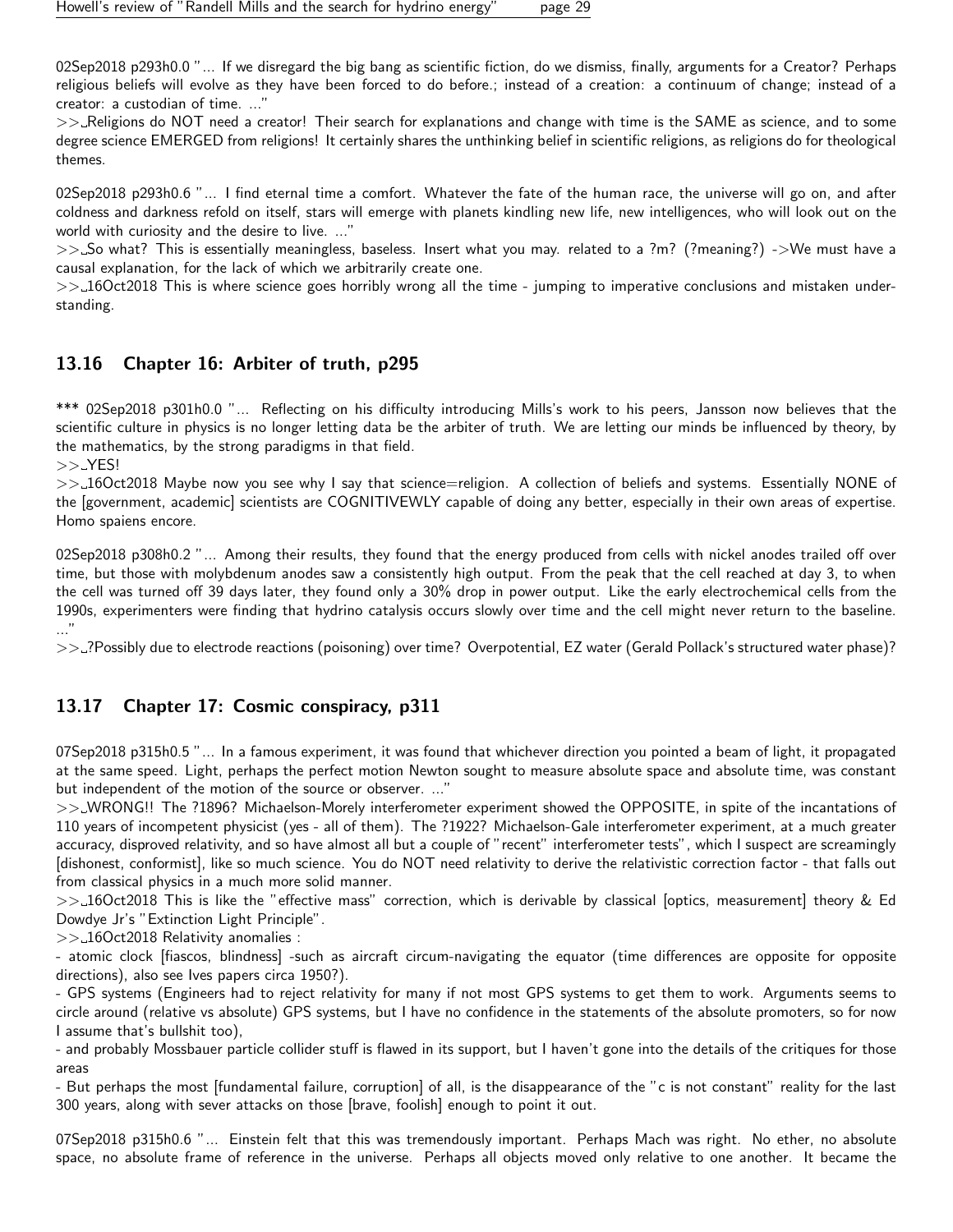conceptual basis for his theory of relativity, in which he drew out the implications of equations that had been developed by Lorentz to account for objects moving at near light speed. ..."

 $>>$  But Mach did NOT infer this at all!!

>> 23Oct2018 I'm probably wrong about my last comment, after a tiny bit more reading. However, I still feel that the statement is at least incomplete, possibly partially wrong. In my current project, Mach is important in the work of Bill Lucas, but for entirely different reasons - more to do with whole-universe effects at the fundamental level of physics, leading to inferences about a center of the universe. Of course, perhaps there are echelons of local to universal?

07Sep2018 p317h0.5 "... There has never been a case in which the principles of relativity were not found to be true of the world. ..."

>> Absolute BullShit!!! It is more accurate to say that ALL data contravenes [special, general] relativity.

>> 23Oct2018 See my previous comments about GPS being based on absolute coordinates (at least some of the GPS), nonconstant speed of light in a vacuum, classical methods to derive relativistic correction factor and effective mass, interferometer denial of relativity, etc, etc, etc,. The author is a religious disciple here, not someone who has looked at the dogmas and mantras.

07Sep2018 p318h0.65 "... If we have learned anything from the history of twentieth century physics, it is that subtle philosophical assumptions may have a strong influence on scientific reasoning. Ideas frame the problem and place constraints on how it may be solved. ..."

 $>>$  No kidding - especially frauds.

>> 23Oct2018 At this point, the author still has not clued into scientific theories as (fashion->cult->religion), and the behavior of their religious disciples. Many others have commented, but I find it strange that a philosopher does not.

07Oct2018 p322h0.6 "... Perhaps everything is not relative, some things may exist though they may not be directly observed. Einstein was insightful, but he struggled with the bias of inherited ideas. ..." >> Great expression!

07Sep2018 p322h1.0

>> So Mills is somewhat similar to, albeit more primitive than, Bill Lucas on Mach's principle.

## <span id="page-29-0"></span>13.18 Chapter 18: Quantum quagmire, p323

HOWELL - The "Tooth Fairy" chapter.

\*\*\* I really like and appreciate Hoverstott's book, in spite of my ripping comments. But why does he have to undermine his overall credibility with mindless [comments, beliefs] without doing his homework. In this Chapter he is a [politically-correct, mindless] intellectual robot, entirely conformist to many of the modern great religions of science and policy. Holverstott is MUCH better than this!!! ARGGGHHH!

07Sep2018 p326h0.25 "... In 2013, Roger Bach and his team at the University of Nebraska performed Feynman's thought experiment for the first time. But we knew what to expect. The experiment had been conducted in various configurations, first with light, then with matter, for 200 years. ..."

>> Did I see this experiment (by different scientists) in Maryland 2010 (Natural Philosophy Society conference)?

>> Author's description of the experiments is quite good, covering number of research groups and interpretations, plus experimental limitations.

07Sep2018 p326h0.5 "... The photoelectric effect, explained by Einstein in 1905, demonstrates this. If you shine a light on a metal surface in a vacuum, electrons will jump off the surface. If you increase the frequency (and therefore energy) of light, the same number of electrons will jump off, but at greater velocity. Only if you shine more light, more of what Einstein called photons, on the surface, do more electrons jump off. To make the jump, each electron needs to swallow a proton whole, so to speak. ..." >> Doesn't work with amorphous metal surfaces.

#### \*\*\*07Sep2018 p327 Kocsis experiment

"... Mills Interpretation: A photon passes through one slit. It is momentarily absorbed and emitted by the screen, which imprints a classical radiation pattern on the trajectory. It proceeds along a straight line to the screen. ..."

"... Kocsis experiment: The reconstructed average trajectories of single photons in the double-slit experiment. A team used weak measurements that were only able to yield approximate information on the momentum of each photon as it impacted the screen. After that in (Kocsis 2011). ..."

>> WOW! A bit like Ed Dowdye Jr's "Extinction Shift Principle"!

07Sep2018 p328h0.05 "... In 1924, a young French physicist, Louis de Broglie, deduced that material particles might have a wavelength associated with their mass-energy. As it turns out, experimentalists were already scratching their heads over results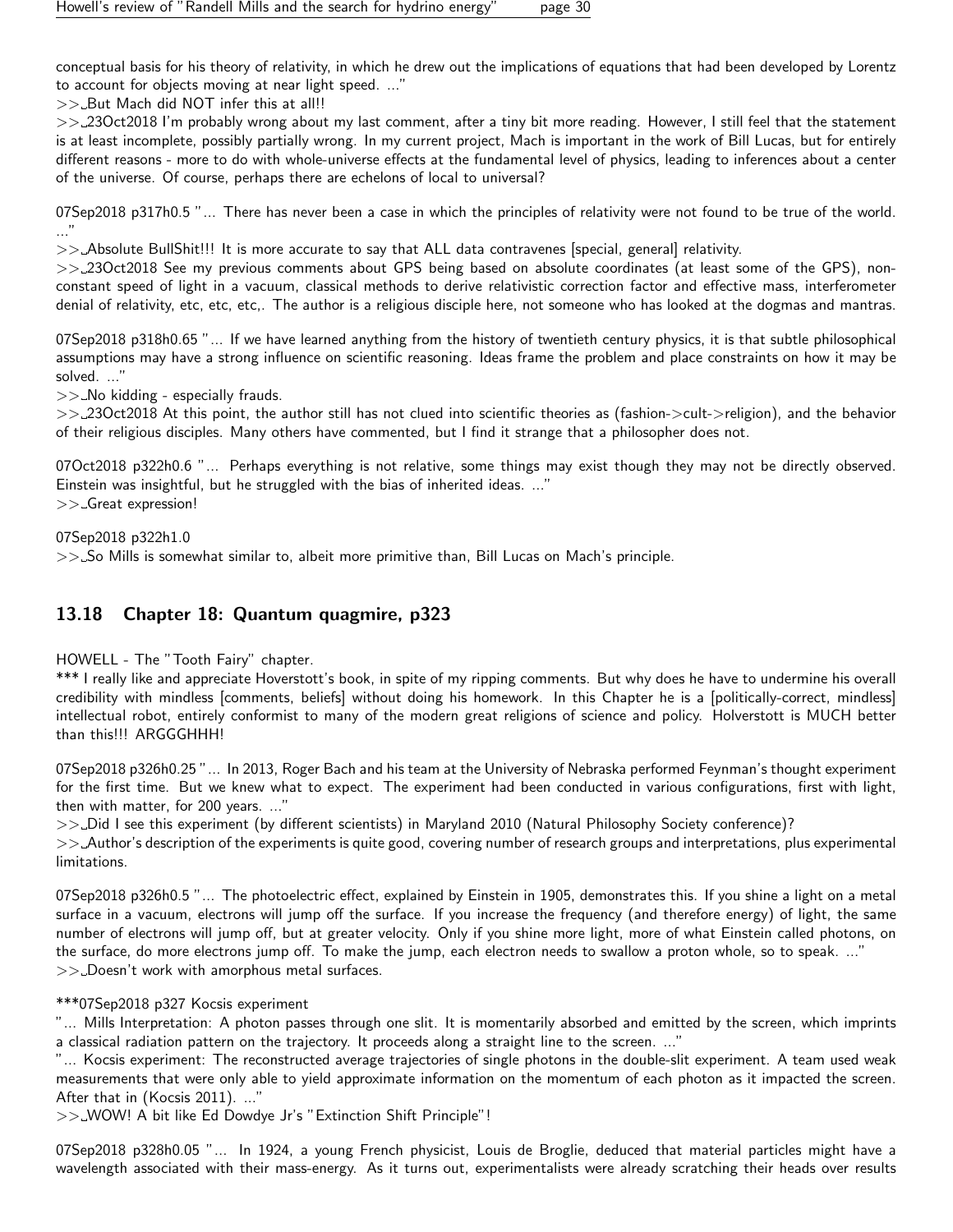that seemed to show electrons being diffracted in a crystal lattice. They had not published their results, of course, because they didn't know how to explain it: revealing again that we are often only confident in new observations when in the soothing embrace of new theory. ..."

>> Great point! Conclusions-driven science.

>> It might of been de Broglie who said in the 1960's that we should revisit derivatives of Max Planck's 1911 paper on quantum mechanics : Zero Point energy, which may be equivalent, or show a different perspective?

07Sep2018 p329h0.55 "... Like the trains in the analogy, a quantum particle may be described by a wave-train which must be drawn out over space to have a regular beat, and the beat gives us the momentum of the particle. ... Both the theoretical postulate, and the experimental postulate, form what has come to be called the Heisenberg Uncertainty Principle. ..."

>> WRONG example? - conceptually different?

 $>>$  23Oct2018 Maybe this isn't a bad analogy, I just think that the point was missed.

07Sep2018 p330h0.5 "... Perhaps the nature of the world must be observed to take on a scientific value. Perhaps the world does not exist independent of our knowing it. Or perhaps we simply have a bad theory. Perhaps, perhaps, perhaps. ..."

>>>YES to the bad theory. World doesn't exist without our knowing it - proof of the fundamental stupidity of scientists and philosophers!! (big time)

>> Some of the discourse reminds me of computer programming : as code matures, it collapses hugely, becoming more [general, compact, reliable, powerful, robust]. Loose theories do not merit strong beliefs. Certainty is most often the symptom of a fool?

08Sep2018 p332h0.3 "... Perhaps the problem is not with the physics, but that our minds are not well-equipped to deal with the realm of the atom. Bohr thought so, and proposed a new style of thinking in which we use different conceptual lenses to look at the same problem, even if those lenses are inconsistent. He called these lense "complimentary" and he called the inconsistencies, "reciprocal" properties of a thing. We can only look at a quantum particle with a particle-analogy or a wave-analogy, but not both. Bohr imagined that perhaps all of our concepts would be improved by that kind of thinking, and gave another example: the experience of free will versus the physical machinery of our brain. Perhaps these are complimentary in the same way. ..."

>> Howell approach - "multiple conflicting hypothesis" (MCH) is MUCH more powerful.

>> 23Oct2018 Brain - zero-dimensional thinking has no hope, math and thinking that doesn't exist are needed to understand 8 neurons in a fly's eye. Progress? sure, but an astronomical distance to go before we get up to bat at home plate.

08Sep2018 p334h0.5 "... While quantum theoreticians had forgotten about the problem of radiation in the atom, and obsessed over the double-slit experiment, Mills only turned his attention to it fifteen years after solving the problem of radiation. ..." >> \_\_Yes - observant!

28Oct2018 p25 "... Mills found that a diffraction pattern seen on the screen matches a classical radiation pattern if we treat the slits as something like radio antenna, yet one that preserves the momentum of the photon as it passes through. ... When you perform a double-slit experiment with electrons, you must first allow the mask to be conductive (the Bach study used gold). Otherwise, electric charge just piles up at the slits. If you run a current through the mask, you also preclude the interference pattern. This is because when a charged particle approaches the slits, image charges emerge on the slit and photons are exchanged between the electron and the slits. These photons scatter with electrons and imprint the classical radiation pattern on those that pass through the slits. Like the previous case with photons, once the electrons are done inter-acting with the slits they follow straight line trajectories until they hit the screen. ..."

>> Again, very nicely described. I forget the essence of several other alternative descriptions I've read about how the interference patterns arise, and should compare them (some time in the uncertain future).

08Sep2018 p337h0.33 "... EPR <Einstein, Podolsky, Rosen>argued that for a theory to be successful, it ought to be both correct, and complete, by which there should be an element in the theory that corresponded to every element in the world, and by which we should be able to predict the outcome of any experiment. ..."

>>. These concepts did NOT arise from EPR, they had been around for a long time. Newton and Lucas in the modern era, and probably many ancient [Greeks, Mesopotamians, Indians, etc].

>> 28Oct2018 Furthermore, the AXIOMATIC basis for science is far more general and powerful, and is violated by Einstein's work.

\*\*\*08Sep2018 p340h0.5 "... If quantum mechanics is an incomplete theory - or moreover, if the theory is outright wrong - it is amazing that its predictions for for the double-slit and Aspect experiments were right at all. ..."

>> WRONG! Howell - "small world universal function approximators" - the mathematical model can make ANY concept including SWUFA work, whether [right, wrong, partial, ridiculous]. This is a key [gap, failure] in understanding of modern science.

08Sep2018 p340h0.5 "... The murky meaning of the theory is a problem; physics is not just about math, it is about the physical world. And while out minds should be open to new possibilities, we cannot lose sight of our most fundamental philosophical assumptions about the nature of the universe: causality, determinism, realism, and locality. These assumptions work. Our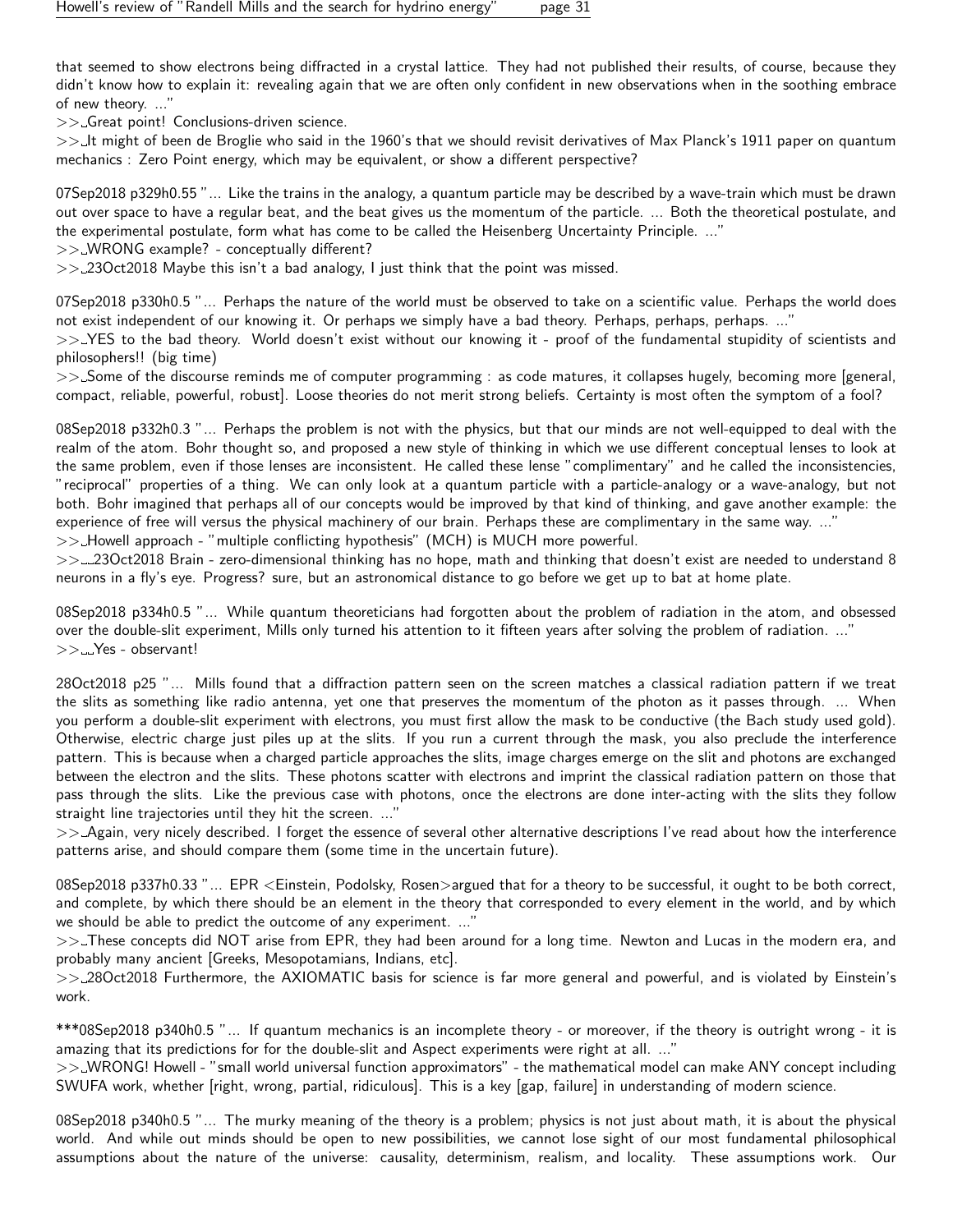understanding of them allowed us to climb out of the caves. ..."

>> Bill Lucas and others ...

>> 28Oct2018 Author Holverstott, like essentially everyone else, fails to really address the murkiness, the options for incomplete and at least partially incorrect information, the inability to test, etc. And what are the implications of this for science and scientists?

08Sep2018 p340 general comment - Howell - statistics are a good way to prove a bad theory. It cannot generally be taken as a conceptual proof, except perhaps for [simple, totally measured, totally known] system - normally normally some classical science areas.

08Sep2018 p341h0.15 "... It is ironic that although quantum mechanics opposed the unobservables of the electron orbiting the atom, it did end up pointing a variety of unobservable features of reality such as virtual particles, hyper-dimensions, effective nuclear charge, zero-order vibration, polarization of the vacuum, parallel universes, and so on; features that were offered to rationalize mathematics, rather than flowing from our intuitions. ..." >> GREAT POINTS!

28Oct2018 p341h0.25 "... Before the Copernican revolution, we had the Ptolomaic celestial system, in which each planet moved on an epicycle revolving on its deferent, offset by an equant that was different for each planet. The resulting system was able to map very well onto the observed celestial motions, but the epicycles we postulated unobservables that only served the math. ..."  $>>$  I love this description

08Sep2018 p341h0.5 "... In retrospect, the system, in all its complexity, could map onto ANY potential celestial motion as observed from the Earth, because mathematically it is equivalent to a Fourier series expansion. You can refine it forever. ..."

>> YES! just what I have been saying about "small world universal function approximators".

>> 28Oct2018 I'm not so sure that the Ptolomaic system has quite the power of a full Fourier series models, as it still seems to have some constraints.

\*\*\*??? Why doesn't Holverstott emphasize Godel's theorems of provability?

## <span id="page-31-0"></span>13.19 Chapter 19: Power of the Sun, p343

08Sep2018 p345 whole-page comment

>> [strange, politically-correct, misguided] interpretations of [history, life, real threats]

08Sep2018 p346h0.5 "... Meanwhile, those with access now realize that the ecological impact of our existing energy sources is unacceptable. About 80% of our energy comes from fossil fuel sources, which stress our ecosystems with chemicals like lead, oil, cadmium, sulfur, and mercury; require extraction and transportation of billions of tons of coal and oil; and contribute massive quantities of carbon dioxide into the atmosphere. Much of this CO2 is absorbed by the Earth's oceans, acidifying them rapidly, with severe impact on ocean life. ..."

#### $>>$  Total BS.

>> 28Oct2018 Holverstott seems unaware that his concerns telescope throughout homo sapiens existence, albeit at different length scales. He should actually look at the dysfunctional [CO2 as the primary driver of Earth's climate since the mid-1800's, ocean acidification, CO2 levels, recent massive changes in pollution as society advances, etc] BEFORE jumping off a cliff. Can we kill ourselves? Maybe. Is that happening, maybe. Is this a conclusion? Of flaky intellects, yes.

08Sep2018 p347h0.0 "... Hydro-electric dams (which contribute about 18% to world energy use) are often viewed as among the most sustainable of sources as they do not result in CO2 emissions. ..."

 $>>$  Blah-blah - he completely misses the limitations and constraints.

>> 28Oct2018 Again - CO2 intellectual dysfunction.

08Sep2018 p347h0.15 "... Nuclear power, although once hailed as the power source of the future, has turned out to be more expensive than we expected, unable to fulfill the promised length of operation. It produces radioactive waste with long-term storage requirements, and the power plants are vulnerable to catastrophic failure. Further, power plants are a source for weaponsgrade plutonium, inciting battles over who gets to use it. ..."

>> Substantially wrong. Opposite to reality in many statements - author Holverstoot doesn't understand [real, fraudulent] economicas of alternative energy, and that by making it impossible to run processes by incompetent analysis and constraints, EVERY energy source must fail.

08Sep2018 p347h0.6 "... So far, renewables have only made an impact equivalent to the the amount of nuclear power taken off-line over the same period, and have had a negligible impact on fossil-fuel consumption. We may, however, be at a turning point. As of the writing of this book, costs from solar electricity have recently dropped below the average cost of electricity for most users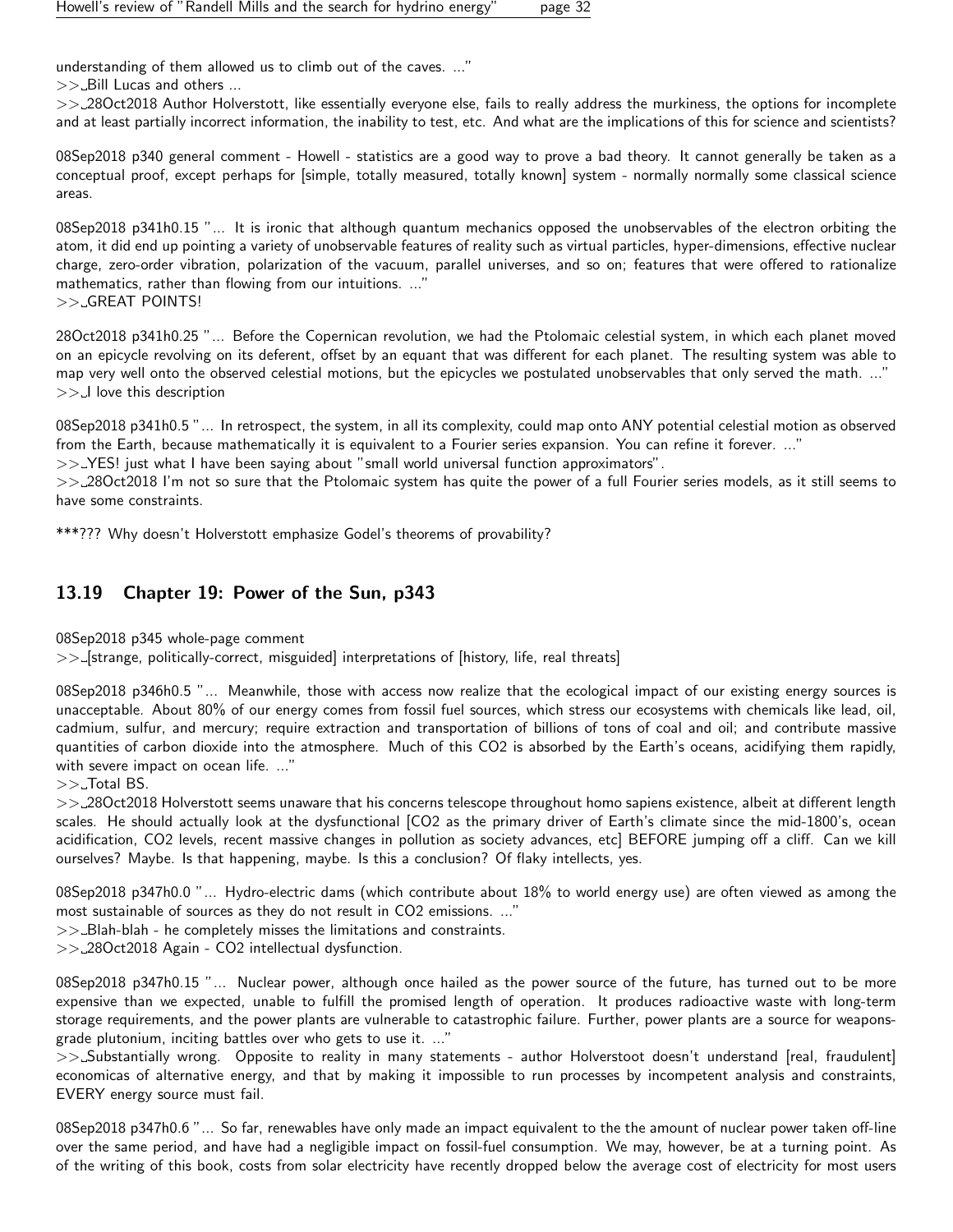in the United States. ..."

>> Wow! Seems massively "turbic" thinking (emphasize [dishonest, dysfunctional]). Any source of energy is cheap (even zerocost) if it is subsidized enough and supported by an ocean of lies. Try looking even once at the "non politically correct" economic analysis, or just look at the national disasters with alternative energy. Perhaps coal is King again, maybe for wrong reasons, but at least it works.

08Sep2018 p348h0.4 "... While the tapestry is certainly feasible in concept, it would be among the most difficult tasks the human race has ever attempted, not the least because it would require all of us to curb our own excesses while we continue to boom in numbers and affluence ..."

>>\_this entire concept is CRAP! We [must, should] INCREASE energy intensity! Can we make alternatives work? Of course - best scenario is to go back to hunter gatherers where we fight constantly with neighboring tribes and rub sticks together. Holverstott's thinking is limited to his own beliefs in the absence of economics, competitiveness.

>> 28Oct2018 I'm surprised that author Holverstott isn't a proponent of planned population, including long-term massive declines.

08Sep2018 p348h0.95 "... Even if we were successful at harnessing fusion, it may not be the ultimate energy source. A fusion is likely to be a central central power source, large and complex, perhaps modeled on a Tokamak reactor, in which a hydrogen a hydrogen plasma is held within a large toroidal magnetic trap while it is superheated to millions of degrees. It is not cheap power, it is not easily deployable in the third world, and comes with significant risk. ..."

>>\_BS! Assuming "successful at harnessing fusion power" implies solution of the others, unless everyone thinks like we usually do and prevents usage on the basis of really, really [dysfunctional, politically-correct, political party] thinking. It seems that author Holverstott is ignorant of modern fusion developments (eg materials advances with highT superconductors and other materials challenges). I wouldn't bet on the traditional approaches to fusion, although many have high hopes for 2030 timeframe, and completely differently [thinking, physics] could blow away not just fusion concepts, by modern physics (maybe even the SAFIRE model of the Sun - already violating the modern misconceptions of plasmas, in spite of Kristian Birkeland, Hans Alfen, and many others for  $>100$  years).

Start of type-as-I-read on my cellphone (a bit late)

09Sep2018 This is where I started using my Samsung G4 with an "On-The Go" (OTG) USB hub to type comments as I read the paper book.

p351h0.15 change to "... That's only 40% of the neutrinos we expected. ..."

p354h0.0 "... At CERN, they <neutrinos>were actually clocked at faster than light speed - which made a press sensation - but was soon retracted as a mistake. ..."

 $>> - I$  had forgotten this ...

15Dec2018 p355h0.55 "... On January 14th, 2014, BlackLight Power announced a breakthrough. With a new kind of experiment, they had achieved a power density far higher than anything they had done in twenty-four years of research. With the success of the new generation of electrolytic cells, Mills' attention had returned to water. ..."

p357h0.2 "... When the day came (28Jan2014), BLP filled its general purpose room with investors and professionals. With the room full of observers and cameras rolling, the upper electrode of the spot welder falls onto the capsule, and with a sharp crack the capsule is gone: vaporized instantaneously.

Mills also demonstrated the bomb calorimeter used for measuring the total energy output, as well as the spectroscopy of the light produced. In his discussion, Mills felt he had finally demonstrated that quantum theory was invalid, as there was no quantum chemistry in the pellet that could produce an explosion of any kind.

"You can't prove a theory," Mills admitted, "but you can disprove a theory by experiment."

And he had done just that. ..."

15Dec2018 p358h0.7 "... Amazingly, the emission spectrum revealed that the gases were at a temperature of over 5,000 Celsius, closely matching the temperature of the surface of the sun (Mills 2015). It as also a good match for a broad 587 Angstrom peak seen in the diffuse EUV background from the interstellar medium, suggesting once again a link to dark matter (Jelinsky 1995). ..." >> 15Dec2018 Pierre-Marie Robitaille stated that gases could not give the broad spectrum of the photosphere : therefore it must be condensed matter.

p356h0.6 peacenik (grin - see beginning as well)

15Dec2018 p359h0.75 Most power output as light - solar cells ->BLP SunCell

"... concentrator [solar] cells had also been developed that could take thousands of times more light and convert it to electricity at a much higher efficiency. It was if the world had been preparing for the hydrino for thirty years. ..."

p365 Ah! But author stops short of real comments on biology-water-hydrinos (a bit like deuterium).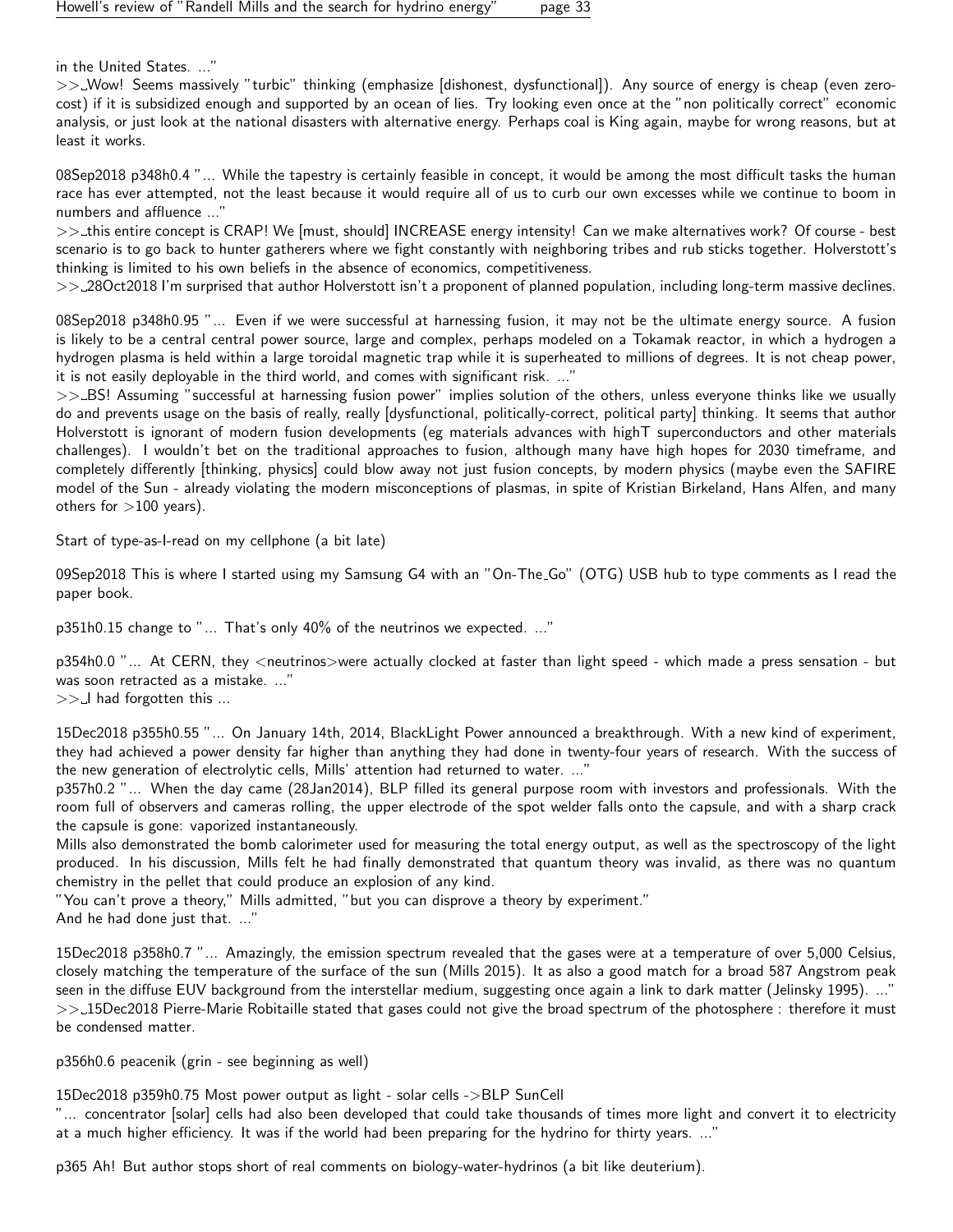p366h0.0 "... Further, hydrino catalysis is, literally, the permanent removal of hydrogen from the Earth's biosphere. ..." >> Maybe not - natural sunlight conversion of hydrino to hydrogen over long periods? More exciting - [industrial, home] regeneration, and use of hydrino as an "energy sponge" : eg regenerative braking, nuclear reactor cool-down, etc.

\*\*p366h0.35 "... Perhaps, even, take hydrino catalysis to the point at which it catalyzes fusion events, in a hybrid hydrino-fusion reactor. ..."

p366h0.6 "... We may open the doors to new problems, such as the safe disposal of the salt from desalination, ... ..."  $>>$  Please, think of REAL problems, not easy-manage-stuff.

## <span id="page-33-0"></span>13.20 Chapter 20: Truth and delight, p371

p373h0.373h0.5 "... It <Mill's theory>will not revert us to the philosophical stance of the eighteenth century ..." >> Disagree, it puts us back there : experiment first ->concepts >theories ->models

p373h0.7 Vienna Circle - "The Ernst Mach Society" with a difference. Poincare's interesting improvement "... Poincaré believed that theoretical terms were inherently meaningful, but only inasmuch a they were abbreviations of what could be said in an observational language, one referring to sensory experiences. ..."

p374h0.8 "... The Vienna Circle ... and the recent interest in expressing mathematics and axiomatic deductive system. ..." >> Wow! Sounds like Bill Lucas a long time ago. Did Lucas comment on this group? He did comment on ?Poincare's" rule that FUNDAMENT laws of physics ?do not include the same constants?.

p376h0.85 [deductive, inductive, semantic] views - but philosophers are still slave to [rational, logical, scientific] reasoning, which is unable to describe "modestly complex systems" (circular definition), as shown by Computational Intelligence.

p378h0.25 "... Language can never fully describe a model, and therefore language can never serve as a placeholder for real cognitive processing. ..."

p379h0.65 "... We are post-quantum now. ..."

>>-I disagree. This is a RETURN to classical science. The real issue is that [statistical, quantum] thinking was pragmatic but not at all understood - it allow scientists to generate a PRAGMATIC system that worked well ,in spite of [inadequate, erroneous, inconsistent, incoherent] cart [concepts, theories, models]. Statistics is like a "small world universal function approximator, for which the concepts are not even particularly relevant, and which succeeds in spite of bad [concepts, theories, models].. Success is not at all a proof of the underlying [concepts, theories, models]..

p380h0.2 "... Perhaps we will find profundity, in simplicity. ..."  $>>$  Yes. It goes much deeper [historically, conceptually] than that clean statement.

p380h0.55 But a deeper understanding (often credited to an American geologist, but I suspect going back LONG before the 3 primary modern civilisations [Mesopotamian, Egyptian, Harrupan] : "... All theories are wrong, but some are useful. ...". To which I add:

"... But the most successful theories, which have passed through the stages of science fashion->cult ->religion, ultimately become our greatest IMPEDIMENT to progress, as their disciples destroy the personal [lives, careers] of any heretical [individual, organisation] that dares deviate from beliefs. ..."

p380h0.9 "... <empiricists>The epistemological bachelor. ..."

\*\*\*p381h0.15 "... Truth has a way of gripping the mind. ... ..." >> This is one important component of Howell "Multiple conflicting hypothesis" (MCH)

p382h0.1 "... A theory without a clear meaning can become an addiction, its concepts shadowy, and its predictive ability unproductive.

>>\_Howell - It's MUCH worse than this. Data-based, Computational Intelligence] approaches can easily beat [rational, logical, scientific] reasoning for complex systems. However, they are essentially impenetrable to the mind - we are NOT computers! So a BIG challenge in CI is to abstract a level of understanding from a much deeper understanding. CAREFUL - small-world-universal function approximators DON'T prove concepts, although they can substantiate them! (sometimes misleading us)

Hugely net-negative science - when diversity is lost, and lemmings migrate to the sea (even though they don't?)

p382h0.8 "... This is why we seek a unified understanding of physics, as opposed to a stack of theories, one for each need. ..."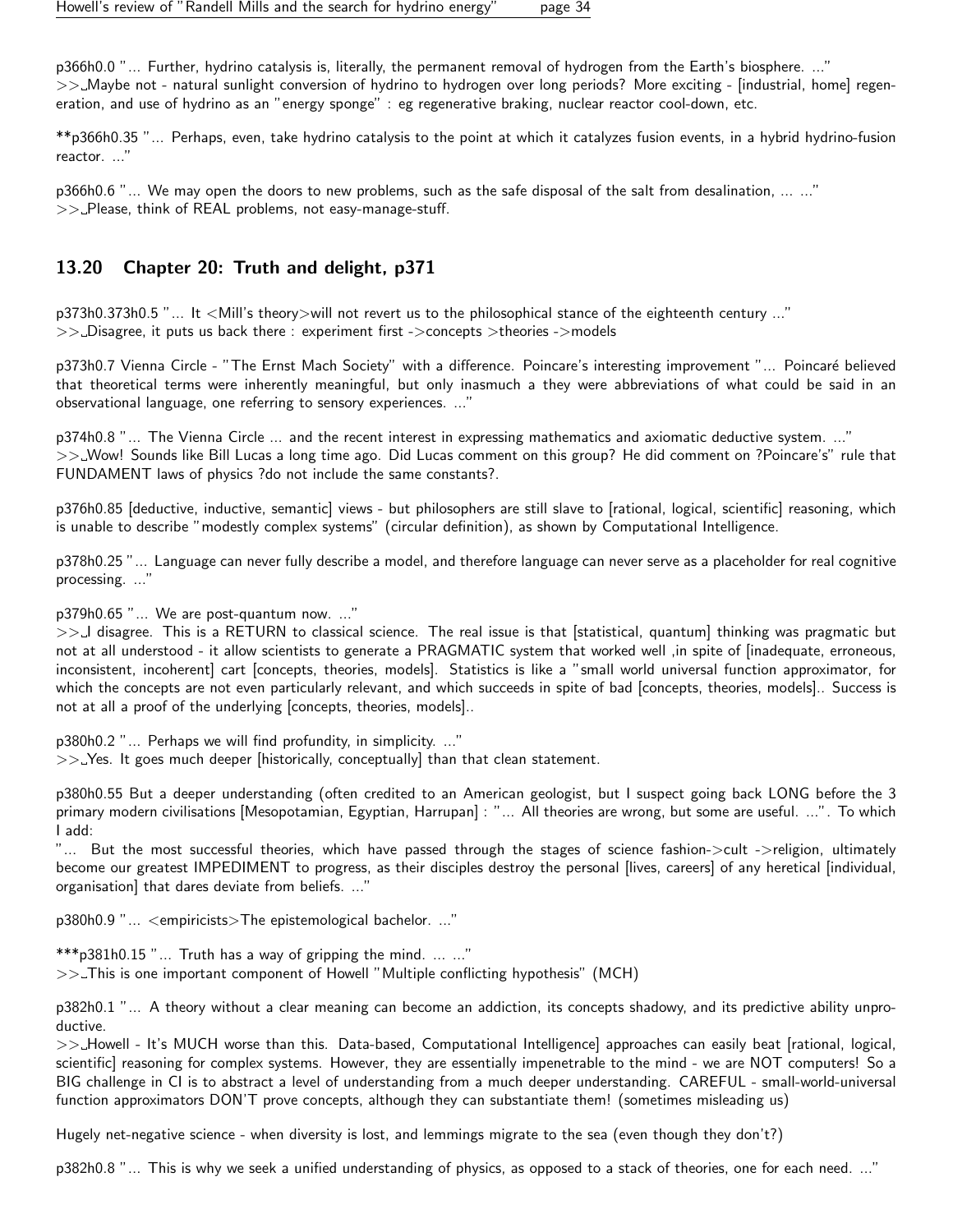>> Sounds like Bill Lucas.

p383h0.6 "... From a psychological point of view, it is dangerous to be too committed to our theories, to believe too deeply. ..."  $>>$  No kidding

p383h0.75 "... But theories that are designed to be empirically adequate are more likely to allow scientists to ignore new evidence that is inconsistent with the theory because any new evidence can, with trouble, be absorbed into an algorithm of sufficient complexity, and made sense if the conceptual framework of the theory is sufficiently vague. ..."

>> Absolutely - see Howell comments on "small world universal function approximators" (SW-UFA) and "Multiple conflicting hypothesis" (MCH).

#### <span id="page-34-0"></span>13.21 Chapter 21 : Path to the stars, p387

p384h0.9 "... The world is built by truth-seekers, and it is torn down and rebuilt, by the truth-seekers. ..."

>> Very much a Bill Lucas basis. I also think that this is a "warm idea", but it's only a small (albeit important) part of what actually happens.

p390h0.8 "... <Brice DeWitt>In fact, we don't even know if it <anti-matter>will fall up! ..."

>> Interesting. I'm not sure what Lucas's electrical <vibrating neutral dipoles>theory of gravity would predict. I suspect no change under the assumption that anti-matter still has conventional electrical charge. If not (a type of polarised charge or something?), then watch out!

15Dec2018 p392h0.85 "... Witteborn ... could not get electrons to fall more than 9% of the acceleration due to Earth's gravity. ..."

18Dec2018 p3940.15 "... We ought to expect a good theory of quantum gravity to give us something new. Mills's new theory was only a slight modification to the equations of General Relativity (specifically the Schwartzchild metric) but it allowed him to calculate the classes of fundamental particles and the relationships in their masses. It also allowed him to predict the accelerating, expanding universe before its discovery. ..."

p394h0.5 Randell Mill's 1990 connection between electromagnetism and gravity.

 $\gg$  This is a very old idea - going back at least to the nineteenth century, and Poincaré also mused about it. In the current context, Lucas's theory (vibrating neutral dipoles) is [complete, specific, axiomatic]. I would have to look for his initial publication date.

Alexander Solzhenitsyn "Gulag Archipelago" and those who knew themselves to be innocent, but didn't suspect that others were as well.... (see themes at start of review)

18Dec2018 p394h0.55 "... Recall that according to Mills, gravitation is a result of electromagnetism, or rather, relativity. It is a field of contracted space-time that is produced by circulating currents when a particle is born. Mills reasoned that if those currents define a three-dimensional surface of constant curvature, such as a sphere, a particle responded normally to gravity. After all, everything we see around us is made from particles that have this structure. ...'

>> 22Dec2018 Sounds nice - but what is the basis of this assumption? Is "contracted space-time" a physical or purely mathematical concept? I guess I'll have to read his papers ...

p394h0.6 "... Mills reasoned that if those currents define a three-dimensional surface of constant curvature, such as a sphere, a particle responded normally to gravity. ... If, however, a particle's currents did not have this curvature, the particle should have NO gravitational mass. Recall that when unbound to the atom, the free electron (as well as the muon and tau) is a disk of charge with no curvature. So Mills conjectured that free electrons shouldn't fall. And it is plausible that Mills is right : perhaps this was why Witteborn had so much trouble. ..."

>> Brilliant! Does Bill Lucas' "solenoid" model for the electron correspond to the spherical curvature atom-bound Mills electron, but what does Lucas say of an unbound electron and whether gravity would affect i?. My guess is that this is a no-briner - a free electron is NOT a vibrating neutral electric dipole!!

p394h0.9 "... Suppose we were to create a particle with a surface of constant negative curvature. Would it react negatively to gravitational fields? ..." (tractricoids and saddles) >> WOW!!!! Really cool thought.

p395h0.6 "But Mills imagined a tracticoid-like distribution of angular velocity of electron current superimposed on a spinning spherical shell. Currents at the equator move very slowly, but the currents at the top and bottom would almost reach the speed of